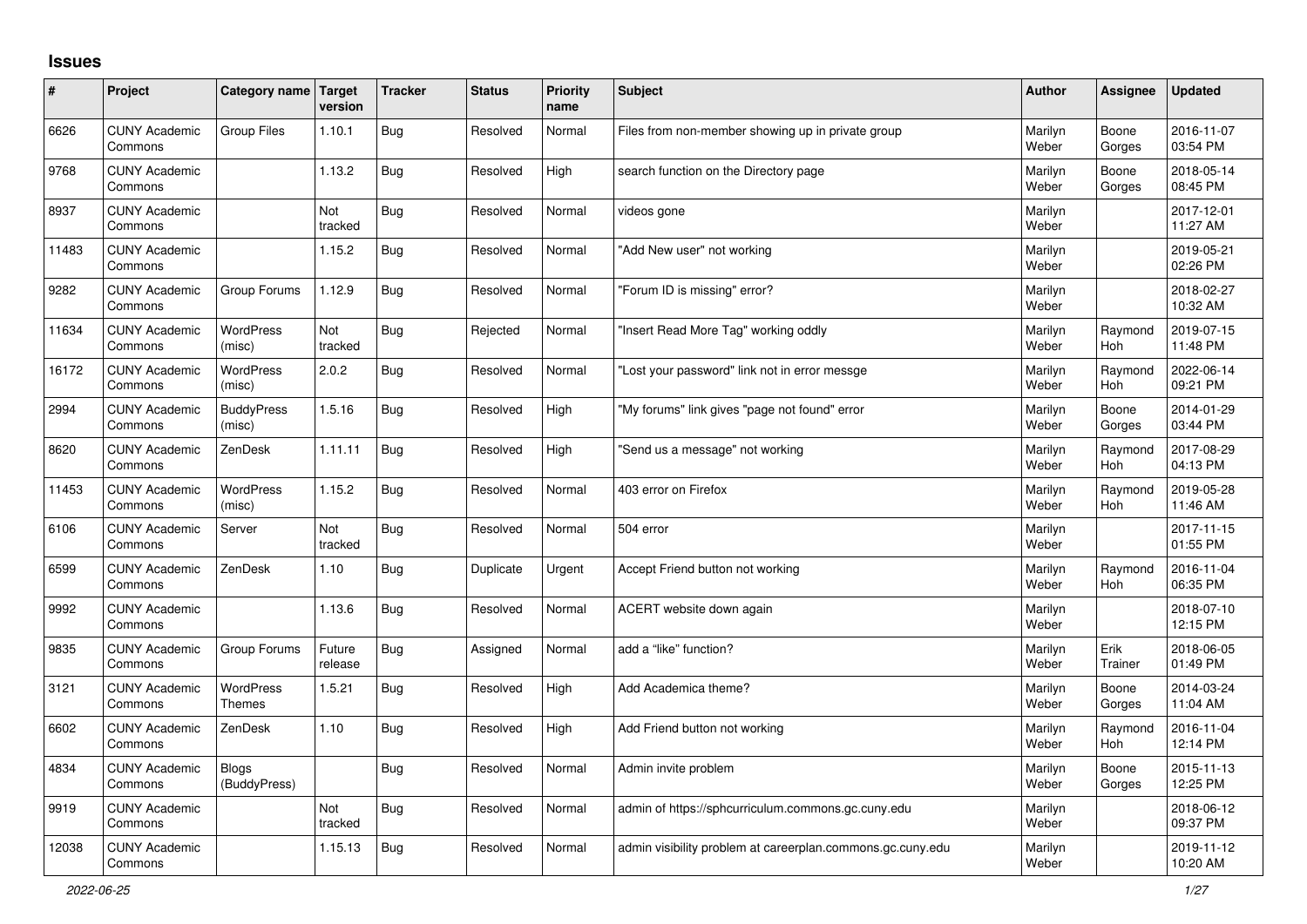| #     | Project                         | Category name   Target            | version        | <b>Tracker</b> | <b>Status</b> | <b>Priority</b><br>name | <b>Subject</b>                                                                          | <b>Author</b>    | Assignee              | <b>Updated</b>         |
|-------|---------------------------------|-----------------------------------|----------------|----------------|---------------|-------------------------|-----------------------------------------------------------------------------------------|------------------|-----------------------|------------------------|
| 3620  | <b>CUNY Academic</b><br>Commons | Groups (misc)                     | Not<br>tracked | <b>Bug</b>     | Resolved      | Normal                  | admins of The Group for Group Admins                                                    | Marilyn<br>Weber |                       | 2014-11-03<br>08:38 AM |
| 13013 | <b>CUNY Academic</b><br>Commons |                                   | Not<br>tracked | Bug            | Resolved      | Normal                  | an invite to Group Admins from Brian Foote?!                                            | Marilyn<br>Weber |                       | 2020-07-07<br>02:36 PM |
| 8200  | <b>CUNY Academic</b><br>Commons | Groups (misc)                     | Not<br>tracked | Bug            | Resolved      | Normal                  | Announcements has disappeared                                                           | Marilyn<br>Weber | Boone<br>Gorges       | 2017-05-26<br>04:04 PM |
| 8924  | <b>CUNY Academic</b><br>Commons | <b>WordPress</b><br>Plugins       | 1.12.4         | Bug            | Resolved      | Normal                  | auto-remove feature on http://pcp.gc.cuny.edu                                           | Marilyn<br>Weber | <b>Matt Gold</b>      | 2017-12-04<br>10:18 AM |
| 7376  | <b>CUNY Academic</b><br>Commons | Email<br>Notifications            |                | Bug            | Rejected      | Normal                  | automatic forwarding of blog posts not working                                          | Marilyn<br>Weber | Boone<br>Gorges       | 2017-05-01<br>10:36 PM |
| 10260 | <b>CUNY Academic</b><br>Commons |                                   |                | Bug            | Rejected      | Normal                  | bad activation email                                                                    | Marilyn<br>Weber |                       | 2018-08-30<br>01:25 PM |
| 15279 | <b>CUNY Academic</b><br>Commons |                                   |                | Bug            | Rejected      | Normal                  | big delay - cloning the history site                                                    | Marilyn<br>Weber |                       | 2022-02-09<br>01:49 PM |
| 13675 | <b>CUNY Academic</b><br>Commons | Group Library                     | 1.18.1         | Bug            | Resolved      | High                    | broken Library                                                                          | Marilyn<br>Weber |                       | 2020-12-09<br>05:02 PM |
| 5319  | <b>CUNY Academic</b><br>Commons |                                   | Not<br>tracked | Bug            | Resolved      | Normal                  | <b>Broken URL</b>                                                                       | Marilyn<br>Weber | Marilyn<br>Weber      | 2017-11-15<br>05:46 PM |
| 10772 | <b>CUNY Academic</b><br>Commons | Groups (misc)                     | 1.14.2         | Bug            | Resolved      | Normal                  | can't create groups                                                                     | Marilyn<br>Weber |                       | 2018-12-04<br>10:42 AM |
| 5435  | <b>CUNY Academic</b><br>Commons |                                   | Not<br>tracked | Bug            | Resolved      | Urgent                  | Can't see the dashboard                                                                 | Marilyn<br>Weber |                       | 2016-04-12<br>11:33 AM |
| 6410  | <b>CUNY Academic</b><br>Commons |                                   |                | Bug            | Duplicate     | Immediate               | Cannot log in - gives privacy error                                                     | Marilyn<br>Weber | Boone<br>Gorges       | 2016-10-24<br>10:01 AM |
| 8125  | <b>CUNY Academic</b><br>Commons | <b>WordPress</b><br><b>Themes</b> | 1.10.19        | Bug            | Resolved      | High                    | careerplan admin page failing to load with "currently unable to handle<br>this request" | Marilyn<br>Weber |                       | 2017-07-13<br>12:54 PM |
| 3674  | <b>CUNY Academic</b><br>Commons |                                   |                | Bug            | Rejected      | Normal                  | CBox pagination issue with the Wiki                                                     | Marilyn<br>Weber |                       | 2014-11-20<br>05:03 PM |
| 3673  | <b>CUNY Academic</b><br>Commons |                                   |                | Bug            | Rejected      | Normal                  | CBox pagination issue with the Wiki                                                     | Marilyn<br>Weber |                       | 2014-11-20<br>04:08 PM |
| 16198 | <b>CUNY Academic</b><br>Commons |                                   | 2.0.1          | Bug            | Resolved      | Normal                  | Change role to                                                                          | Marilyn<br>Weber | Boone<br>Gorges       | 2022-06-14<br>11:35 AM |
| 9340  | <b>CUNY Academic</b><br>Commons | WordPress<br>Plugins              | 1.12.10        | Bug            | Resolved      | Normal                  | change the web preview?                                                                 | Marilyn<br>Weber | Raymond<br><b>Hoh</b> | 2018-03-13<br>11:50 AM |
| 7100  | <b>CUNY Academic</b><br>Commons | <b>WordPress</b><br>Plugins       | 1.10.5         | Bug            | Resolved      | High                    | Cincopa plugin problem                                                                  | Marilyn<br>Weber | Boone<br>Gorges       | 2016-12-19<br>10:32 AM |
| 9335  | <b>CUNY Academic</b><br>Commons | <b>WordPress</b><br><b>Themes</b> | 1.12.10        | Bug            | Resolved      | Normal                  | clone http://digitalscholarship.ccny.cuny.edu site?                                     | Marilyn<br>Weber | Boone<br>Gorges       | 2018-03-14<br>12:43 PM |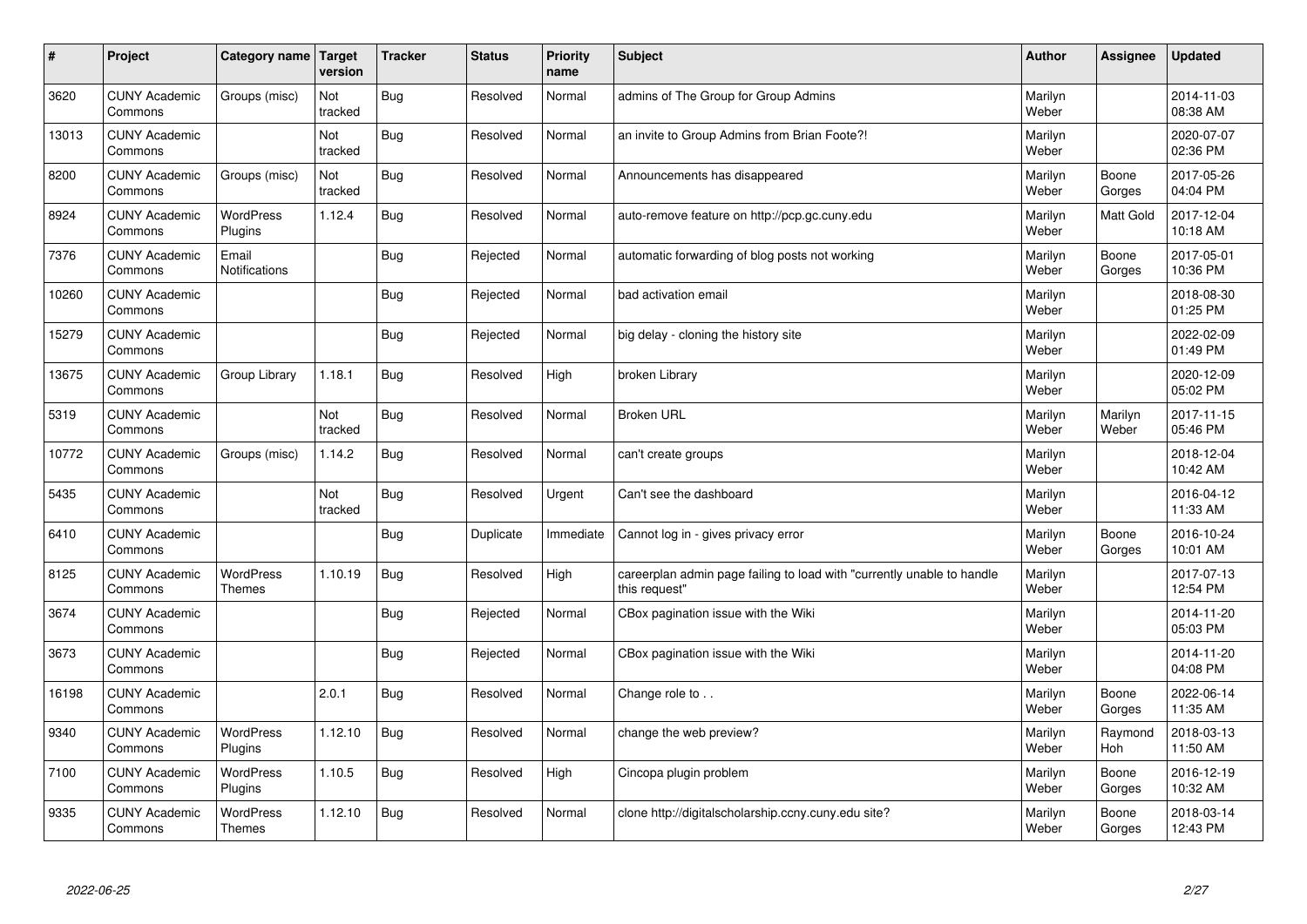| $\sharp$ | Project                         | Category name   Target      | version        | <b>Tracker</b> | <b>Status</b>        | <b>Priority</b><br>name | <b>Subject</b>                                 | <b>Author</b>    | Assignee         | Updated                |
|----------|---------------------------------|-----------------------------|----------------|----------------|----------------------|-------------------------|------------------------------------------------|------------------|------------------|------------------------|
| 3138     | <b>CUNY Academic</b><br>Commons | Documentation               | Not<br>tracked | Bug            | Resolved             | Normal                  | Codex documentation                            | Marilyn<br>Weber | scott voth       | 2016-03-04<br>08:49 AM |
| 7994     | <b>CUNY Academic</b><br>Commons | <b>WordPress</b><br>(misc)  | 1.10.17        | Bug            | Resolved             | Urgent                  | Comments not appearing                         | Marilyn<br>Weber |                  | 2017-04-20<br>11:16 AM |
| 10562    | <b>CUNY Academic</b><br>Commons |                             |                | Bug            | Rejected             | Normal                  | Commons is down                                | Marilyn<br>Weber |                  | 2018-10-23<br>10:49 AM |
| 3530     | <b>CUNY Academic</b><br>Commons | Server                      | Not<br>tracked | Bug            | Resolved             | High                    | Commons running very slowly/ "connection lost" | Marilyn<br>Weber | Matt Gold        | 2014-10-08<br>09:34 AM |
| 7226     | <b>CUNY Academic</b><br>Commons | Registration                | Not<br>tracked | Bug            | Abandoned            | Normal                  | Community college student cannot register?     | Marilyn<br>Weber |                  | 2017-11-15<br>01:55 PM |
| 3417     | <b>CUNY Academic</b><br>Commons | <b>BuddyPress</b><br>(misc) | Not<br>tracked | Bug            | Rejected             | High                    | copying two commons groups                     | Marilyn<br>Weber | Marilyn<br>Weber | 2014-11-05<br>09:56 AM |
| 13328    | <b>CUNY Academic</b><br>Commons | Group Forums                | Not<br>tracked | Bug            | Reporter<br>Feedback | Normal                  | cross-posting in two related groups            | Marilyn<br>Weber | Raymond<br>Hoh   | 2020-09-15<br>10:39 PM |
| 8878     | <b>CUNY Academic</b><br>Commons | cuny.is                     | Not<br>tracked | Bug            | Resolved             | Urgent                  | cuny is site link won't work                   | Marilyn<br>Weber | Boone<br>Gorges  | 2017-11-01<br>03:06 PM |
| 3093     | <b>CUNY Academic</b><br>Commons | <b>WordPress</b><br>Plugins |                | Bug            | Rejected             | Normal                  | Custom Google Maps                             | Marilyn<br>Weber | Boone<br>Gorges  | 2014-05-02<br>10:52 AM |
| 5968     | <b>CUNY Academic</b><br>Commons | Membership                  | Not<br>tracked | Bug            | Resolved             | Normal                  | Deleting account without knowing password      | Marilyn<br>Weber | Matt Gold        | 2017-11-15<br>06:19 PM |
| 10176    | <b>CUNY Academic</b><br>Commons | Documentation               | Not<br>tracked | Bug            | Resolved             | Normal                  | domain mapping requests                        | Marilyn<br>Weber | scott voth       | 2018-08-29<br>05:30 PM |
| 14509    | <b>CUNY Academic</b><br>Commons | <b>WordPress</b><br>Plugins | 1.18.12        | <b>Bug</b>     | Resolved             | Normal                  | Elementor Editor problem                       | Marilyn<br>Weber |                  | 2021-06-08<br>09:55 AM |
| 13947    | <b>CUNY Academic</b><br>Commons | <b>WordPress</b><br>Plugins | 1.18.4         | Bug            | Resolved             | Normal                  | Elementor plugin problem                       | Marilyn<br>Weber | Raymond<br>Hoh   | 2021-02-08<br>09:34 PM |
| 4542     | <b>CUNY Academic</b><br>Commons | <b>WordPress</b><br>Plugins | 1.8.10         | Bug            | Resolved             | Normal                  | Emailing group users problem                   | Marilyn<br>Weber | Boone<br>Gorges  | 2015-09-11<br>11:16 AM |
| 5875     | <b>CUNY Academic</b><br>Commons | <b>WordPress</b><br>Plugins | Not<br>tracked | Bug            | Resolved             | Normal                  | Events Calendar garbled in IE                  | Marilyn<br>Weber | Marilyn<br>Weber | 2017-11-15<br>05:45 PM |
| 8552     | <b>CUNY Academic</b><br>Commons | WordPress<br>Plugins        | 1.11.10        | Bug            | Resolved             | Normal                  | Events Calendar problem                        | Marilyn<br>Weber |                  | 2017-08-18<br>04:36 PM |
| 14410    | <b>CUNY Academic</b><br>Commons |                             | 1.18.10        | Bug            | Resolved             | Normal                  | events calendar problem?                       | Marilyn<br>Weber |                  | 2021-05-10<br>04:45 PM |
| 8917     | <b>CUNY Academic</b><br>Commons | <b>Group Files</b>          | 1.12.3         | Bug            | Resolved             | High                    | Files not downloading from Groups properly     | Marilyn<br>Weber | Boone<br>Gorges  | 2017-11-29<br>10:04 PM |
| 13227    | <b>CUNY Academic</b><br>Commons | Group Library               | 1.17.2         | Bug            | Resolved             | High                    | folder not appearing in library                | Marilyn<br>Weber |                  | 2020-08-21<br>04:22 PM |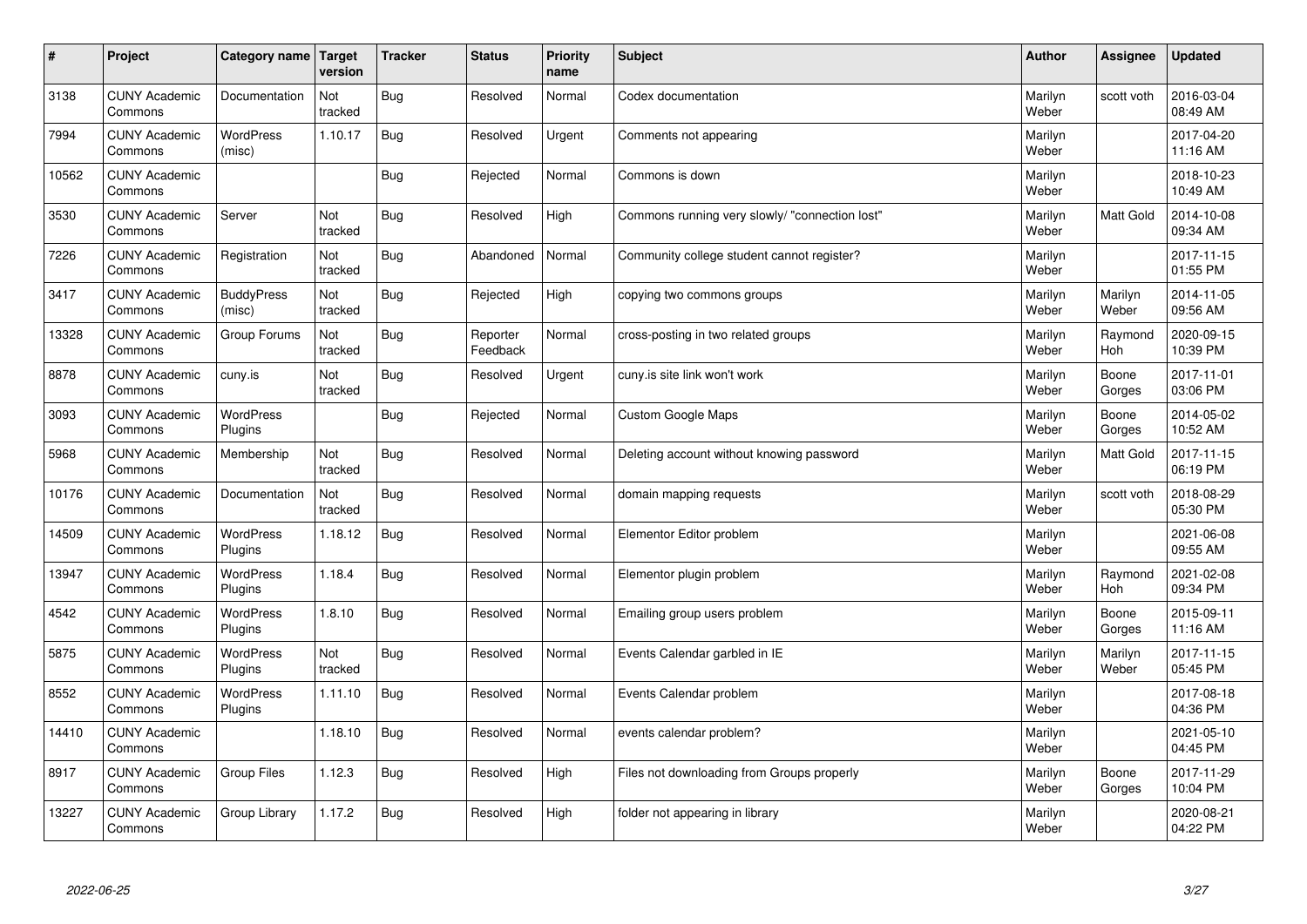| #     | Project                         | Category name   Target | version        | <b>Tracker</b> | <b>Status</b> | <b>Priority</b><br>name | <b>Subject</b>                                                              | <b>Author</b>    | Assignee              | Updated                |
|-------|---------------------------------|------------------------|----------------|----------------|---------------|-------------------------|-----------------------------------------------------------------------------|------------------|-----------------------|------------------------|
| 6893  | <b>CUNY Academic</b><br>Commons | Group Forums           |                | Bug            | Resolved      | Normal                  | Forum for CUNY Academic Commons Team is gone                                | Marilyn<br>Weber | Boone<br>Gorges       | 2016-12-01<br>08:08 AM |
| 10361 | <b>CUNY Academic</b><br>Commons | Group Forums           | 1.13.10        | Bug            | Resolved      | Normal                  | forum post pending oddity                                                   | Marilyn<br>Weber |                       | 2018-09-25<br>10:45 AM |
| 13341 | <b>CUNY Academic</b><br>Commons | Group Forums           | 1.17.4         | Bug            | Resolved      | Normal                  | Forum reply problems                                                        | Marilyn<br>Weber | Raymond<br><b>Hoh</b> | 2020-09-22<br>12:08 PM |
| 7310  | <b>CUNY Academic</b><br>Commons |                        | 1.10.7         | Bug            | Resolved      | Normal                  | Friendship request mystery.                                                 | Marilyn<br>Weber | Boone<br>Gorges       | 2017-01-05<br>03:12 PM |
| 5448  | <b>CUNY Academic</b><br>Commons | Email<br>Notifications | 1.10.2         | Bug            | Rejected      | Normal                  | garbled CAC activity digests                                                | Marilyn<br>Weber | Raymond<br>Hoh        | 2016-11-20<br>02:38 AM |
| 11567 | <b>CUNY Academic</b><br>Commons | <b>Group Files</b>     | 1.15.4         | Bug            | Resolved      | Normal                  | Group files pagination doesn't work properly in folders                     | Marilyn<br>Weber | Boone<br>Gorges       | 2019-06-25<br>04:22 PM |
| 6313  | <b>CUNY Academic</b><br>Commons | Groups (misc)          |                | Bug            | Duplicate     | Normal                  | group member no longer in group, can't rejoin.                              | Marilyn<br>Weber |                       | 2016-10-14<br>09:27 PM |
| 12487 | <b>CUNY Academic</b><br>Commons | Group Forums           | 1.16.7         | Bug            | Resolved      | Normal                  | group posting problems?                                                     | Marilyn<br>Weber | Raymond<br>Hoh        | 2020-03-10<br>11:40 AM |
| 6286  | <b>CUNY Academic</b><br>Commons | Groups (misc)          | Not<br>tracked | Bug            | Resolved      | Immediate               | Groups pages not displaying at all!                                         | Marilyn<br>Weber | Boone<br>Gorges       | 2017-11-15<br>10:57 AM |
| 2777  | <b>CUNY Academic</b><br>Commons | WordPress<br>(misc)    | Not<br>tracked | Bug            | Resolved      | Normal                  | Hero slide access                                                           | Marilyn<br>Weber | Boone<br>Gorges       | 2013-09-07<br>12:26 PM |
| 7995  | <b>CUNY Academic</b><br>Commons | Domain<br>Mapping      | Not<br>tracked | Bug            | Resolved      | Urgent                  | http://on.socialpaper.gc.cuny.edu down?                                     | Marilyn<br>Weber |                       | 2017-04-21<br>11:07 AM |
| 11964 | <b>CUNY Academic</b><br>Commons | Layout                 | 1.15.12        | Bug            | Resolved      | Normal                  | https://commons.gc.cuny.edu/create/ not displaying correctly in Edge        | Marilyn<br>Weber | Raymond<br>Hoh        | 2019-10-22<br>11:54 AM |
| 13715 | <b>CUNY Academic</b><br>Commons |                        | Not<br>tracked | Bug            | Resolved      | High                    | https://ulysses.commons.gc.cuny.edu down                                    | Marilyn<br>Weber |                       | 2020-12-22<br>03:02 PM |
| 5059  | <b>CUNY Academic</b><br>Commons |                        | Not<br>tracked | Bug            | Resolved      | Normal                  | Instagram embed?                                                            | Marilyn<br>Weber |                       | 2016-01-26<br>12:05 AM |
| 14008 | <b>CUNY Academic</b><br>Commons |                        |                | Bug            | Resolved      | High                    | invisible user                                                              | Marilyn<br>Weber |                       | 2021-02-18<br>05:53 PM |
| 6860  | <b>CUNY Academic</b><br>Commons | User<br>Onboarding     | 1.12           | Bug            | Resolved      | Normal                  | Invitation to join a group is appearing as an invitiation to join the site! | Marilyn<br>Weber | Boone<br>Gorges       | 2017-10-30<br>10:03 AM |
| 12006 | <b>CUNY Academic</b><br>Commons | Group<br>Invitations   | 1.15.13        | Bug            | Resolved      | Immediate               | Invite system is broken.                                                    | Marilyn<br>Weber | Boone<br>Gorges       | 2019-10-23<br>10:16 AM |
| 6800  | <b>CUNY Academic</b><br>Commons |                        |                | Bug            | Rejected      | Immediate               | Is something going on?                                                      | Marilyn<br>Weber |                       | 2016-11-18<br>04:40 PM |
| 10537 | <b>CUNY Academic</b><br>Commons |                        | Not<br>tracked | Bug            | Resolved      | Normal                  | jpegs not showing                                                           | Marilyn<br>Weber |                       | 2018-10-23<br>10:51 AM |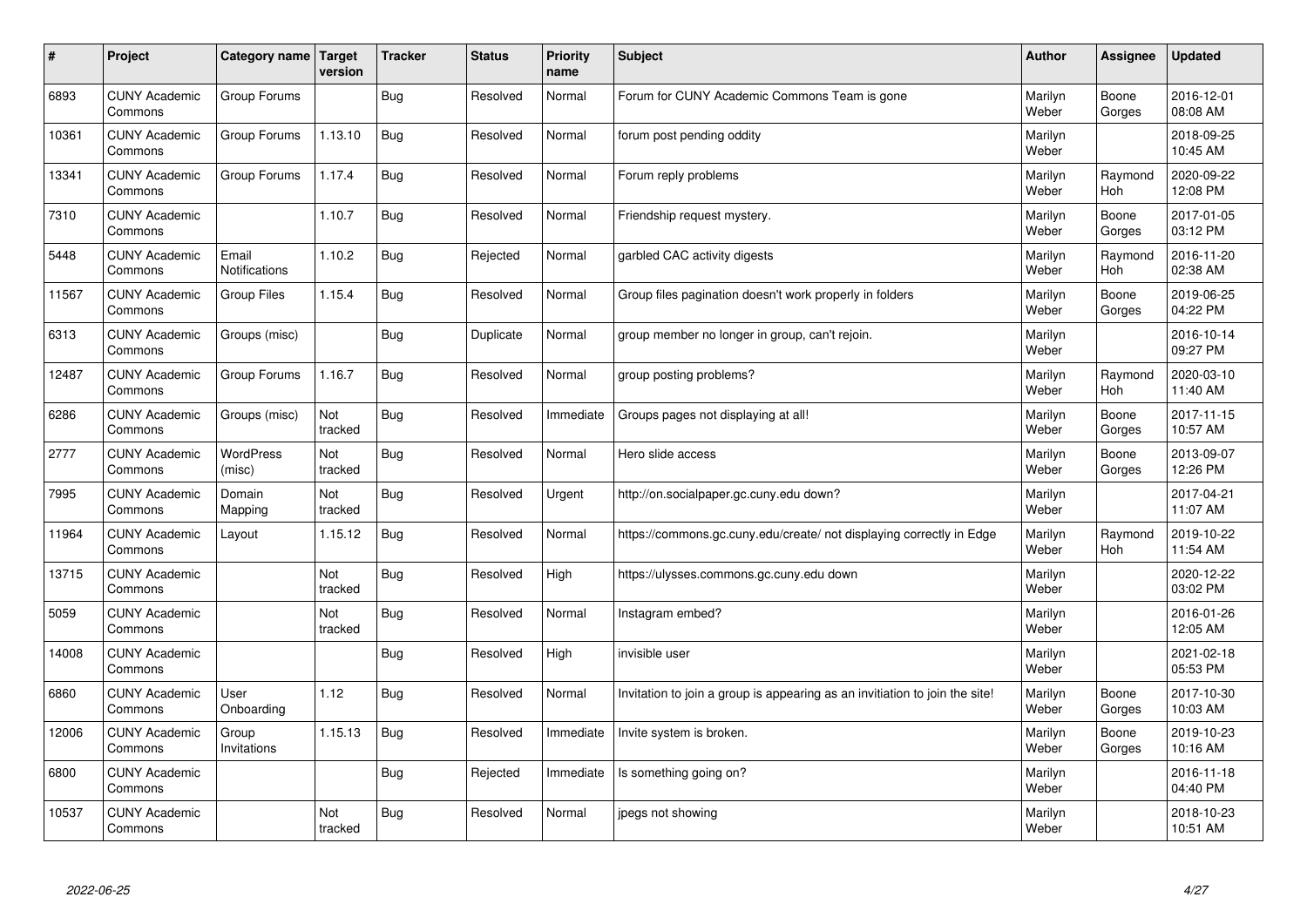| $\sharp$ | Project                         | Category name   Target            | version        | <b>Tracker</b> | <b>Status</b> | <b>Priority</b><br>name | <b>Subject</b>                                                                          | <b>Author</b>    | Assignee              | <b>Updated</b>         |
|----------|---------------------------------|-----------------------------------|----------------|----------------|---------------|-------------------------|-----------------------------------------------------------------------------------------|------------------|-----------------------|------------------------|
| 7349     | <b>CUNY Academic</b><br>Commons | Membership                        | Not<br>tracked | Bug            | Resolved      | Normal                  | <b>LACUNY</b> Institute website                                                         | Marilyn<br>Weber | Boone<br>Gorges       | 2017-01-11<br>04:26 PM |
| 14304    | <b>CUNY Academic</b><br>Commons | Group Library                     | 1.18.8         | Bug            | Resolved      | Normal                  | Library items change folders when adding subsequent items in new<br>folders             | Marilyn<br>Weber | Boone<br>Gorges       | 2021-04-13<br>11:21 AM |
| 14411    | <b>CUNY Academic</b><br>Commons | <b>WordPress</b><br><b>Themes</b> | 1.18.10        | Bug            | Resolved      | Normal                  | logo problems                                                                           | Marilyn<br>Weber |                       | 2021-05-03<br>04:37 PM |
| 14885    | <b>CUNY Academic</b><br>Commons | <b>WordPress</b><br>Plugins       | 1.18.22        | Bug            | Resolved      | Normal                  | Long Loading Times -- Wordpress Admin Site                                              | Marilyn<br>Weber | Raymond<br><b>Hoh</b> | 2021-10-26<br>12:28 PM |
| 5684     | <b>CUNY Academic</b><br>Commons | <b>Group Files</b>                | Not<br>tracked | Bug            | Resolved      | Normal                  | Making Group files appear as Blog entries                                               | Marilyn<br>Weber | Boone<br>Gorges       | 2017-11-20<br>03:28 PM |
| 4013     | <b>CUNY Academic</b><br>Commons |                                   |                | Bug            | Duplicate     | Normal                  | Math question?                                                                          | Marilyn<br>Weber |                       | 2015-04-22<br>04:05 PM |
| 8638     | <b>CUNY Academic</b><br>Commons | Group Blogs                       | 1.11.11        | <b>Bug</b>     | Resolved      | Normal                  | members not syncing from group to site                                                  | Marilyn<br>Weber |                       | 2017-09-01<br>03:50 PM |
| 8259     | <b>CUNY Academic</b><br>Commons |                                   | Not<br>tracked | Bug            | Resolved      | Normal                  | missing dashboard                                                                       | Marilyn<br>Weber |                       | 2017-11-15<br>01:28 PM |
| 12363    | <b>CUNY Academic</b><br>Commons | <b>WordPress</b><br>Plugins       | 1.16.5         | Bug            | Resolved      | Urgent                  | more bbPress problems - now students unable to post either a new<br>thread or a comment | Marilyn<br>Weber | Raymond<br>Hoh        | 2020-03-17<br>03:07 PM |
| 13827    | <b>CUNY Academic</b><br>Commons | Group Forums                      | 1.18.3         | Bug            | Resolved      | Normal                  | more forum post problems                                                                | Marilyn<br>Weber | Raymond<br>Hoh        | 2021-01-22<br>08:19 PM |
| 8721     | <b>CUNY Academic</b><br>Commons | <b>WordPress</b><br>Plugins       | 1.11.13        | Bug            | Resolved      | Normal                  | more problems with Events calendar                                                      | Marilyn<br>Weber |                       | 2017-09-21<br>10:35 AM |
| 6338     | <b>CUNY Academic</b><br>Commons |                                   |                | Bug            | Rejected      | Normal                  | Multiple email notifications for each blog post                                         | Marilyn<br>Weber | Boone<br>Gorges       | 2016-10-18<br>08:45 PM |
| 5834     | <b>CUNY Academic</b><br>Commons |                                   |                | <b>Bug</b>     | Resolved      | Normal                  | My access to cdev                                                                       | Marilyn<br>Weber | Boone<br>Gorges       | 2016-07-25<br>03:12 PM |
| 8661     | <b>CUNY Academic</b><br>Commons | Group Blogs                       | Not<br>tracked | <b>Bug</b>     | Resolved      | Normal                  | new group, old site, can't link?                                                        | Marilyn<br>Weber |                       | 2017-11-15<br>01:26 PM |
| 4577     | <b>CUNY Academic</b><br>Commons | Registration                      | Not<br>tracked | Bug            | Resolved      | Normal                  | New users are not getting their email verification                                      | Marilyn<br>Weber | Boone<br>Gorges       | 2016-01-26<br>03:30 PM |
| 8131     | <b>CUNY Academic</b><br>Commons | WordPress<br>Plugins              | 1.11           | <b>Bug</b>     | Resolved      | Normal                  | Newsletters plug-in                                                                     | Marilyn<br>Weber | Boone<br>Gorges       | 2017-05-11<br>09:42 PM |
| 5177     | <b>CUNY Academic</b><br>Commons | Toolbar                           | 1.9.6          | Bug            | Resolved      | Normal                  | No "My Papers" tab                                                                      | Marilyn<br>Weber | Raymond<br><b>Hoh</b> | 2016-01-29<br>08:37 AM |
| 11088    | <b>CUNY Academic</b><br>Commons | Group Blogs                       | Not<br>tracked | <b>Bug</b>     | Resolved      | Normal                  | no notification for comments                                                            | Marilyn<br>Weber |                       | 2019-02-15<br>03:30 PM |
| 6575     | <b>CUNY Academic</b><br>Commons | Groups (misc)                     |                | <b>Bug</b>     | Rejected      | Normal                  | No papers link for the group "social paper"                                             | Marilyn<br>Weber |                       | 2016-11-02<br>10:39 PM |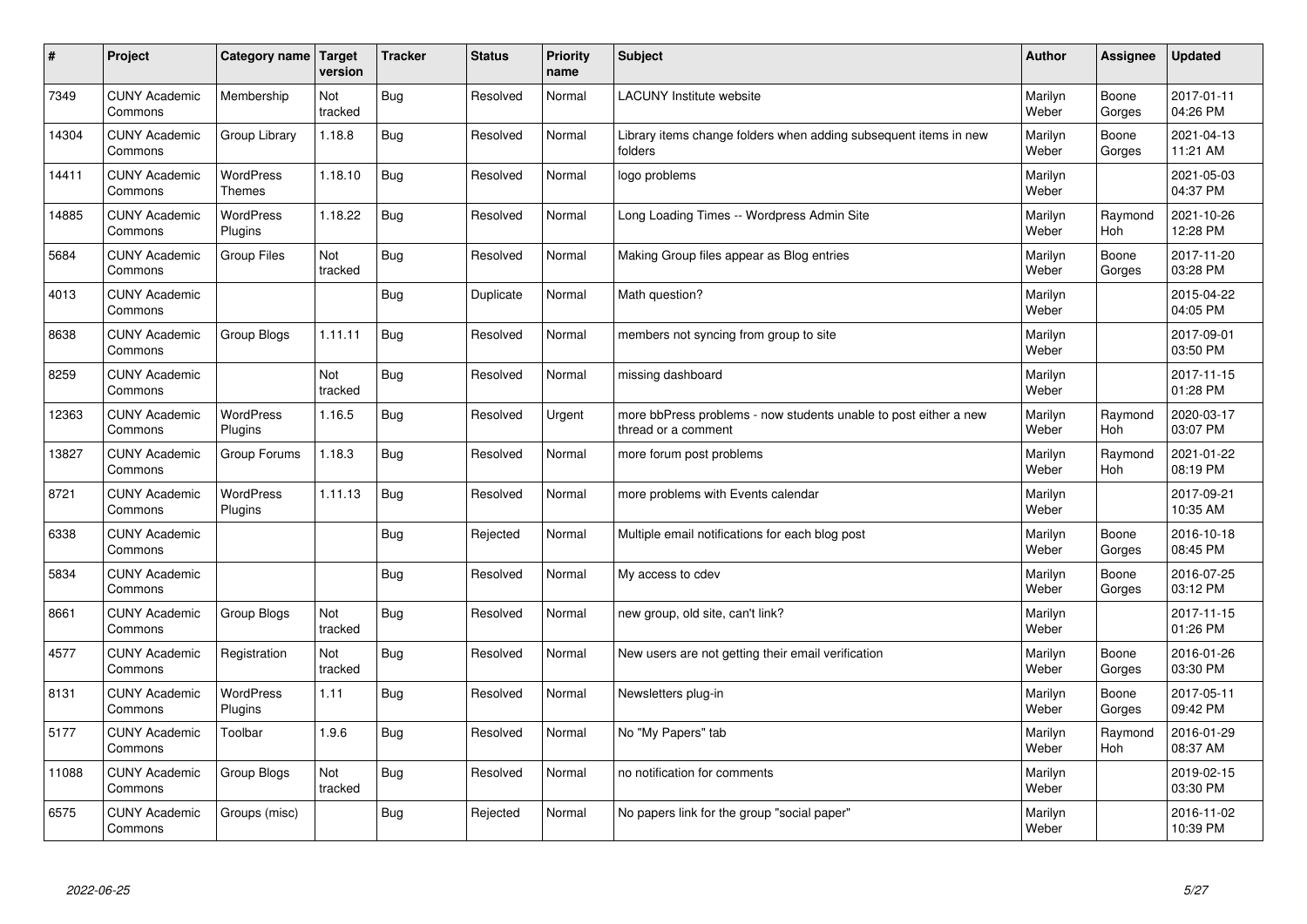| $\sharp$ | Project                         | Category name               | Target<br>version | <b>Tracker</b> | <b>Status</b>        | <b>Priority</b><br>name | <b>Subject</b>                                          | <b>Author</b>    | <b>Assignee</b>       | Updated                |
|----------|---------------------------------|-----------------------------|-------------------|----------------|----------------------|-------------------------|---------------------------------------------------------|------------------|-----------------------|------------------------|
| 12584    | <b>CUNY Academic</b><br>Commons |                             | Not<br>tracked    | Bug            | Resolved             | Urgent                  | No way to register                                      | Marilyn<br>Weber |                       | 2020-03-27<br>02:38 PM |
| 9330     | <b>CUNY Academic</b><br>Commons | <b>WordPress</b><br>Plugins | 1.12.10           | Bug            | Resolved             | Normal                  | part 2 of problems with the Leaflet plug -in            | Marilyn<br>Weber |                       | 2018-03-04<br>05:58 PM |
| 14448    | <b>CUNY Academic</b><br>Commons | Password<br>Reset           | Not<br>tracked    | Bug            | Rejected             | Normal                  | password reset weirdness                                | Marilyn<br>Weber | Raymond<br><b>Hoh</b> | 2021-05-12<br>01:34 PM |
| 13768    | <b>CUNY Academic</b><br>Commons | Domain<br>Mapping           | Not<br>tracked    | Bug            | Resolved             | Normal                  | patricksweeney.commons.gc.cuny.edu down                 | Marilyn<br>Weber | Raymond<br><b>Hoh</b> | 2021-01-12<br>10:47 AM |
| 11971    | <b>CUNY Academic</b><br>Commons | Email<br>Notifications      | Future<br>release | Bug            | Reporter<br>Feedback | Low                     | Pictures obscured in emailed post notifications         | Marilyn<br>Weber | Raymond<br>Hoh        | 2019-11-21<br>01:14 PM |
| 5346     | <b>CUNY Academic</b><br>Commons | Toolbar                     | 1.9.11            | <b>Bug</b>     | Resolved             | Normal                  | possible dynamic HTML code bug?                         | Marilyn<br>Weber | Boone<br>Gorges       | 2016-03-22<br>10:53 AM |
| 12483    | <b>CUNY Academic</b><br>Commons |                             | 1.16.7            | Bug            | Resolved             | High                    | post error                                              | Marilyn<br>Weber |                       | 2020-02-28<br>02:44 PM |
| 9276     | <b>CUNY Academic</b><br>Commons |                             |                   | Bug            | Resolved             | High                    | problem adding a member to a group - wrong username?    | Marilyn<br>Weber |                       | 2018-02-25<br>12:47 PM |
| 5184     | <b>CUNY Academic</b><br>Commons | Social Paper                |                   | Bug            | Rejected             | Normal                  | Problem linking SP to a group                           | Marilyn<br>Weber | Boone<br>Gorges       | 2016-02-21<br>12:27 PM |
| 13378    | <b>CUNY Academic</b><br>Commons |                             | 1.17.5            | Bug            | Resolved             | Normal                  | problem on one of my sites                              | Marilyn<br>Weber |                       | 2020-09-24<br>05:27 PM |
| 9154     | <b>CUNY Academic</b><br>Commons | Events                      | 1.12.8            | Bug            | Resolved             | Normal                  | problem with group calendar                             | Marilyn<br>Weber | Raymond<br>Hoh        | 2018-02-13<br>10:49 AM |
| 4734     | <b>CUNY Academic</b><br>Commons | <b>BuddyPress</b><br>Docs   | 1.8.13            | Bug            | Resolved             | High                    | Problems with "Create New Doc"                          | Marilyn<br>Weber | Boone<br>Gorges       | 2015-10-09<br>07:53 AM |
| 4962     | <b>CUNY Academic</b><br>Commons | Events                      | 1.8.18            | Bug            | Resolved             | High                    | Problems with text entry field in the Events Calendar   | Marilyn<br>Weber | Raymond<br>Hoh        | 2015-12-01<br>06:57 PM |
| 9192     | <b>CUNY Academic</b><br>Commons | WordPress<br>Plugins        | 1.12.8            | <b>Bug</b>     | Resolved             | Normal                  | problems with the Leaflet plug -in                      | Marilyn<br>Weber | Boone<br>Gorges       | 2018-02-13<br>11:07 AM |
| 6101     | <b>CUNY Academic</b><br>Commons | <b>Public Portfolio</b>     |                   | <b>Bug</b>     | Resolved             | High                    | Profile update problems                                 | Marilyn<br>Weber | Boone<br>Gorges       | 2016-12-01<br>03:50 PM |
| 5667     | <b>CUNY Academic</b><br>Commons | <b>Public Portfolio</b>     | 1.9.18            | Bug            | Resolved             | Normal                  | publication section on my public portfolio won't update | Marilyn<br>Weber | Boone<br>Gorges       | 2016-06-12<br>10:19 AM |
| 13633    | <b>CUNY Academic</b><br>Commons |                             | Not<br>tracked    | Bug            | Resolved             | High                    | PublicsLab site down                                    | Marilyn<br>Weber |                       | 2020-11-30<br>02:01 PM |
| 5969     | <b>CUNY Academic</b><br>Commons | Registration                | 1.9.27            | Bug            | Resolved             | Normal                  | Queens students unable to join                          | Marilyn<br>Weber | Boone<br>Gorges       | 2016-09-04<br>09:41 PM |
| 4496     | <b>CUNY Academic</b><br>Commons | cuny.is                     | 1.8.9             | Bug            | Resolved             | Normal                  | Quick links broken?                                     | Marilyn<br>Weber | Boone<br>Gorges       | 2015-08-28<br>10:39 AM |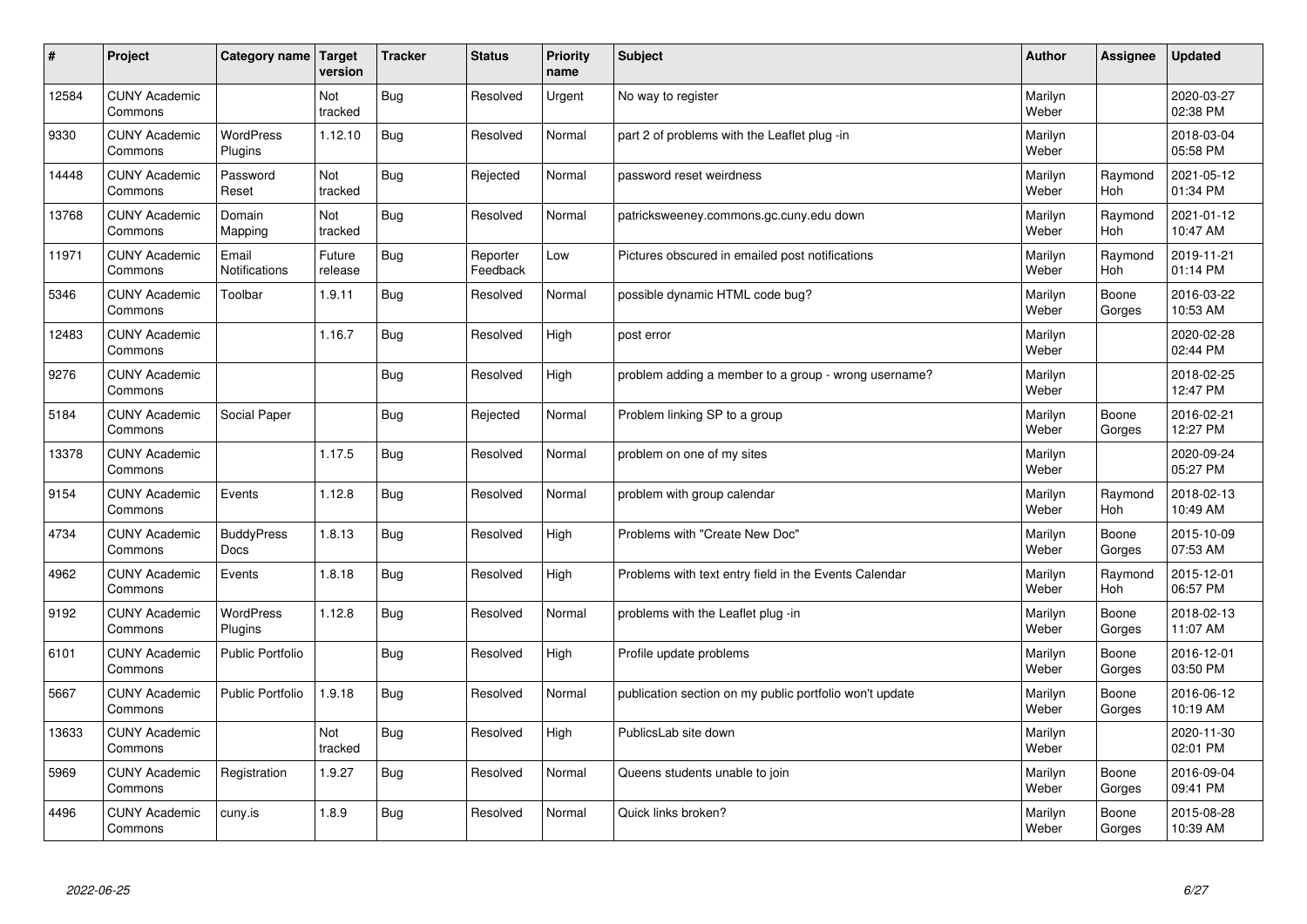| $\vert$ # | Project                         | Category name                     | <b>Target</b><br>version | <b>Tracker</b> | <b>Status</b>        | <b>Priority</b><br>name | <b>Subject</b>                                                                             | <b>Author</b>    | <b>Assignee</b>       | <b>Updated</b>         |
|-----------|---------------------------------|-----------------------------------|--------------------------|----------------|----------------------|-------------------------|--------------------------------------------------------------------------------------------|------------------|-----------------------|------------------------|
| 9062      | <b>CUNY Academic</b><br>Commons |                                   | Not<br>tracked           | Bug            | Resolved             | Normal                  | re-add me as admin of https://commons.gc.cuny.edu/                                         | Marilyn<br>Weber |                       | 2018-01-08<br>12:03 PM |
| 4918      | <b>CUNY Academic</b><br>Commons | ZenDesk                           | Not<br>tracked           | <b>Bug</b>     | Resolved             | High                    | Re-directing Help Requests                                                                 | Marilyn<br>Weber | Raymond<br><b>Hoh</b> | 2015-11-23<br>11:15 AM |
| 10035     | <b>CUNY Academic</b><br>Commons |                                   | Not<br>tracked           | <b>Bug</b>     | Resolved             | Normal                  | Reconnecting user to site                                                                  | Marilyn<br>Weber |                       | 2018-07-23<br>11:55 AM |
| 9828      | <b>CUNY Academic</b><br>Commons | Domain<br>Mapping                 | 1.13.3                   | Bug            | Resolved             | High                    | redirecting problem                                                                        | Marilyn<br>Weber | Raymond<br><b>Hoh</b> | 2018-05-24<br>02:39 PM |
| 14526     | <b>CUNY Academic</b><br>Commons | Registration                      | 1.18.12                  | Bug            | Resolved             | High                    | registration interface won't show a space to enter nonCUNY code                            | Marilyn<br>Weber |                       | 2021-06-03<br>04:02 PM |
| 3593      | <b>CUNY Academic</b><br>Commons | Registration                      | 1.7.2                    | Bug            | Resolved             | High                    | registration problems                                                                      | Marilyn<br>Weber | Boone<br>Gorges       | 2014-11-01<br>02:57 PM |
| 5282      | <b>CUNY Academic</b><br>Commons | Social Paper                      | Future<br>release        | <b>Bug</b>     | <b>New</b>           | Normal                  | Replying via email directs to paper but not individual comment.                            | Marilyn<br>Weber | Raymond<br>Hoh        | 2016-03-02<br>01:48 PM |
| 6025      | <b>CUNY Academic</b><br>Commons | Search                            | Not<br>tracked           | Bug            | Resolved             | Normal                  | Search function not working                                                                | Marilyn<br>Weber | Boone<br>Gorges       | 2016-10-12<br>09:41 AM |
| 13656     | <b>CUNY Academic</b><br>Commons |                                   |                          | Bug            | Resolved             | High                    | site down                                                                                  | Marilyn<br>Weber |                       | 2020-12-11<br>12:50 PM |
| 5713      | <b>CUNY Academic</b><br>Commons | WordPress<br>(misc)               | Not<br>tracked           | Bug            | Abandoned            | High                    | Site freezing                                                                              | Marilyn<br>Weber | Boone<br>Gorges       | 2017-11-15<br>10:58 AM |
| 12360     | <b>CUNY Academic</b><br>Commons | <b>WordPress</b><br><b>Themes</b> | Not<br>tracked           | Bug            | Reporter<br>Feedback | Normal                  | site just says "DANTE We are currently in maintenance mode, please<br>check back shortly." | Marilyn<br>Weber |                       | 2020-02-04<br>12:13 PM |
| 7767      | <b>CUNY Academic</b><br>Commons |                                   | Not<br>tracked           | <b>Bug</b>     | Resolved             | Normal                  | Site loading problems                                                                      | Marilyn<br>Weber |                       | 2017-03-21<br>09:57 PM |
| 11865     | <b>CUNY Academic</b><br>Commons | Onboarding                        | 1.15.10                  | <b>Bug</b>     | Resolved             | Normal                  | Site name not appearing in "Membership" lists of Invitation modal                          | Marilyn<br>Weber | Boone<br>Gorges       | 2019-09-24<br>11:09 AM |
| 6107      | <b>CUNY Academic</b><br>Commons |                                   |                          | Bug            | Resolved             | High                    | site redirect?                                                                             | Marilyn<br>Weber | Boone<br>Gorges       | 2016-09-29<br>03:45 PM |
| 12354     | <b>CUNY Academic</b><br>Commons | <b>WordPress</b><br>Plugins       | 1.16.5                   | <b>Bug</b>     | Resolved             | Urgent                  | sites (including Net-Art) are reporting critical issues                                    | Marilyn<br>Weber | Raymond<br>Hoh        | 2020-02-02<br>03:16 PM |
| 10810     | <b>CUNY Academic</b><br>Commons | WordPress<br>(misc)               | 1.14.2                   | Bug            | Resolved             | Normal                  | Sites set as public are becoming private                                                   | Marilyn<br>Weber |                       | 2018-12-11<br>10:15 AM |
| 14075     | <b>CUNY Academic</b><br>Commons | <b>WordPress</b><br>Plugins       | Not<br>tracked           | <b>Bug</b>     | Resolved             | Normal                  | sludigitalportfolios.commons.gc.cuny.edu                                                   | Marilyn<br>Weber | Boone<br>Gorges       | 2021-03-01<br>10:46 AM |
| 14019     | <b>CUNY Academic</b><br>Commons | WordPress<br>Plugins              | 1.18.5                   | <b>Bug</b>     | Resolved             | Normal                  | smorales.commons.gc.cuny.edu                                                               | Marilyn<br>Weber | Boone<br>Gorges       | 2021-02-23<br>11:06 AM |
| 4657      | <b>CUNY Academic</b><br>Commons | Group Forums                      | 1.8.18                   | Bug            | Resolved             | High                    | Submit button disappears in new post mode in forum                                         | Marilyn<br>Weber | Raymond<br>Hoh        | 2015-12-01<br>11:15 PM |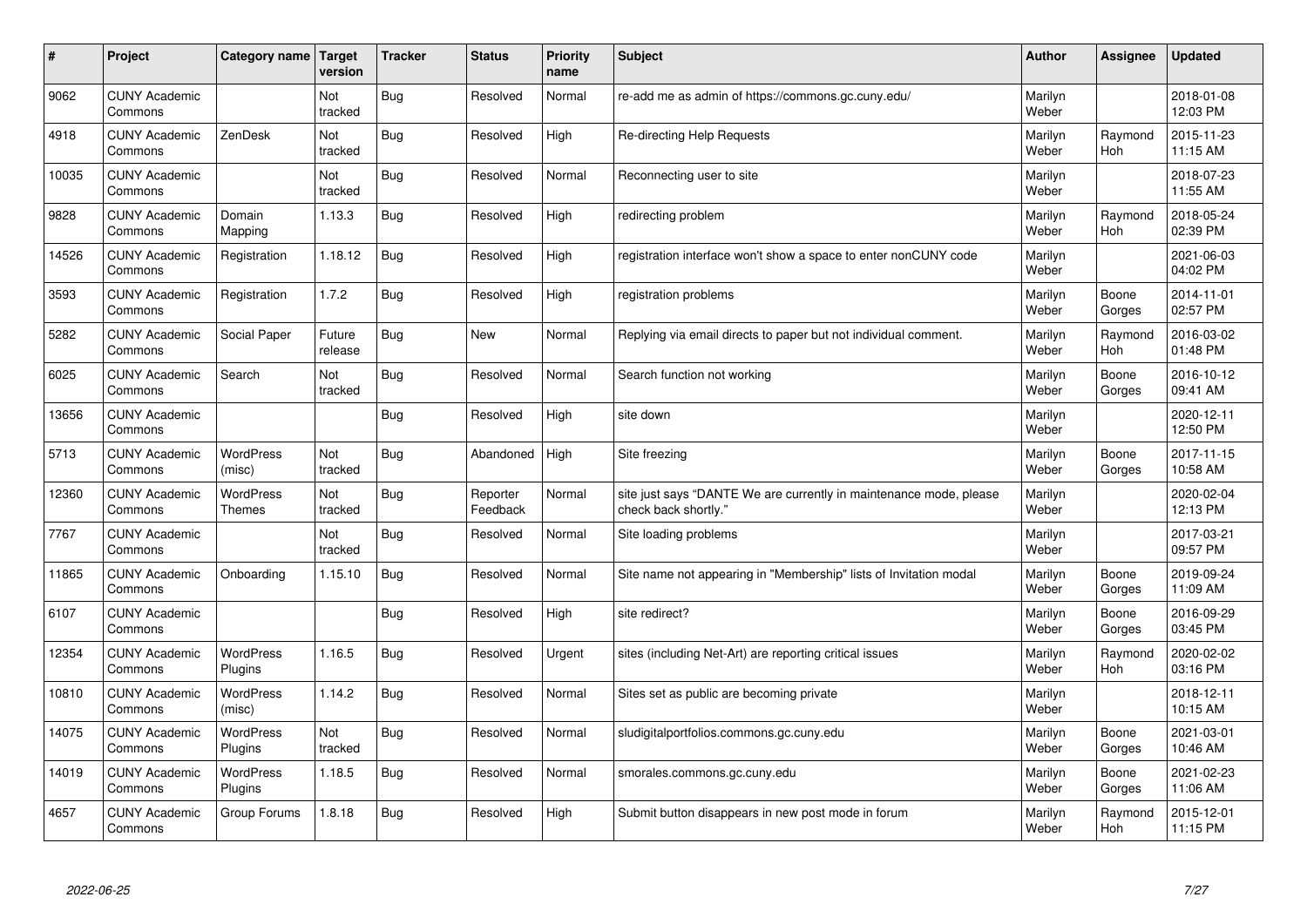| #     | Project                         | Category name   Target            | version        | <b>Tracker</b> | <b>Status</b> | <b>Priority</b><br>name | <b>Subject</b>                                        | <b>Author</b>    | <b>Assignee</b> | <b>Updated</b>         |
|-------|---------------------------------|-----------------------------------|----------------|----------------|---------------|-------------------------|-------------------------------------------------------|------------------|-----------------|------------------------|
| 4649  | <b>CUNY Academic</b><br>Commons | Registration                      | Not<br>tracked | Bug            | Resolved      | Urgent                  | Submit button has disappeared                         | Marilyn<br>Weber | Boone<br>Gorges | 2015-09-22<br>11:47 AM |
| 7328  | <b>CUNY Academic</b><br>Commons | <b>WordPress</b><br>Plugins       | Not<br>tracked | Bug            | Resolved      | Normal                  | technical issue with the Events Manager plugin        | Marilyn<br>Weber | Raymond<br>Hoh  | 2017-11-15<br>06:19 PM |
| 3136  | <b>CUNY Academic</b><br>Commons | <b>WordPress</b><br>Plugins       |                | Bug            | Rejected      | Normal                  | The Easy Rotator                                      | Marilyn<br>Weber | Boone<br>Gorges | 2014-04-01<br>10:26 PM |
| 7770  | <b>CUNY Academic</b><br>Commons | <b>WordPress</b><br>Plugins       | Not<br>tracked | <b>Bug</b>     | Abandoned     | Normal                  | Timeline.js problem                                   | Marilyn<br>Weber |                 | 2017-11-15<br>01:43 PM |
| 9130  | <b>CUNY Academic</b><br>Commons | Homepage<br>Slides                | Not<br>tracked | Bug            | Resolved      | Normal                  | too many redirects                                    | Marilyn<br>Weber |                 | 2018-01-29<br>10:27 AM |
| 5436  | <b>CUNY Academic</b><br>Commons |                                   | Not<br>tracked | Bug            | Resolved      | Normal                  | Trying to change email settings for                   | Marilyn<br>Weber | Boone<br>Gorges | 2016-04-21<br>10:12 PM |
| 3533  | <b>CUNY Academic</b><br>Commons | Group<br>Invitations              | 1.7.8          | Bug            | Resolved      | Low                     | Trying to invite member to a new group                | Marilyn<br>Weber | Boone<br>Gorges | 2015-04-01<br>09:13 PM |
| 7684  | <b>CUNY Academic</b><br>Commons | Reply By Email                    | 1.10.12        | Bug            | Resolved      | High                    | trying to post too often error                        | Marilyn<br>Weber | Raymond<br>Hoh  | 2017-02-28<br>12:43 PM |
| 3197  | <b>CUNY Academic</b><br>Commons | Groups (misc)                     | 1.6.4          | Bug            | Resolved      | Normal                  | trying to set up a hidden group blog with no RSS feed | Marilyn<br>Weber | Boone<br>Gorges | 2014-05-21<br>09:39 PM |
| 3071  | <b>CUNY Academic</b><br>Commons | <b>WordPress</b><br><b>Themes</b> | 1.5.22         | Bug            | Resolved      | Normal                  | Twenty Fourteen theme differences                     | Marilyn<br>Weber | Boone<br>Gorges | 2014-04-01<br>08:18 PM |
| 4012  | <b>CUNY Academic</b><br>Commons |                                   | 1.7.20         | Bug            | Resolved      | Normal                  | Two users reporting same Forbidden 403 error message. | Marilyn<br>Weber |                 | 2015-05-01<br>08:13 PM |
| 3116  | <b>CUNY Academic</b><br>Commons | <b>WordPress</b><br>(Permissions) |                | Bug            | Resolved      | Normal                  | Updating the FAQ page                                 | Marilyn<br>Weber | Boone<br>Gorges | 2014-04-01<br>10:12 PM |
| 10101 | <b>CUNY Academic</b><br>Commons |                                   | 1.13.7         | <b>Bug</b>     | Resolved      | Normal                  | URL changes within Manage section of groups           | Marilyn<br>Weber |                 | 2018-08-03<br>01:54 PM |
| 6039  | <b>CUNY Academic</b><br>Commons | Membership                        | 1.9.28         | <b>Bug</b>     | Resolved      | High                    | User cannot change her email                          | Marilyn<br>Weber |                 | 2016-09-19<br>03:03 PM |
| 6091  | <b>CUNY Academic</b><br>Commons | Group<br>Invitations              | Not<br>tracked | Bug            | Resolved      | Normal                  | User cannot re-join a group                           | Marilyn<br>Weber | Boone<br>Gorges | 2016-09-28<br>01:47 PM |
| 4831  | <b>CUNY Academic</b><br>Commons | <b>Public Portfolio</b>           | 1.9.4          | Bug            | Resolved      | Normal                  | User cannot update profile                            | Marilyn<br>Weber | Boone<br>Gorges | 2016-01-11<br>10:46 PM |
| 7803  | <b>CUNY Academic</b><br>Commons |                                   |                | Bug            | Resolved      | Normal                  | user email change                                     | Marilyn<br>Weber |                 | 2017-03-16<br>11:58 AM |
| 7337  | <b>CUNY Academic</b><br>Commons | Membership                        | Not<br>tracked | Bug            | Resolved      | Normal                  | User with new email                                   | Marilyn<br>Weber |                 | 2017-01-06<br>11:05 AM |
| 7223  | <b>CUNY Academic</b><br>Commons | Membership                        | Not<br>tracked | Bug            | Resolved      | Normal                  | User with two profiles would like to merge them       | Marilyn<br>Weber | Boone<br>Gorges | 2017-01-10<br>02:07 PM |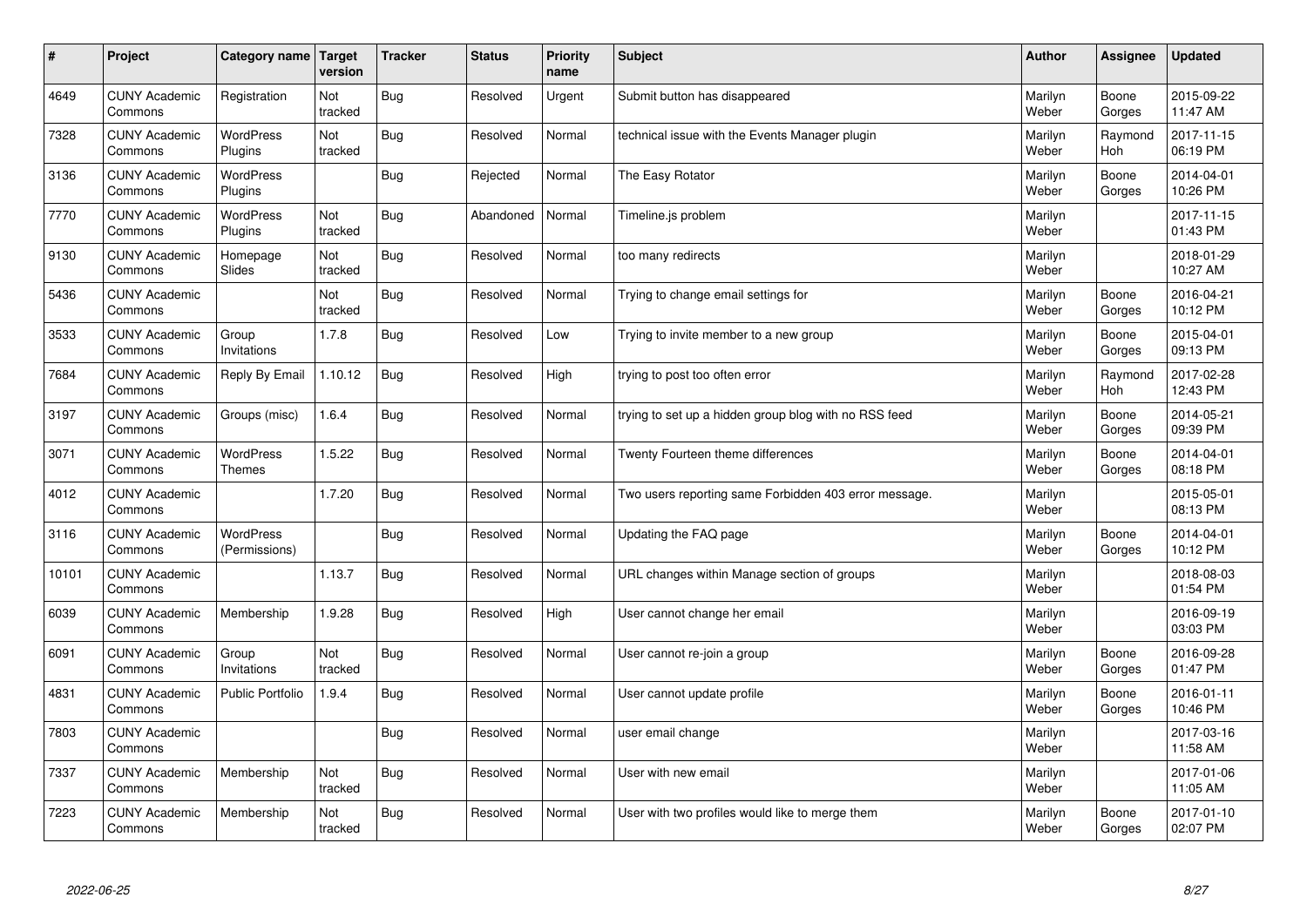| #     | Project                         | Category name   Target      | version           | <b>Tracker</b> | <b>Status</b> | <b>Priority</b><br>name | <b>Subject</b>                                                                                                                                  | <b>Author</b>    | Assignee              | <b>Updated</b>         |
|-------|---------------------------------|-----------------------------|-------------------|----------------|---------------|-------------------------|-------------------------------------------------------------------------------------------------------------------------------------------------|------------------|-----------------------|------------------------|
| 9470  | <b>CUNY Academic</b><br>Commons |                             |                   | <b>Bug</b>     | Resolved      | Normal                  | Users not appearing via "Add New"                                                                                                               | Marilyn<br>Weber |                       | 2018-03-22<br>07:44 PM |
| 15252 | <b>CUNY Academic</b><br>Commons | Layout                      | Not<br>tracked    | Bug            | Resolved      | Normal                  | visual glitch with the Segal Center webpage                                                                                                     | Marilyn<br>Weber | Raymond<br><b>Hoh</b> | 2022-02-03<br>04:56 PM |
| 5872  | <b>CUNY Academic</b><br>Commons | Server                      | Not<br>tracked    | Bug            | Resolved      | Immediate               | Whole Commons is down                                                                                                                           | Marilyn<br>Weber | Boone<br>Gorges       | 2016-08-12<br>12:04 AM |
| 8098  | <b>CUNY Academic</b><br>Commons | <b>Public Portfolio</b>     | Not<br>tracked    | Bug            | Abandoned     | Normal                  | Widget in profile not working                                                                                                                   | Marilyn<br>Weber |                       | 2017-11-15<br>01:28 PM |
| 5176  | <b>CUNY Academic</b><br>Commons | <b>Public Portfolio</b>     | 1.9.6             | Bug            | Resolved      | Normal                  | Widgets in Profile not saving                                                                                                                   | Marilyn<br>Weber | Boone<br>Gorges       | 2016-02-01<br>11:07 AM |
| 4881  | <b>CUNY Academic</b><br>Commons | ZenDesk                     | Not<br>tracked    | Bug            | Resolved      | Normal                  | ZenDesk emails not being sent                                                                                                                   | Marilyn<br>Weber |                       | 2015-12-07<br>01:34 AM |
| 15545 | <b>CUNY Academic</b><br>Commons | <b>WordPress</b><br>Plugins | 1.19.5            | Feature        | Resolved      | Normal                  | 'ZI Hide Featured Image" plugin request                                                                                                         | Marilyn<br>Weber | Boone<br>Gorges       | 2022-03-09<br>10:09 AM |
| 4997  | <b>CUNY Academic</b><br>Commons | <b>WordPress</b><br>Plugins | 1.9.4             | Feature        | Resolved      | Normal                  | ability to embed maps from StoryMapJS?                                                                                                          | Marilyn<br>Weber | Boone<br>Gorges       | 2016-01-07<br>12:34 PM |
| 5199  | <b>CUNY Academic</b><br>Commons | Social Paper                | Future<br>release | Feature        | <b>New</b>    | Normal                  | add tables to the SP editor                                                                                                                     | Marilyn<br>Weber |                       | 2016-10-24<br>11:27 AM |
| 9224  | <b>CUNY Academic</b><br>Commons | Group Files                 | 1.13              | Feature        | Resolved      | Normal                  | attachments to forum posts clutter up Files area                                                                                                | Marilyn<br>Weber | Boone<br>Gorges       | 2018-03-22<br>03:34 PM |
| 5630  | <b>CUNY Academic</b><br>Commons | <b>WordPress</b><br>Themes  | 1.9.17            | Feature        | Resolved      | Normal                  | Bavota magazine Pro theme                                                                                                                       | Marilyn<br>Weber | Boone<br>Gorges       | 2016-06-02<br>12:09 AM |
| 5058  | <b>CUNY Academic</b><br>Commons | Social Paper                | Future<br>release | Feature        | <b>New</b>    | Low                     | Can there be a clearer signal that even when comments have already<br>been made you add comments by clicking on the side? (SP suggestion<br>#5) | Marilyn<br>Weber | Samantha<br>Raddatz   | 2016-02-11<br>10:24 PM |
| 5992  | <b>CUNY Academic</b><br>Commons | Email<br>Notifications      | Future<br>release | Feature        | <b>New</b>    | Normal                  | Changing the From line of autogenerated blog emails                                                                                             | Marilyn<br>Weber |                       | 2018-09-27<br>05:19 PM |
| 7608  | <b>CUNY Academic</b><br>Commons | Registration                | Not<br>tracked    | Feature        | Resolved      | Normal                  | create an account                                                                                                                               | Marilyn<br>Weber |                       | 2017-02-15<br>10:45 PM |
| 6118  | <b>CUNY Academic</b><br>Commons | cuny.is                     |                   | Feature        | Resolved      | Normal                  | Cuny. Is request from Javier Otero Peña                                                                                                         | Marilyn<br>Weber | Sarah<br>Morgano      | 2016-10-04<br>07:02 PM |
| 4340  | <b>CUNY Academic</b><br>Commons | WordPress -<br>Media        | 1.8.14            | Feature        | Resolved      | Normal                  | embedding a video                                                                                                                               | Marilyn<br>Weber | Daniel<br>Jones       | 2015-10-20<br>12:01 AM |
| 5036  | <b>CUNY Academic</b><br>Commons | WordPress<br>Plugins        | 1.9.1.1           | Feature        | Resolved      | Normal                  | <b>Embeds request</b>                                                                                                                           | Marilyn<br>Weber | Boone<br>Gorges       | 2015-12-18<br>10:12 PM |
| 5397  | <b>CUNY Academic</b><br>Commons | Social Paper                | Future<br>release | Feature        | <b>New</b>    | Normal                  | frustrating to have to enable/disable in SP                                                                                                     | Marilyn<br>Weber | Samantha<br>Raddatz   | 2016-04-20<br>03:39 PM |
| 5050  | <b>CUNY Academic</b><br>Commons | Social Paper                | Future<br>release | Feature        | <b>New</b>    | Low                     | Making comments visible in SP editing mode (SP suggestion #1)                                                                                   | Marilyn<br>Weber | Samantha<br>Raddatz   | 2019-09-17<br>11:10 PM |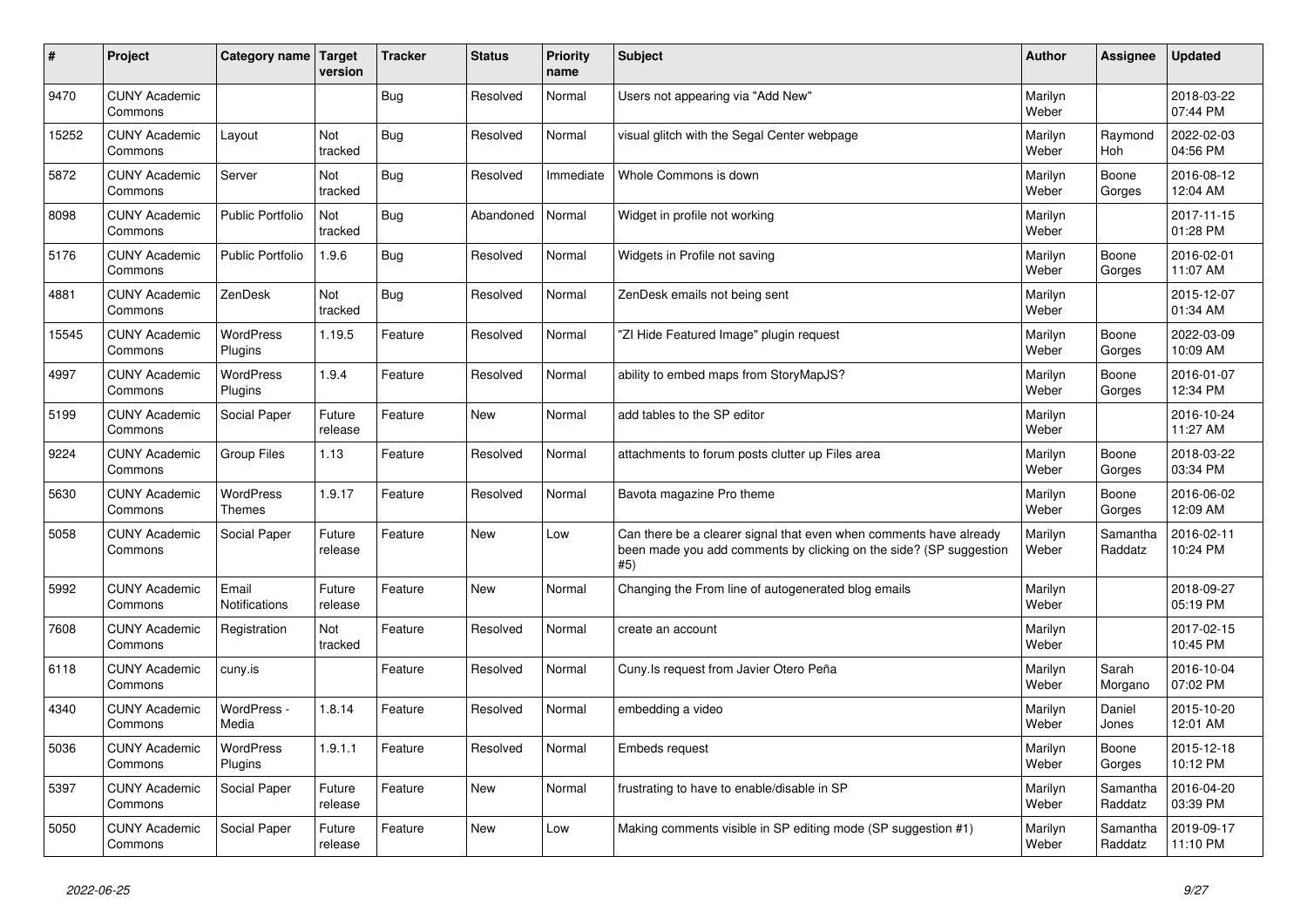| $\sharp$ | Project                         | Category name   Target            | version           | <b>Tracker</b> | <b>Status</b>        | <b>Priority</b><br>name | <b>Subject</b>                                                   | <b>Author</b>    | Assignee            | <b>Updated</b>         |
|----------|---------------------------------|-----------------------------------|-------------------|----------------|----------------------|-------------------------|------------------------------------------------------------------|------------------|---------------------|------------------------|
| 7607     | <b>CUNY Academic</b><br>Commons | <b>WordPress</b><br>(misc)        | Not<br>tracked    | Feature        | Resolved             | Normal                  | mp4 files                                                        | Marilyn<br>Weber |                     | 2017-02-15<br>07:37 PM |
| 5522     | <b>CUNY Academic</b><br>Commons | <b>WordPress</b><br>Plugins       | 1.9.15            | Feature        | Resolved             | Normal                  | plugin request                                                   | Marilyn<br>Weber | Boone<br>Gorges     | 2016-05-09<br>10:36 AM |
| 5657     | <b>CUNY Academic</b><br>Commons | <b>WordPress</b><br>Plugins       | 1.9.18            | Feature        | Resolved             | Normal                  | Plugin Request - Instagram Feed WD                               | Marilyn<br>Weber | Boone<br>Gorges     | 2016-06-08<br>12:36 PM |
| 5345     | <b>CUNY Academic</b><br>Commons | Social Paper                      | 1.9.17            | Feature        | Rejected             | Normal                  | Plus symbol problem in SP                                        | Marilyn<br>Weber | Christian<br>Wach   | 2016-05-27<br>04:26 AM |
| 13912    | <b>CUNY Academic</b><br>Commons |                                   | Not<br>tracked    | Feature        | Hold                 | Low                     | posting "missed schedule"                                        | Marilyn<br>Weber |                     | 2021-02-23<br>10:46 AM |
| 5072     | <b>CUNY Academic</b><br>Commons |                                   |                   | Feature        | Duplicate            | Normal                  | redirect shortcode handler                                       | Marilyn<br>Weber | Boone<br>Gorges     | 2016-01-07<br>12:34 PM |
| 5799     | <b>CUNY Academic</b><br>Commons | <b>Blogs</b><br>(BuddyPress)      | Not<br>tracked    | Feature        | Resolved             | Normal                  | removing one's own access to sites?                              | Marilyn<br>Weber | Boone<br>Gorges     | 2016-07-26<br>01:55 PM |
| 5302     | <b>CUNY Academic</b><br>Commons | <b>WordPress</b><br>Plugins       | 1.9.10            | Feature        | Resolved             | Normal                  | request for WP Gallery Custom Links plug-in                      | Marilyn<br>Weber | Boone<br>Gorges     | 2016-03-11<br>09:20 PM |
| 3466     | <b>CUNY Academic</b><br>Commons | Membership                        | 1.6.16            | Feature        | Resolved             | Normal                  | restricting undergrad registration                               | Marilyn<br>Weber | Boone<br>Gorges     | 2014-09-18<br>12:02 AM |
| 5053     | <b>CUNY Academic</b><br>Commons | Social Paper                      | Future<br>release | Feature        | <b>New</b>           | Low                     | Scrollable menu to add readers (SP suggestion #4)                | Marilyn<br>Weber | Samantha<br>Raddatz | 2016-04-21<br>05:21 PM |
| 5052     | <b>CUNY Academic</b><br>Commons | Social Paper                      | Future<br>release | Feature        | New                  | Low                     | Sentence by sentence or line by line comments (SP suggestion #3) | Marilyn<br>Weber | Boone<br>Gorges     | 2016-02-11<br>10:24 PM |
| 5205     | <b>CUNY Academic</b><br>Commons | Social Paper                      | Future<br>release | Feature        | <b>New</b>           | Normal                  | Social Paper folders                                             | Marilyn<br>Weber |                     | 2016-02-11<br>10:24 PM |
| 5621     | <b>CUNY Academic</b><br>Commons | WordPress<br>Plugins              | 1.9.17            | Feature        | Resolved             | Normal                  | Taxonomy plugin request                                          | Marilyn<br>Weber | Boone<br>Gorges     | 2016-06-01<br>11:28 PM |
| 4965     | <b>CUNY Academic</b><br>Commons | <b>WordPress</b><br><b>Themes</b> | Not<br>tracked    | Feature        | Resolved             | Normal                  | Theme requested                                                  | Marilyn<br>Weber | Boone<br>Gorges     | 2016-02-24<br>09:46 PM |
| 5051     | <b>CUNY Academic</b><br>Commons | Social Paper                      |                   | Feature        | Rejected             | Low                     | Visual cues for comments (SP suggestion #2)                      | Marilyn<br>Weber | Samantha<br>Raddatz | 2016-02-10<br>10:01 AM |
| 11813    | <b>CUNY Academic</b><br>Commons | <b>WordPress</b><br>Plugins       | 1.15.9            | Support        | Resolved             | Normal                  | 'Change Password Protected Message" plugin requests              | Marilyn<br>Weber |                     | 2019-09-10<br>05:57 PM |
| 12741    | <b>CUNY Academic</b><br>Commons | WordPress<br>Plugins              | Not<br>tracked    | Support        | Reporter<br>Feedback | Normal                  | <b>Tableau Public Viz Block</b>                                  | Marilyn<br>Weber | Raymond<br>Hoh      | 2020-05-12<br>11:00 AM |
| 9955     | <b>CUNY Academic</b><br>Commons | WordPress<br>Plugins              | 1.13.4            | Support        | Rejected             | Normal                  | docx converter plugin?                                           | Marilyn<br>Weber |                     | 2018-06-26<br>11:39 AM |
| 15978    | <b>CUNY Academic</b><br>Commons | WordPress -<br>Media              | 2.0.2             | Support        | Reporter<br>Feedback | Normal                  | tex files?                                                       | Marilyn<br>Weber | Raymond<br>Hoh      | 2022-06-14<br>11:36 AM |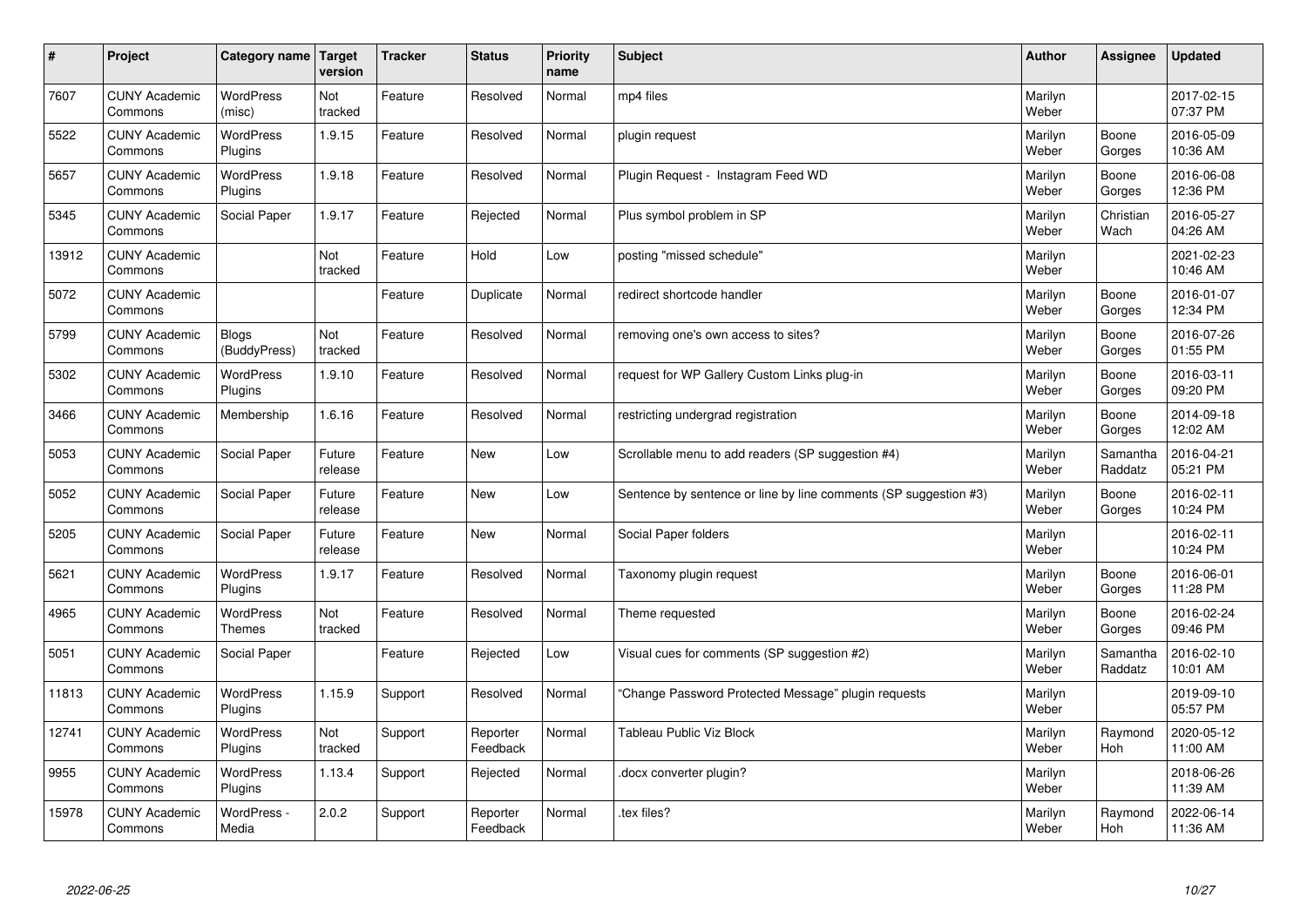| #     | Project                         | Category name               | Target<br>version | <b>Tracker</b> | <b>Status</b>        | <b>Priority</b><br>name | <b>Subject</b>                                                | <b>Author</b>    | Assignee        | <b>Updated</b>         |
|-------|---------------------------------|-----------------------------|-------------------|----------------|----------------------|-------------------------|---------------------------------------------------------------|------------------|-----------------|------------------------|
| 12352 | <b>CUNY Academic</b><br>Commons |                             | Not<br>tracked    | Support        | <b>New</b>           | Normal                  | "posts list" page builder block option                        | Marilyn<br>Weber |                 | 2020-02-03<br>01:29 PM |
| 14246 | <b>CUNY Academic</b><br>Commons |                             | 1.18.8            | Support        | Resolved             | Normal                  | 'Weekly jQuery Migrate Status Update"                         | Marilyn<br>Weber |                 | 2021-04-13<br>11:08 AM |
| 11665 | <b>CUNY Academic</b><br>Commons |                             |                   | Support        | Resolved             | Immediate               | "My Groups" conflating two groups                             | Marilyn<br>Weber |                 | 2019-07-24<br>10:43 PM |
| 9355  | <b>CUNY Academic</b><br>Commons |                             | Not<br>tracked    | Support        | Resolved             | Normal                  | 14gb of video?                                                | Marilyn<br>Weber |                 | 2018-03-13<br>11:56 AM |
| 13944 | <b>CUNY Academic</b><br>Commons | <b>WordPress</b><br>Plugins | 1.18.4            | Support        | Resolved             | Normal                  | 3D FlipBook request                                           | Marilyn<br>Weber |                 | 2021-02-09<br>11:05 AM |
| 11848 | <b>CUNY Academic</b><br>Commons |                             | Not<br>tracked    | Support        | Hold                 | Normal                  | a Dean of Faculty wants to share a large file                 | Marilyn<br>Weber |                 | 2019-09-24<br>08:44 AM |
| 13034 | <b>CUNY Academic</b><br>Commons |                             | Not<br>tracked    | Support        | Reporter<br>Feedback | Normal                  | a site is asking people to join the Commons to get a download | Marilyn<br>Weber |                 | 2020-07-12<br>07:23 AM |
| 13255 | <b>CUNY Academic</b><br>Commons |                             | Not<br>tracked    | Support        | Reporter<br>Feedback | Normal                  | Accessibility problems                                        | Marilyn<br>Weber |                 | 2020-09-01<br>05:48 PM |
| 10440 | <b>CUNY Academic</b><br>Commons |                             | Not<br>tracked    | Support        | Resolved             | Normal                  | Acert post problem                                            | Marilyn<br>Weber |                 | 2018-12-10<br>03:57 PM |
| 9834  | <b>CUNY Academic</b><br>Commons |                             |                   | Support        | Duplicate            | Normal                  | add a "like" function                                         | Marilyn<br>Weber |                 | 2018-05-25<br>10:38 AM |
| 13541 | <b>CUNY Academic</b><br>Commons |                             | Not<br>tracked    | Support        | Resolved             | Normal                  | add a page template to OER site.                              | Marilyn<br>Weber |                 | 2020-11-11<br>11:12 AM |
| 7678  | <b>CUNY Academic</b><br>Commons | Groups (misc)               | Not<br>tracked    | Support        | Resolved             | Normal                  | add admin to student group                                    | Marilyn<br>Weber | Boone<br>Gorges | 2017-02-15<br>11:58 AM |
| 10932 | <b>CUNY Academic</b><br>Commons |                             |                   | Support        | Resolved             | Normal                  | add me as admin to meenaalexander.com                         | Marilyn<br>Weber | Matt Gold       | 2019-01-09<br>02:12 PM |
| 8401  | <b>CUNY Academic</b><br>Commons | Membership                  | Not<br>tracked    | Support        | Resolved             | Normal                  | add me as an admin                                            | Marilyn<br>Weber | Boone<br>Gorges | 2017-07-11<br>11:40 AM |
| 8120  | <b>CUNY Academic</b><br>Commons | Membership                  | Not<br>tracked    | Support        | Resolved             | Normal                  | add me as an admin to https://nyslavery.commons.gc.cuny.edu   | Marilyn<br>Weber |                 | 2017-05-10<br>02:19 PM |
| 10066 | <b>CUNY Academic</b><br>Commons | Membership                  | Not<br>tracked    | Support        | Resolved             | Normal                  | add me as an admin to https://pkms.commons.gc.cuny.edu/       | Marilyn<br>Weber |                 | 2018-07-26<br>11:54 AM |
| 7922  | <b>CUNY Academic</b><br>Commons | Membership                  | Not<br>tracked    | Support        | Resolved             | Normal                  | add me as an admin to the MALs alumni site?                   | Marilyn<br>Weber |                 | 2017-04-06<br>05:19 PM |
| 13935 | <b>CUNY Academic</b><br>Commons | <b>WordPress</b><br>Plugins | 1.18.4            | Support        | Resolved             | Low                     | Add Users sidebar widget not working                          | Marilyn<br>Weber |                 | 2021-02-09<br>11:05 AM |
| 8471  | <b>CUNY Academic</b><br>Commons |                             | Not<br>tracked    | Support        | Resolved             | Normal                  | admin at https://commons.gc.cuny.edu/                         | Marilyn<br>Weber |                 | 2017-09-06<br>01:50 PM |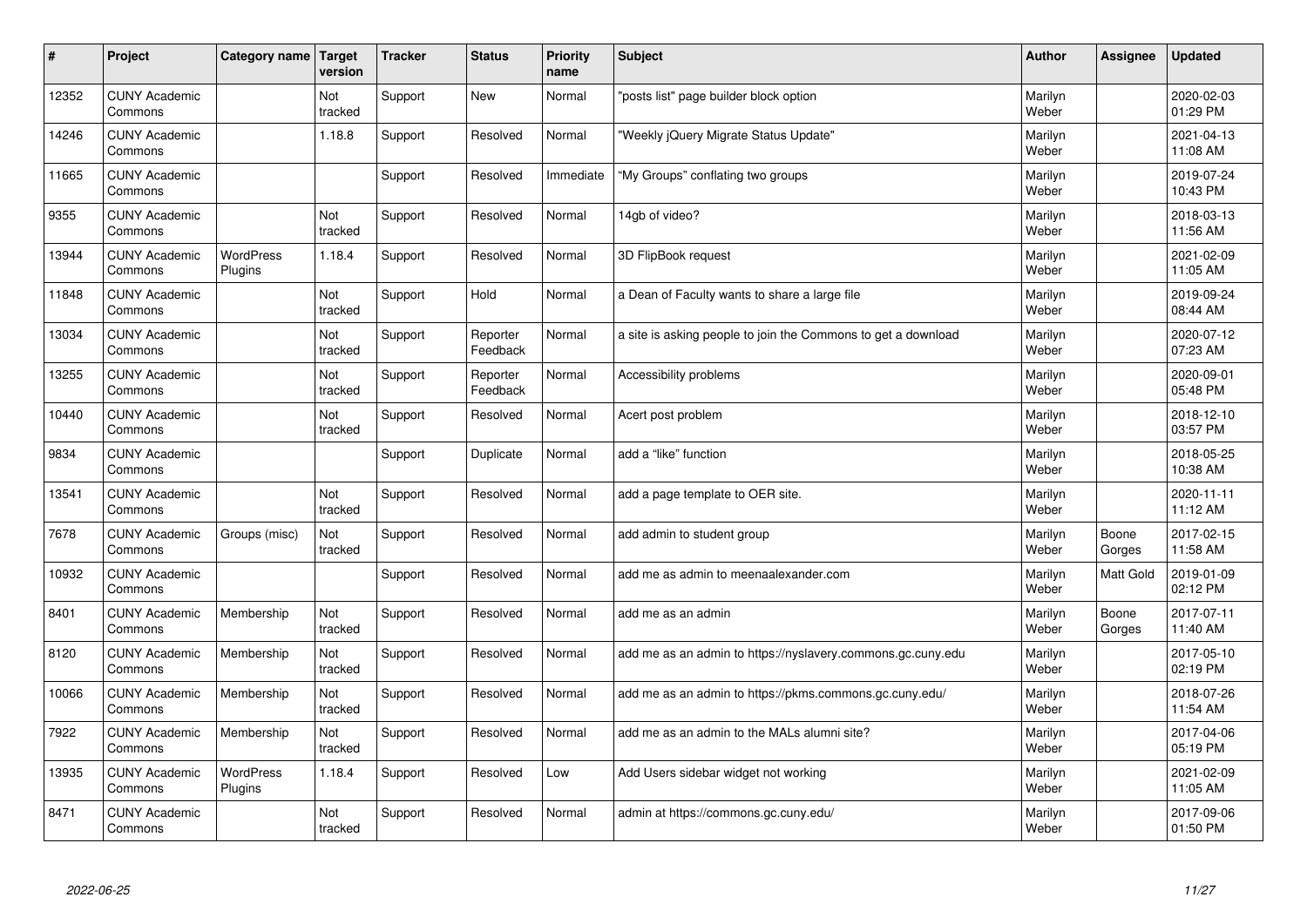| $\sharp$ | Project                         | Category name        | Target<br>version | <b>Tracker</b> | <b>Status</b>        | <b>Priority</b><br>name | <b>Subject</b>                                             | <b>Author</b>    | Assignee         | Updated                |
|----------|---------------------------------|----------------------|-------------------|----------------|----------------------|-------------------------|------------------------------------------------------------|------------------|------------------|------------------------|
| 9535     | <b>CUNY Academic</b><br>Commons |                      | Not<br>tracked    | Support        | Resolved             | Normal                  | admin for https://video.commons.gc.cuny.edu/?              | Marilyn<br>Weber | <b>Matt Gold</b> | 2018-04-13<br>05:06 PM |
| 8222     | <b>CUNY Academic</b><br>Commons | Membership           | Not<br>tracked    | Support        | Resolved             | Normal                  | Admin for iletc.commons.gc.cuny.edu                        | Marilyn<br>Weber | Boone<br>Gorges  | 2017-06-08<br>10:06 AM |
| 8481     | <b>CUNY Academic</b><br>Commons | Membership           | Not<br>tracked    | Support        | Resolved             | Normal                  | admin of http://swipanalytic.org/organizers/               | Marilyn<br>Weber |                  | 2019-02-19<br>01:58 PM |
| 8531     | <b>CUNY Academic</b><br>Commons | Membership           | Not<br>tracked    | Support        | Resolved             | Normal                  | admin of https://admissions.commons.gc.cuny.edu            | Marilyn<br>Weber |                  | 2017-08-15<br>04:20 PM |
| 14594    | <b>CUNY Academic</b><br>Commons |                      | Not<br>tracked    | Support        | Resolved             | Normal                  | Administration email verification?                         | Marilyn<br>Weber |                  | 2021-07-12<br>11:40 AM |
| 12515    | <b>CUNY Academic</b><br>Commons | cuny.is              | 1.16.7            | Support        | Resolved             | Normal                  | AJAX actions on cuny is admin page are failing             | Marilyn<br>Weber |                  | 2020-03-10<br>11:57 AM |
| 13173    | <b>CUNY Academic</b><br>Commons | Group Library        | 1.17.1            | Support        | Resolved             | High                    | all uploads to the library are silent                      | Marilyn<br>Weber |                  | 2020-08-10<br>04:12 PM |
| 15370    | <b>CUNY Academic</b><br>Commons |                      |                   | Support        | Reporter<br>Feedback | Normal                  | All-in-One Event Calendar?                                 | Marilyn<br>Weber |                  | 2022-02-17<br>11:03 AM |
| 13637    | <b>CUNY Academic</b><br>Commons |                      |                   | Support        | Abandoned            | Normal                  | All-in-One Migration plugin request                        | Marilyn<br>Weber |                  | 2020-12-08<br>10:46 AM |
| 13238    | <b>CUNY Academic</b><br>Commons | WordPress -<br>Media | 1.17.3            | Support        | Resolved             | Normal                  | allow ppsx file?                                           | Marilyn<br>Weber | Raymond<br>Hoh   | 2020-09-10<br>11:46 AM |
| 10006    | <b>CUNY Academic</b><br>Commons | Membership           | Not<br>tracked    | Support        | Resolved             | Normal                  | another email change request                               | Marilyn<br>Weber |                  | 2018-07-13<br>12:36 PM |
| 8855     | <b>CUNY Academic</b><br>Commons |                      | Not<br>tracked    | Support        | Resolved             | Normal                  | another email change request                               | Marilyn<br>Weber |                  | 2017-10-25<br>10:55 AM |
| 11217    | <b>CUNY Academic</b><br>Commons | Membership           | Not<br>tracked    | Support        | Resolved             | Normal                  | Another email update                                       | Marilyn<br>Weber |                  | 2019-03-12<br>03:37 PM |
| 5037     | <b>CUNY Academic</b><br>Commons | Registration         | Not<br>tracked    | Support        | Resolved             | Normal                  | Another Forgotten password for user with new email address | Marilyn<br>Weber | Boone<br>Gorges  | 2015-12-22<br>05:24 PM |
| 12346    | <b>CUNY Academic</b><br>Commons | Redmine              |                   | Support        | Resolved             | Normal                  | another Redmine request                                    | Marilyn<br>Weber | <b>Matt Gold</b> | 2020-01-30<br>08:20 PM |
| 8577     | <b>CUNY Academic</b><br>Commons | Membership           | Not<br>tracked    | Support        | Resolved             | Normal                  | another user email change                                  | Marilyn<br>Weber |                  | 2017-08-25<br>10:23 AM |
| 8071     | <b>CUNY Academic</b><br>Commons | WordPress<br>Plugins | Not<br>tracked    | Support        | Rejected             | Normal                  | Anthologize                                                | Marilyn<br>Weber |                  | 2017-05-10<br>10:15 AM |
| 15022    | <b>CUNY Academic</b><br>Commons |                      |                   | Support        | Rejected             | High                    | ArabStages                                                 | Marilyn<br>Weber |                  | 2021-12-06<br>10:16 AM |
| 14344    | <b>CUNY Academic</b><br>Commons | Domain<br>Mapping    | Not<br>tracked    | Support        | Resolved             | Normal                  | arabstages.org site down                                   | Marilyn<br>Weber | Raymond<br>Hoh   | 2021-04-19<br>01:42 PM |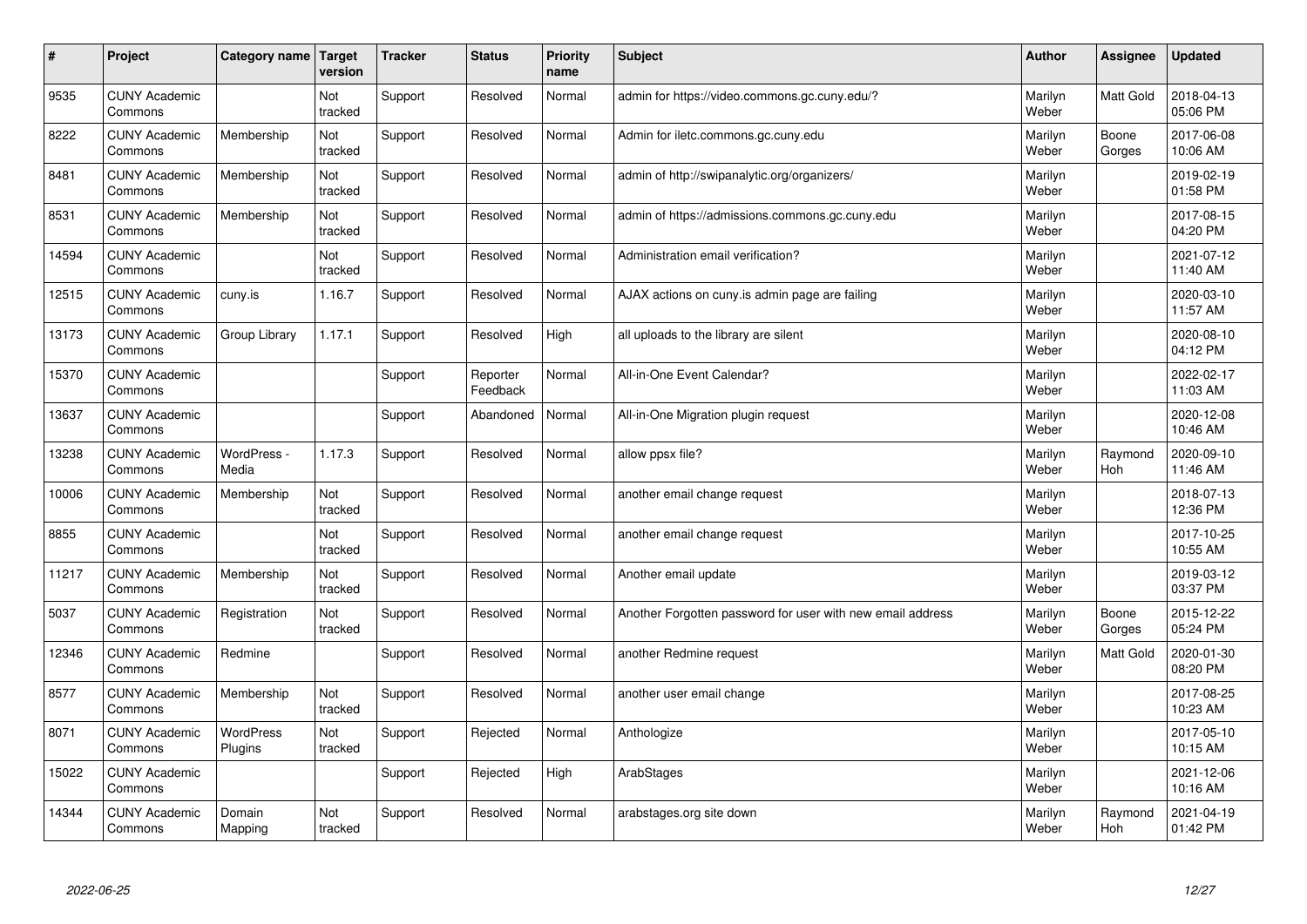| $\vert$ # | Project                         | Category name                 | Target<br>version | <b>Tracker</b> | <b>Status</b>        | <b>Priority</b><br>name | <b>Subject</b>                                       | <b>Author</b>    | Assignee              | <b>Updated</b>         |
|-----------|---------------------------------|-------------------------------|-------------------|----------------|----------------------|-------------------------|------------------------------------------------------|------------------|-----------------------|------------------------|
| 9078      | <b>CUNY Academic</b><br>Commons | <b>WordPress</b><br>Plugins   | 1.12.7            | Support        | Resolved             | Normal                  | arcgis web maps?                                     | Marilyn<br>Weber | Raymond<br><b>Hoh</b> | 2018-01-23<br>11:11 AM |
| 11787     | <b>CUNY Academic</b><br>Commons |                               | Not<br>tracked    | Support        | Reporter<br>Feedback | Normal                  | automated comments notifications on ZenDesk          | Marilyn<br>Weber |                       | 2019-08-26<br>06:18 PM |
| 14404     | <b>CUNY Academic</b><br>Commons |                               | Not<br>tracked    | Support        | Resolved             | Normal                  | blocked IP of user?                                  | Marilyn<br>Weber |                       | 2021-05-10<br>01:00 PM |
| 14850     | <b>CUNY Academic</b><br>Commons |                               |                   | Support        | Abandoned            | Normal                  | brooklyn waterfront site "connection not secure"     | Marilyn<br>Weber |                       | 2022-04-27<br>04:56 PM |
| 11225     | <b>CUNY Academic</b><br>Commons |                               | Not<br>tracked    | Support        | Resolved             | Normal                  | bulk upload?                                         | Marilyn<br>Weber |                       | 2019-09-18<br>10:31 AM |
| 9888      | <b>CUNY Academic</b><br>Commons | <b>WordPress</b><br>Plugins   | 1.13.3            | Support        | Resolved             | Normal                  | Business directory Plug-in request                   | Marilyn<br>Weber |                       | 2018-06-12<br>11:52 AM |
| 13958     | <b>CUNY Academic</b><br>Commons |                               | 1.18.4            | Support        | Resolved             | Normal                  | calendar widget problem                              | Marilyn<br>Weber |                       | 2021-02-09<br>11:05 AM |
| 14606     | <b>CUNY Academic</b><br>Commons | WordPress<br>(misc)           | Not<br>tracked    | Support        | Rejected             | Normal                  | calendar wrong month                                 | Marilyn<br>Weber |                       | 2021-07-23<br>12:11 PM |
| 14129     | <b>CUNY Academic</b><br>Commons | Onboarding                    | 1.18.6            | Support        | Resolved             | Normal                  | can only see some invites sent                       | Marilyn<br>Weber | Raymond<br>Hoh        | 2021-04-09<br>09:00 AM |
| 13975     | <b>CUNY Academic</b><br>Commons | Social Paper                  | Not<br>tracked    | Support        | Reporter<br>Feedback | Normal                  | can't approve comments on Social Paper paper         | Marilyn<br>Weber |                       | 2021-02-12<br>09:33 AM |
| 13295     | <b>CUNY Academic</b><br>Commons |                               | Not<br>tracked    | Support        | Resolved             | Normal                  | can't find new user                                  | Marilyn<br>Weber |                       | 2020-09-08<br>10:18 AM |
| 13065     | <b>CUNY Academic</b><br>Commons |                               | Not<br>tracked    | Support        | Resolved             | Normal                  | can't invite new user to group                       | Marilyn<br>Weber |                       | 2020-07-22<br>04:24 PM |
| 5991      | <b>CUNY Academic</b><br>Commons | Email<br><b>Notifications</b> | Future<br>release | Support        | Resolved             | Normal                  | change format of autogenerated blog emails           | Marilyn<br>Weber | Paige<br>Dupont       | 2018-01-12<br>02:55 PM |
| 8630      | <b>CUNY Academic</b><br>Commons | Membership                    | Not<br>tracked    | Support        | Resolved             | Normal                  | Change in email/campus                               | Marilyn<br>Weber |                       | 2017-08-30<br>03:48 PM |
| 10257     | <b>CUNY Academic</b><br>Commons | Membership                    | Not<br>tracked    | Support        | Resolved             | Normal                  | change the email from @login.cuny.edu to campu email | Marilyn<br>Weber |                       | 2018-12-10<br>03:55 PM |
| 5985      | <b>CUNY Academic</b><br>Commons | Support                       | Not<br>tracked    | Support        | Resolved             | Normal                  | change user's email address (she cannot access old)  | Marilyn<br>Weber | Boone<br>Gorges       | 2016-09-07<br>01:43 PM |
| 7486      | <b>CUNY Academic</b><br>Commons | Membership                    | Not<br>tracked    | Support        | Resolved             | Normal                  | changed email address                                | Marilyn<br>Weber |                       | 2017-01-24<br>10:00 PM |
| 13159     | <b>CUNY Academic</b><br>Commons | Group Library                 | Not<br>tracked    | Support        | Resolved             | Normal                  | changing folder names?                               | Marilyn<br>Weber | Boone<br>Gorges       | 2020-08-27<br>08:59 AM |
| 14891     | <b>CUNY Academic</b><br>Commons |                               | Not<br>tracked    | Support        | Resolved             | Normal                  | changing site template after creation?               | Marilyn<br>Weber |                       | 2022-04-27<br>04:58 PM |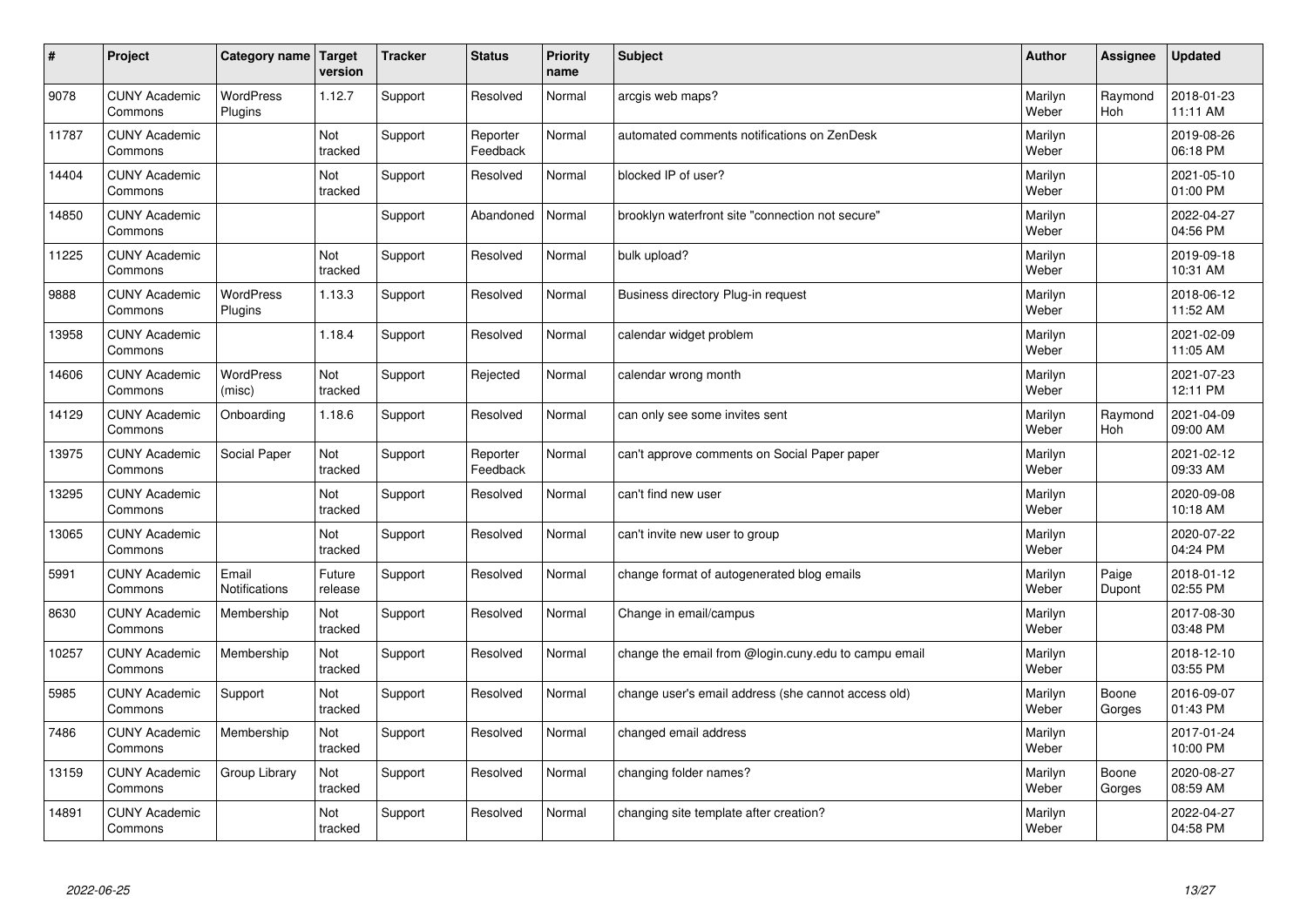| $\vert$ # | Project                         | Category name                     | <b>Target</b><br>version | <b>Tracker</b> | <b>Status</b>        | <b>Priority</b><br>name | <b>Subject</b>                                                      | <b>Author</b>    | Assignee         | <b>Updated</b>         |
|-----------|---------------------------------|-----------------------------------|--------------------------|----------------|----------------------|-------------------------|---------------------------------------------------------------------|------------------|------------------|------------------------|
| 10657     | <b>CUNY Academic</b><br>Commons |                                   | Not<br>tracked           | Support        | Reporter<br>Feedback | Normal                  | child theme problems                                                | Marilyn<br>Weber |                  | 2018-11-08<br>01:19 PM |
| 11976     | <b>CUNY Academic</b><br>Commons | <b>WordPress</b><br><b>Themes</b> | Not<br>tracked           | Support        | Resolved             | Normal                  | ColorMag request                                                    | Marilyn<br>Weber |                  | 2021-02-01<br>10:25 AM |
| 11519     | <b>CUNY Academic</b><br>Commons |                                   | Not<br>tracked           | Support        | Assigned             | Normal                  | comment option not appearing                                        | Marilyn<br>Weber |                  | 2019-09-24<br>10:28 AM |
| 12395     | <b>CUNY Academic</b><br>Commons | Spam/Spam<br>Prevention           | Not<br>tracked           | Support        | Resolved             | Normal                  | comments again being blocked                                        | Marilyn<br>Weber | Raymond<br>Hoh   | 2020-03-10<br>11:13 AM |
| 11149     | <b>CUNY Academic</b><br>Commons |                                   | <b>Not</b><br>tracked    | Support        | Reporter<br>Feedback | Normal                  | comments getting blocked                                            | Marilyn<br>Weber | Raymond<br>Hoh   | 2019-03-26<br>11:40 AM |
| 6857      | <b>CUNY Academic</b><br>Commons | <b>Blogs</b><br>(BuddyPress)      | Not<br>tracked           | Support        | Resolved             | Normal                  | Committee on Religion website                                       | Marilyn<br>Weber | Boone<br>Gorges  | 2017-08-17<br>10:24 AM |
| 11811     | <b>CUNY Academic</b><br>Commons |                                   | Not<br>tracked           | Support        | Duplicate            | Normal                  | Content of Publications widget on profile page being erased on save | Marilyn<br>Weber |                  | 2019-10-08<br>11:16 AM |
| 5083      | <b>CUNY Academic</b><br>Commons | <b>WordPress</b><br>Plugins       | 1.9.5                    | Support        | Rejected             | Normal                  | creating a shortcode for the iframe code of the google form         | Marilyn<br>Weber | Marilyn<br>Weber | 2016-01-12<br>04:25 PM |
| 4880      | <b>CUNY Academic</b><br>Commons | Password<br>Reset                 | Not<br>tracked           | Support        | Resolved             | High                    | CUNY Central person having password trouble                         | Marilyn<br>Weber |                  | 2015-11-10<br>12:40 PM |
| 9886      | <b>CUNY Academic</b><br>Commons | cuny.is                           | Not<br>tracked           | Support        | Resolved             | Normal                  | cuny.is SSL                                                         | Marilyn<br>Weber |                  | 2018-10-26<br>02:07 PM |
| 14711     | <b>CUNY Academic</b><br>Commons |                                   |                          | Support        | Rejected             | Normal                  | Custom Facebook Feed plugin problem                                 | Marilyn<br>Weber |                  | 2022-04-27<br>04:29 PM |
| 13916     | <b>CUNY Academic</b><br>Commons |                                   |                          | Support        | Rejected             | Normal                  | <b>Custom Sidebars</b>                                              | Marilyn<br>Weber |                  | 2021-02-23<br>10:45 AM |
| 14812     | <b>CUNY Academic</b><br>Commons |                                   | Not<br>tracked           | Support        | Resolved             | Normal                  | Custom Sidebars and Wordpress 5.6                                   | Marilyn<br>Weber |                  | 2021-09-30<br>10:43 AM |
| 14360     | <b>CUNY Academic</b><br>Commons |                                   |                          | Support        | Rejected             | Normal                  | danielgerouldarchives.org?                                          | Marilyn<br>Weber |                  | 2021-04-27<br>10:42 AM |
| 11509     | <b>CUNY Academic</b><br>Commons |                                   | Not<br>tracked           | Support        | Reporter<br>Feedback | Normal                  | deleted Page causing a Menu problem?                                | Marilyn<br>Weber |                  | 2019-06-04<br>09:54 AM |
| 15260     | <b>CUNY Academic</b><br>Commons |                                   |                          | Support        | Reporter<br>Feedback | Normal                  | Diacritical markings   European Stages                              | Marilyn<br>Weber |                  | 2022-02-04<br>08:16 AM |
| 8576      | <b>CUNY Academic</b><br>Commons | WordPress<br>Plugins              | 1.11.11                  | Support        | Resolved             | Normal                  | Digital Measures plugin request                                     | Marilyn<br>Weber |                  | 2017-09-01<br>03:44 PM |
| 9207      | <b>CUNY Academic</b><br>Commons |                                   | Future<br>release        | Support        | Reporter<br>Feedback | Normal                  | display dashboards made in Tableau?                                 | Marilyn<br>Weber | Boone<br>Gorges  | 2018-04-10<br>10:42 AM |
| 13085     | <b>CUNY Academic</b><br>Commons | Domain<br>Mapping                 | Not<br>tracked           | Support        | Resolved             | Normal                  | domain mapping request                                              | Marilyn<br>Weber | Matt Gold        | 2020-07-28<br>03:33 PM |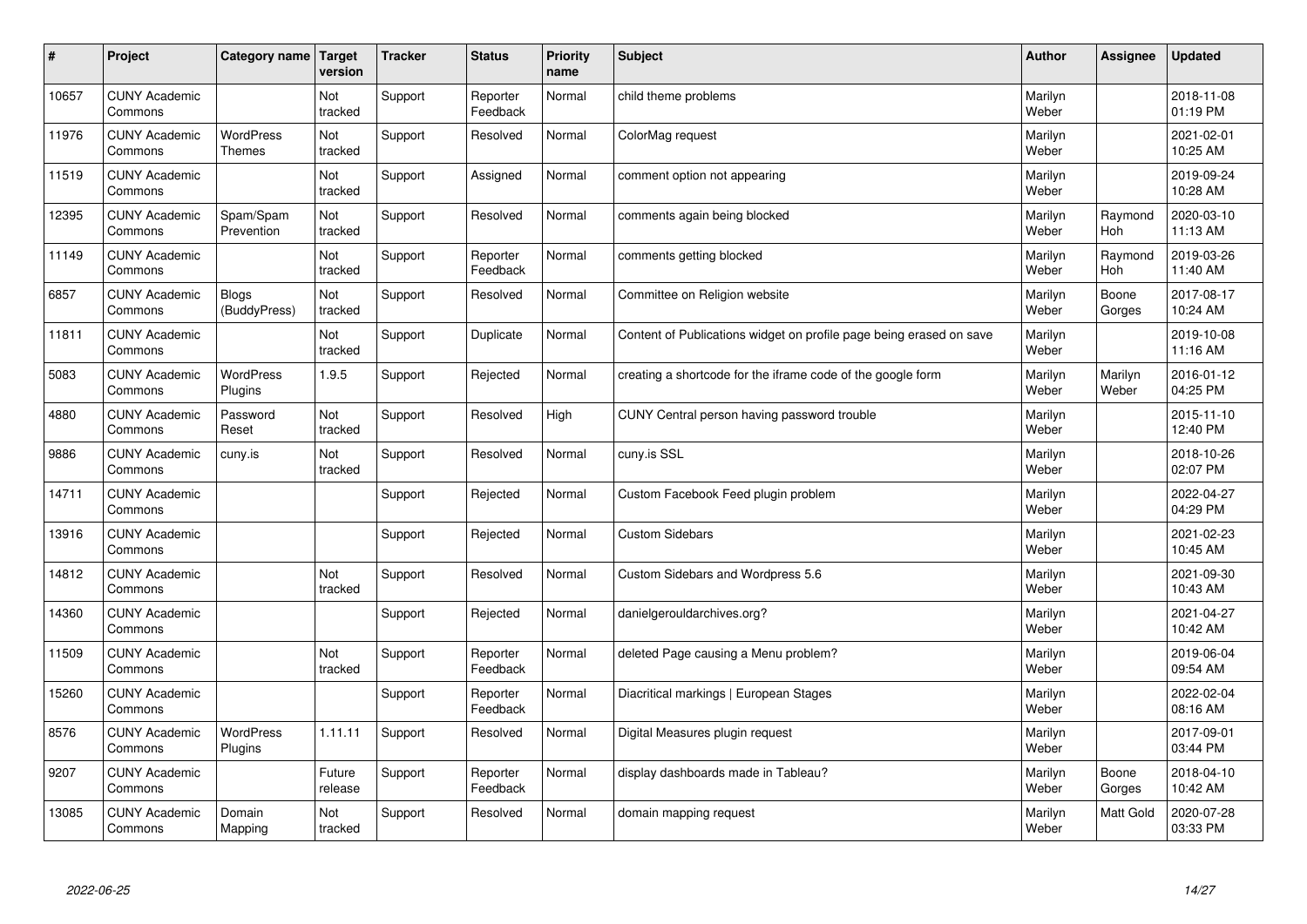| $\vert$ # | Project                         | Category name               | <b>Target</b><br>version | <b>Tracker</b> | <b>Status</b> | <b>Priority</b><br>name | <b>Subject</b>                                                  | <b>Author</b>    | <b>Assignee</b>  | <b>Updated</b>         |
|-----------|---------------------------------|-----------------------------|--------------------------|----------------|---------------|-------------------------|-----------------------------------------------------------------|------------------|------------------|------------------------|
| 5844      | <b>CUNY Academic</b><br>Commons |                             | Not<br>tracked           | Support        | Resolved      | Normal                  | edit Host Files on Windows 10 problems                          | Marilyn<br>Weber |                  | 2016-07-27<br>09:08 AM |
| 14077     | <b>CUNY Academic</b><br>Commons | <b>WordPress</b><br>Plugins | 1.18.7                   | Support        | Resolved      | Normal                  | Elementor Pro plugin for the slider                             | Marilyn<br>Weber | Raymond<br>Hoh   | 2021-03-23<br>11:43 AM |
| 6175      | <b>CUNY Academic</b><br>Commons | Account<br>settings         |                          | Support        | Resolved      | Normal                  | Email address (user cannot access old)                          | Marilyn<br>Weber | Matt Gold        | 2016-11-29<br>06:31 PM |
| 9823      | <b>CUNY Academic</b><br>Commons | Account<br>settings         | Not<br>tracked           | Support        | Resolved      | Normal                  | email change                                                    | Marilyn<br>Weber | Matt Gold        | 2018-05-23<br>01:58 PM |
| 8729      | <b>CUNY Academic</b><br>Commons |                             | Not<br>tracked           | Support        | Resolved      | Normal                  | email change                                                    | Marilyn<br>Weber |                  | 2017-09-25<br>02:14 PM |
| 7775      | <b>CUNY Academic</b><br>Commons | Membership                  | Not<br>tracked           | Support        | Resolved      | Normal                  | Email change                                                    | Marilyn<br>Weber |                  | 2017-03-08<br>10:09 PM |
| 9162      | <b>CUNY Academic</b><br>Commons | Registration                | Not<br>tracked           | Support        | Resolved      | Normal                  | email change due to user error                                  | Marilyn<br>Weber | Matt Gold        | 2018-02-13<br>11:11 AM |
| 9787      | <b>CUNY Academic</b><br>Commons | Registration                |                          | Support        | Resolved      | Normal                  | email change request                                            | Marilyn<br>Weber | Matt Gold        | 2018-05-16<br>09:55 PM |
| 9477      | <b>CUNY Academic</b><br>Commons | Account<br>settings         |                          | Support        | Resolved      | Normal                  | email change request                                            | Marilyn<br>Weber | <b>Matt Gold</b> | 2018-03-24<br>08:53 AM |
| 9004      | <b>CUNY Academic</b><br>Commons | Membership                  | Not<br>tracked           | Support        | Resolved      | Normal                  | email change request                                            | Marilyn<br>Weber |                  | 2017-12-14<br>12:27 PM |
| 8848      | <b>CUNY Academic</b><br>Commons |                             | Not<br>tracked           | Support        | Resolved      | Normal                  | email change request                                            | Marilyn<br>Weber |                  | 2017-10-24<br>11:19 AM |
| 9928      | <b>CUNY Academic</b><br>Commons | Account<br>settings         |                          | Support        | Resolved      | Normal                  | email change request from former student                        | Marilyn<br>Weber | Matt Gold        | 2018-06-14<br>10:20 AM |
| 10256     | <b>CUNY Academic</b><br>Commons |                             |                          | Support        | Resolved      | Normal                  | email change requested                                          | Marilyn<br>Weber | <b>Matt Gold</b> | 2018-08-29<br>02:52 PM |
| 12382     | <b>CUNY Academic</b><br>Commons | Membership                  | Not<br>tracked           | Support        | <b>New</b>    | Normal                  | Email request change                                            | Marilyn<br>Weber | Marilyn<br>Weber | 2020-02-06<br>12:56 PM |
| 15025     | <b>CUNY Academic</b><br>Commons |                             |                          | Support        | Duplicate     | Normal                  | emails for all the papers on the commons that have been changed | Marilyn<br>Weber |                  | 2021-12-02<br>11:57 AM |
| 13121     | <b>CUNY Academic</b><br>Commons |                             |                          | Support        | Rejected      | Normal                  | embed a DropBox Paper file                                      | Marilyn<br>Weber |                  | 2020-08-25<br>10:56 AM |
| 15120     | <b>CUNY Academic</b><br>Commons |                             |                          | Support        | Resolved      | Normal                  | embed Zoom recordings in a post?                                | Marilyn<br>Weber |                  | 2021-12-29<br>08:15 AM |
| 11147     | <b>CUNY Academic</b><br>Commons | Membership                  | Not<br>tracked           | Support        | Resolved      | Normal                  | employee email change                                           | Marilyn<br>Weber |                  | 2019-03-12<br>03:58 PM |
| 13741     | <b>CUNY Academic</b><br>Commons | <b>WordPress</b><br>Plugins | 1.18.3                   | Support        | Resolved      | Normal                  | Ensemble Video Plugin                                           | Marilyn<br>Weber |                  | 2021-01-26<br>04:43 PM |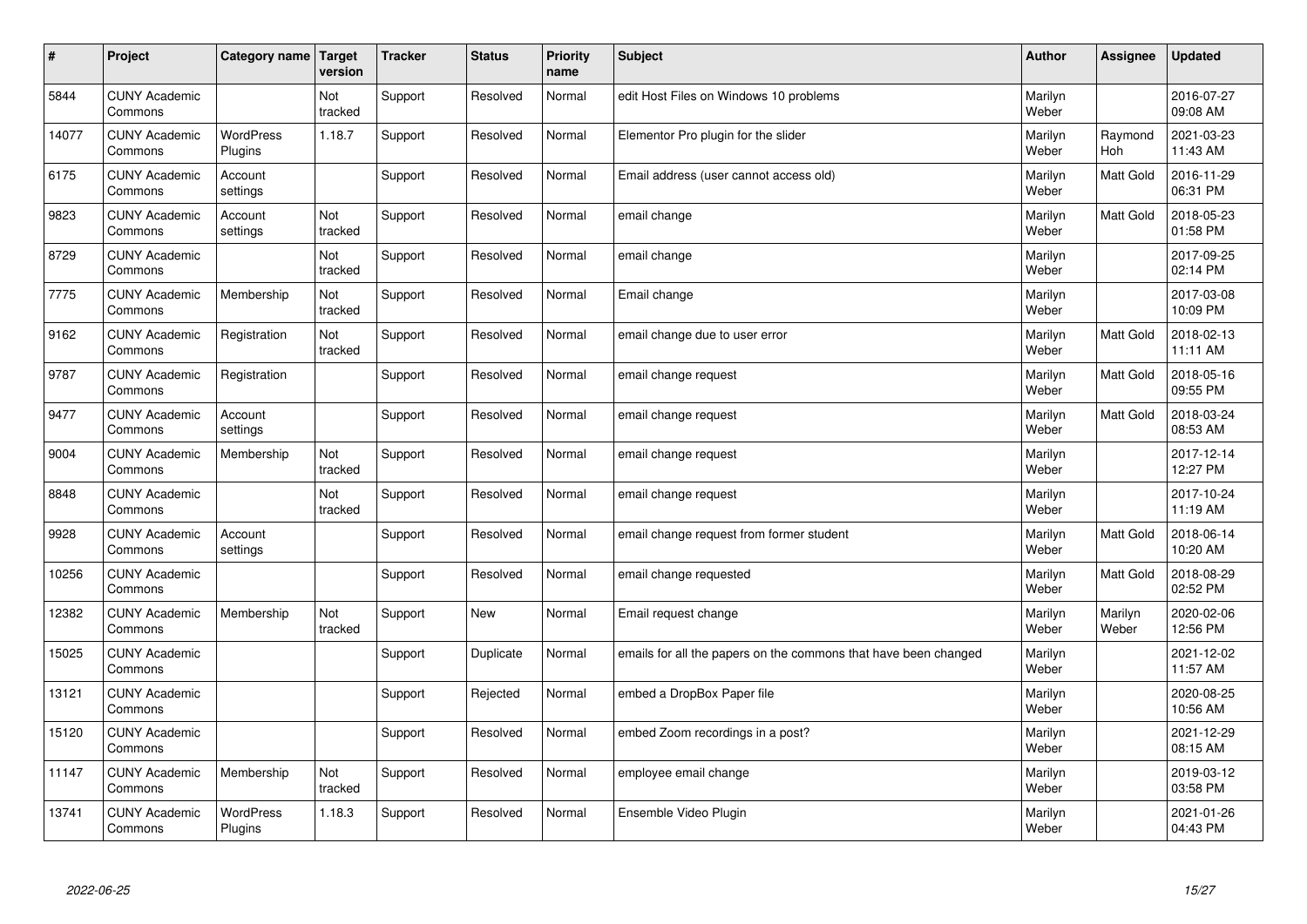| $\sharp$ | Project                         | Category name   Target      | version        | <b>Tracker</b> | <b>Status</b>        | <b>Priority</b><br>name | <b>Subject</b>                                           | <b>Author</b>    | Assignee         | <b>Updated</b>         |
|----------|---------------------------------|-----------------------------|----------------|----------------|----------------------|-------------------------|----------------------------------------------------------|------------------|------------------|------------------------|
| 15655    | <b>CUNY Academic</b><br>Commons |                             | 2.0.2          | Support        | Reporter<br>Feedback | Normal                  | Event Aggregator plugin?                                 | Marilyn<br>Weber |                  | 2022-06-14<br>11:36 AM |
| 15565    | <b>CUNY Academic</b><br>Commons |                             |                | Support        | <b>New</b>           | Normal                  | Events - send updates to an email listserv               | Marilyn<br>Weber |                  | 2022-03-10<br>01:06 PM |
| 14889    | <b>CUNY Academic</b><br>Commons | Events                      | 1.19.0         | Support        | Resolved             | Normal                  | events in group - can they be edited by all admins?      | Marilyn<br>Weber | Raymond<br>Hoh   | 2021-12-13<br>03:31 PM |
| 14398    | <b>CUNY Academic</b><br>Commons |                             | Not<br>tracked | Support        | Reporter<br>Feedback | Normal                  | Events plug-in notification problem                      | Marilyn<br>Weber |                  | 2021-05-11<br>11:21 AM |
| 8693     | <b>CUNY Academic</b><br>Commons | <b>WordPress</b><br>Plugins |                | Support        | Resolved             | Normal                  | Existing blog wants to replace Mailpoet with Newsletters | Marilyn<br>Weber |                  | 2017-09-12<br>02:24 PM |
| 7972     | <b>CUNY Academic</b><br>Commons |                             | Not<br>tracked | Support        | Resolved             | Normal                  | expand the memory limit for videos?                      | Marilyn<br>Weber |                  | 2017-04-20<br>10:07 AM |
| 7745     | <b>CUNY Academic</b><br>Commons | <b>WordPress</b><br>Plugins | 1.10.13        | Support        | Resolved             | Normal                  | Featured Video Plus plugin requested                     | Marilyn<br>Weber |                  | 2017-03-03<br>01:51 PM |
| 13841    | <b>CUNY Academic</b><br>Commons | WordPress<br>Plugins        | 1.18.3         | Support        | Resolved             | Normal                  | Folders plugin request                                   | Marilyn<br>Weber | Boone<br>Gorges  | 2021-01-26<br>04:43 PM |
| 13641    | <b>CUNY Academic</b><br>Commons |                             | 1.18.2         | Support        | Resolved             | Normal                  | follow up to migration request                           | Marilyn<br>Weber | Boone<br>Gorges  | 2021-01-12<br>10:59 AM |
| 13169    | <b>CUNY Academic</b><br>Commons |                             | 1.17.4         | Support        | Rejected             | Normal                  | footer logo image has no alt-text                        | Marilyn<br>Weber |                  | 2020-09-22<br>10:18 AM |
| 5988     | <b>CUNY Academic</b><br>Commons | Support                     |                | Support        | Rejected             | Normal                  | Forbidden error when trying to join                      | Marilyn<br>Weber | Boone<br>Gorges  | 2016-09-08<br>01:42 PM |
| 5019     | <b>CUNY Academic</b><br>Commons | Registration                | Not<br>tracked | Support        | Resolved             | Normal                  | Forgotten password for user with new email address       | Marilyn<br>Weber | Marilyn<br>Weber | 2015-12-11<br>04:18 PM |
| 11198    | <b>CUNY Academic</b><br>Commons |                             | Not<br>tracked | Support        | Resolved             | Normal                  | former CUNY employee                                     | Marilyn<br>Weber |                  | 2019-03-07<br>02:21 PM |
| 9134     | <b>CUNY Academic</b><br>Commons | Membership                  | Not<br>tracked | Support        | Abandoned            | Normal                  | former user                                              | Marilyn<br>Weber | <b>Matt Gold</b> | 2019-09-18<br>10:26 AM |
| 7785     | <b>CUNY Academic</b><br>Commons |                             | Not<br>tracked | Support        | Resolved             | Normal                  | ftp access or files?                                     | Marilyn<br>Weber | Boone<br>Gorges  | 2017-03-13<br>02:34 PM |
| 10266    | <b>CUNY Academic</b><br>Commons |                             |                | Support        | Resolved             | Normal                  | GC email change requested                                | Marilyn<br>Weber | <b>Matt Gold</b> | 2018-08-30<br>03:07 PM |
| 13184    | <b>CUNY Academic</b><br>Commons | WordPress<br>Plugins        | 1.17.2         | Support        | Resolved             | Normal                  | google translate plugin                                  | Marilyn<br>Weber |                  | 2020-08-25<br>11:36 AM |
| 13584    | <b>CUNY Academic</b><br>Commons |                             |                | Support        | Abandoned            | Normal                  | Graphy theme question                                    | Marilyn<br>Weber |                  | 2021-09-14<br>10:41 AM |
| 10850    | <b>CUNY Academic</b><br>Commons |                             |                | Support        | Rejected             | Normal                  | Gravity form being resent                                | Marilyn<br>Weber |                  | 2018-12-20<br>10:18 PM |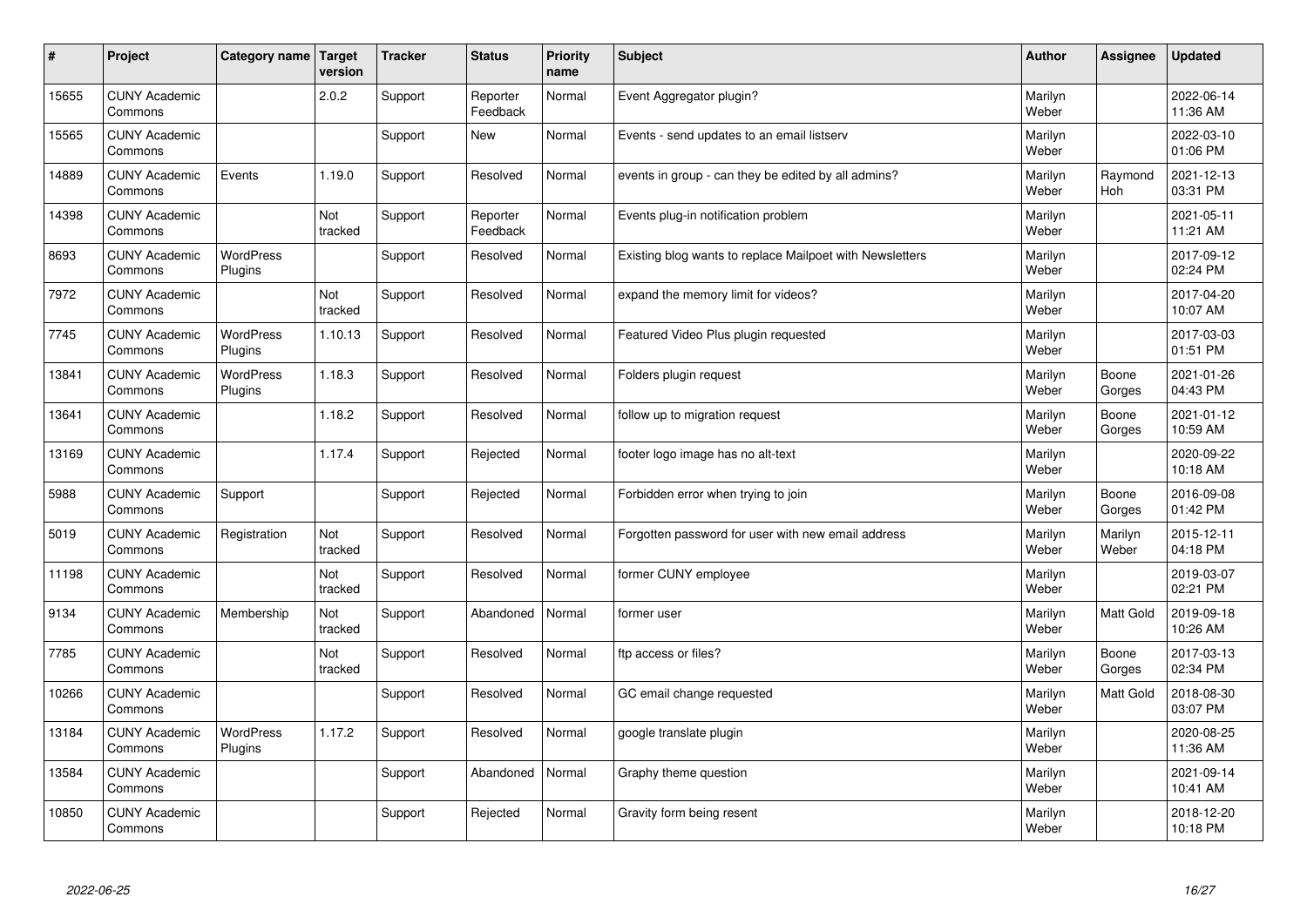| $\vert$ # | Project                         | Category name                     | Target<br>version | <b>Tracker</b> | <b>Status</b>                       | <b>Priority</b><br>name | <b>Subject</b>                                                                                        | <b>Author</b>    | Assignee              | <b>Updated</b>         |
|-----------|---------------------------------|-----------------------------------|-------------------|----------------|-------------------------------------|-------------------------|-------------------------------------------------------------------------------------------------------|------------------|-----------------------|------------------------|
| 14270     | <b>CUNY Academic</b><br>Commons | <b>WordPress</b><br><b>Themes</b> | 1.18.8            | Support        | Resolved                            | Normal                  | grid theme?                                                                                           | Marilyn<br>Weber |                       | 2021-04-13<br>11:20 AM |
| 11233     | <b>CUNY Academic</b><br>Commons |                                   | 1.14.9            | Support        | Resolved                            | Normal                  | Hotjar ?                                                                                              | Marilyn<br>Weber |                       | 2019-03-26<br>12:10 PM |
| 6851      | <b>CUNY Academic</b><br>Commons | Redmine                           | Not<br>tracked    | Support        | Resolved                            | Normal                  | How do I help users join Redmine?                                                                     | Marilyn<br>Weber | <b>Matt Gold</b>      | 2016-11-28<br>10:16 AM |
| 11650     | <b>CUNY Academic</b><br>Commons |                                   | Not<br>tracked    | Support        | Resolved                            | Normal                  | https://commons.gc.cuny.edu/groups/introduction-to-literary-studies-eng<br>ish-252-at-hunter-college/ | Marilyn<br>Weber |                       | 2019-07-18<br>02:28 PM |
| 11922     | <b>CUNY Academic</b><br>Commons | Membership                        | Not<br>tracked    | Support        | Resolved                            | Normal                  | https://commons.gc.cuny.edu/members/cunyhealthequity/                                                 | Marilyn<br>Weber |                       | 2019-10-02<br>04:05 PM |
| 11896     | <b>CUNY Academic</b><br>Commons |                                   | Not<br>tracked    | Support        | Resolved                            | Normal                  | https://thenurseswritingproject.commons.gc.cuny.edu                                                   | Marilyn<br>Weber |                       | 2019-09-24<br>08:09 AM |
| 9604      | <b>CUNY Academic</b><br>Commons |                                   | Not<br>tracked    | Support        | Resolved                            | Normal                  | I (Marilyn) can only log into cdev as teststudent                                                     | Marilyn<br>Weber |                       | 2018-04-21<br>10:20 AM |
| 13012     | <b>CUNY Academic</b><br>Commons | WordPress<br>(misc)               |                   | Support        | Rejected                            | Normal                  | icon image associated with the teaching template's Creative Commons<br>License                        | Marilyn<br>Weber | Raymond<br><b>Hoh</b> | 2020-08-25<br>10:56 AM |
| 8529      | <b>CUNY Academic</b><br>Commons |                                   | Not<br>tracked    | Support        | Resolved                            | Normal                  | Iframe regiest?                                                                                       | Marilyn<br>Weber |                       | 2017-08-16<br>04:40 PM |
| 7668      | <b>CUNY Academic</b><br>Commons | <b>WordPress</b><br>Plugins       |                   | Support        | Rejected                            | Normal                  | Iframes question                                                                                      | Marilyn<br>Weber |                       | 2017-04-11<br>09:29 PM |
| 14625     | <b>CUNY Academic</b><br>Commons |                                   | Not<br>tracked    | Support        | Rejected                            | Normal                  | image won't appear in slideshow.                                                                      | Marilyn<br>Weber |                       | 2021-07-27<br>10:33 AM |
| 16291     | <b>CUNY Academic</b><br>Commons | Site cloning                      | 2.0.2             | Support        | Staged for<br>Production<br>Release | Normal                  | Images coming up blank in Media Library                                                               | Marilyn<br>Weber | Raymond<br><b>Hoh</b> | 2022-06-23<br>08:28 PM |
| 11912     | <b>CUNY Academic</b><br>Commons |                                   |                   | Support        | Resolved                            | Normal                  | influence search results?                                                                             | Marilyn<br>Weber |                       | 2020-02-11<br>10:51 AM |
| 7460      | <b>CUNY Academic</b><br>Commons | <b>WordPress</b><br><b>Themes</b> | 1.10.8            | Support        | Resolved                            | Normal                  | install Independent Publisher theme?                                                                  | Marilyn<br>Weber | Boone<br>Gorges       | 2017-01-21<br>09:34 PM |
| 14799     | <b>CUNY Academic</b><br>Commons |                                   | 1.18.19           | Support        | Resolved                            | High                    | install the official Classic Widgets?                                                                 | Marilyn<br>Weber |                       | 2021-09-22<br>02:17 PM |
| 13596     | <b>CUNY Academic</b><br>Commons |                                   |                   | Support        | Abandoned                           | Normal                  | invited as Author but show as Contributor                                                             | Marilyn<br>Weber |                       | 2021-09-14<br>10:41 AM |
| 13826     | <b>CUNY Academic</b><br>Commons |                                   |                   | Support        | Resolved                            | Normal                  | January 14th                                                                                          | Marilyn<br>Weber |                       | 2021-01-26<br>04:26 PM |
| 15266     | <b>CUNY Academic</b><br>Commons |                                   |                   | Support        | Resolved                            | Normal                  | Just an appreciation                                                                                  | Marilyn<br>Weber |                       | 2022-02-07<br>10:42 AM |
| 14242     | <b>CUNY Academic</b><br>Commons |                                   |                   | Support        | Resolved                            | Normal                  | LAILAC site missing content                                                                           | Marilyn<br>Weber |                       | 2021-03-27<br>08:40 AM |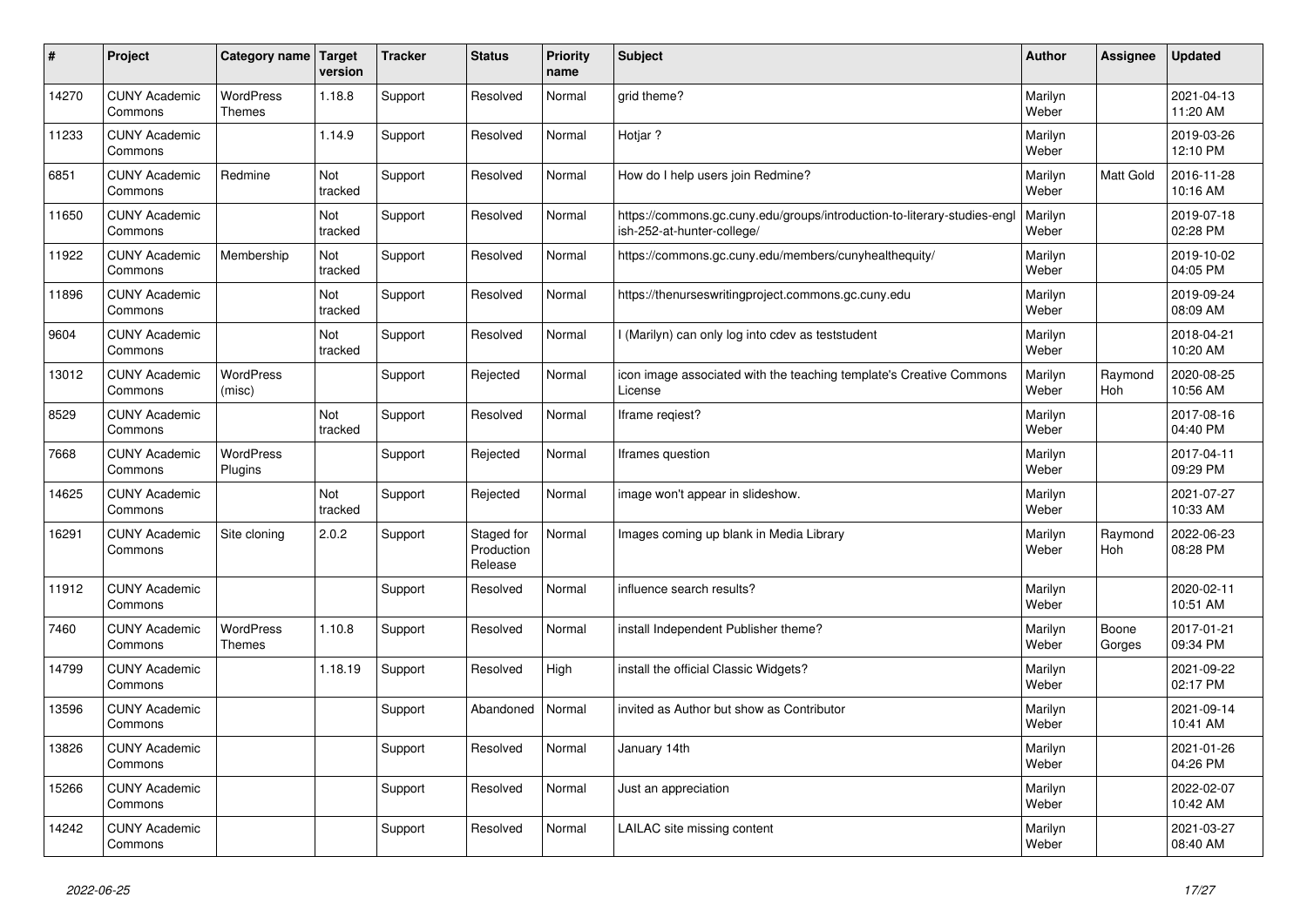| $\sharp$ | Project                         | Category name   Target            | version        | <b>Tracker</b> | <b>Status</b> | <b>Priority</b><br>name | <b>Subject</b>                             | <b>Author</b>    | <b>Assignee</b>       | <b>Updated</b>         |
|----------|---------------------------------|-----------------------------------|----------------|----------------|---------------|-------------------------|--------------------------------------------|------------------|-----------------------|------------------------|
| 13185    | <b>CUNY Academic</b><br>Commons | <b>WordPress</b><br><b>Themes</b> | 1.17.2         | Support        | Resolved      | Normal                  | Less theme?                                | Marilyn<br>Weber |                       | 2020-08-25<br>11:26 AM |
| 13288    | <b>CUNY Academic</b><br>Commons |                                   |                | Support        | Abandoned     | Normal                  | log in problems on iPhone 6                | Marilyn<br>Weber |                       | 2020-10-27<br>10:26 AM |
| 15610    | <b>CUNY Academic</b><br>Commons | <b>WordPress</b><br>Plugins       | Not<br>tracked | Support        | Rejected      | Normal                  | Loops & Logic plugin                       | Marilyn<br>Weber | Raymond<br>Hoh        | 2022-03-19<br>11:16 AM |
| 10059    | <b>CUNY Academic</b><br>Commons | <b>WordPress</b><br><b>Themes</b> | Not<br>tracked | Support        | Resolved      | Normal                  | Magazine Premium theme for new site        | Marilyn<br>Weber |                       | 2020-02-17<br>03:39 PM |
| 14973    | <b>CUNY Academic</b><br>Commons |                                   |                | Support        | Resolved      | Normal                  | <b>Mail Poet</b>                           | Marilyn<br>Weber |                       | 2021-12-06<br>10:20 AM |
| 14972    | <b>CUNY Academic</b><br>Commons |                                   |                | Support        | Rejected      | Normal                  | Mailchimp plugin                           | Marilyn<br>Weber |                       | 2021-11-17<br>02:13 PM |
| 13918    | <b>CUNY Academic</b><br>Commons |                                   | Not<br>tracked | Support        | Rejected      | Normal                  | MailPoet Newsletters Premium plugin        | Marilyn<br>Weber |                       | 2021-02-09<br>11:01 AM |
| 13699    | <b>CUNY Academic</b><br>Commons |                                   | Not<br>tracked | Support        | Resolved      | Normal                  | Martin Segal Center site down              | Marilyn<br>Weber | Raymond<br>Hoh        | 2020-12-22<br>03:03 PM |
| 8873     | <b>CUNY Academic</b><br>Commons |                                   | Not<br>tracked | Support        | Resolved      | Normal                  | maximum file upload size?                  | Marilyn<br>Weber |                       | 2017-10-30<br>11:23 AM |
| 12137    | <b>CUNY Academic</b><br>Commons | <b>WordPress</b><br><b>Themes</b> | Not<br>tracked | Support        | Resolved      | Normal                  | media player problem                       | Marilyn<br>Weber |                       | 2019-12-12<br>08:52 PM |
| 5753     | <b>CUNY Academic</b><br>Commons | <b>WordPress</b><br>(misc)        | Not<br>tracked | Support        | Resolved      | Normal                  | merging blogs and groups                   | Marilyn<br>Weber | Boone<br>Gorges       | 2016-08-29<br>03:09 PM |
| 14734    | <b>CUNY Academic</b><br>Commons | WordPress<br><b>Themes</b>        | 1.18.18        | Support        | Resolved      | Normal                  | missing section of Sujatha Fernandes' site | Marilyn<br>Weber | Raymond<br><b>Hoh</b> | 2021-09-06<br>04:15 PM |
| 7836     | <b>CUNY Academic</b><br>Commons | Social Paper                      | Not<br>tracked | Support        | Resolved      | Normal                  | missing Social Paper                       | Marilyn<br>Weber |                       | 2017-11-15<br>01:31 PM |
| 11609    | <b>CUNY Academic</b><br>Commons |                                   | 1.15.5         | Support        | Resolved      | Normal                  | Mixed Content flag                         | Marilyn<br>Weber |                       | 2019-06-27<br>06:54 PM |
| 9163     | <b>CUNY Academic</b><br>Commons | Layout                            | 1.12.8         | Support        | Resolved      | Normal                  | Mobile responsiveness issues               | Marilyn<br>Weber | Raymond<br><b>Hoh</b> | 2018-02-13<br>10:49 AM |
| 11907    | <b>CUNY Academic</b><br>Commons | <b>Public Portfolio</b>           | 1.15.13        | Support        | Resolved      | Normal                  | more publications problems (in profile)    | Marilyn<br>Weber |                       | 2019-11-04<br>11:16 AM |
| 13138    | <b>CUNY Academic</b><br>Commons | Group Library                     | Not<br>tracked | Support        | Resolved      | Normal                  | moving Library contents for Steve Brier    | Marilyn<br>Weber |                       | 2020-08-03<br>04:00 PM |
| 9223     | <b>CUNY Academic</b><br>Commons |                                   | Not<br>tracked | Support        | Resolved      | Normal                  | moving wordpress sites                     | Marilyn<br>Weber |                       | 2018-02-18<br>08:44 PM |
| 12176    | <b>CUNY Academic</b><br>Commons |                                   | Not<br>tracked | Support        | Resolved      | Normal                  | Mp4s?                                      | Marilyn<br>Weber |                       | 2019-12-05<br>11:04 AM |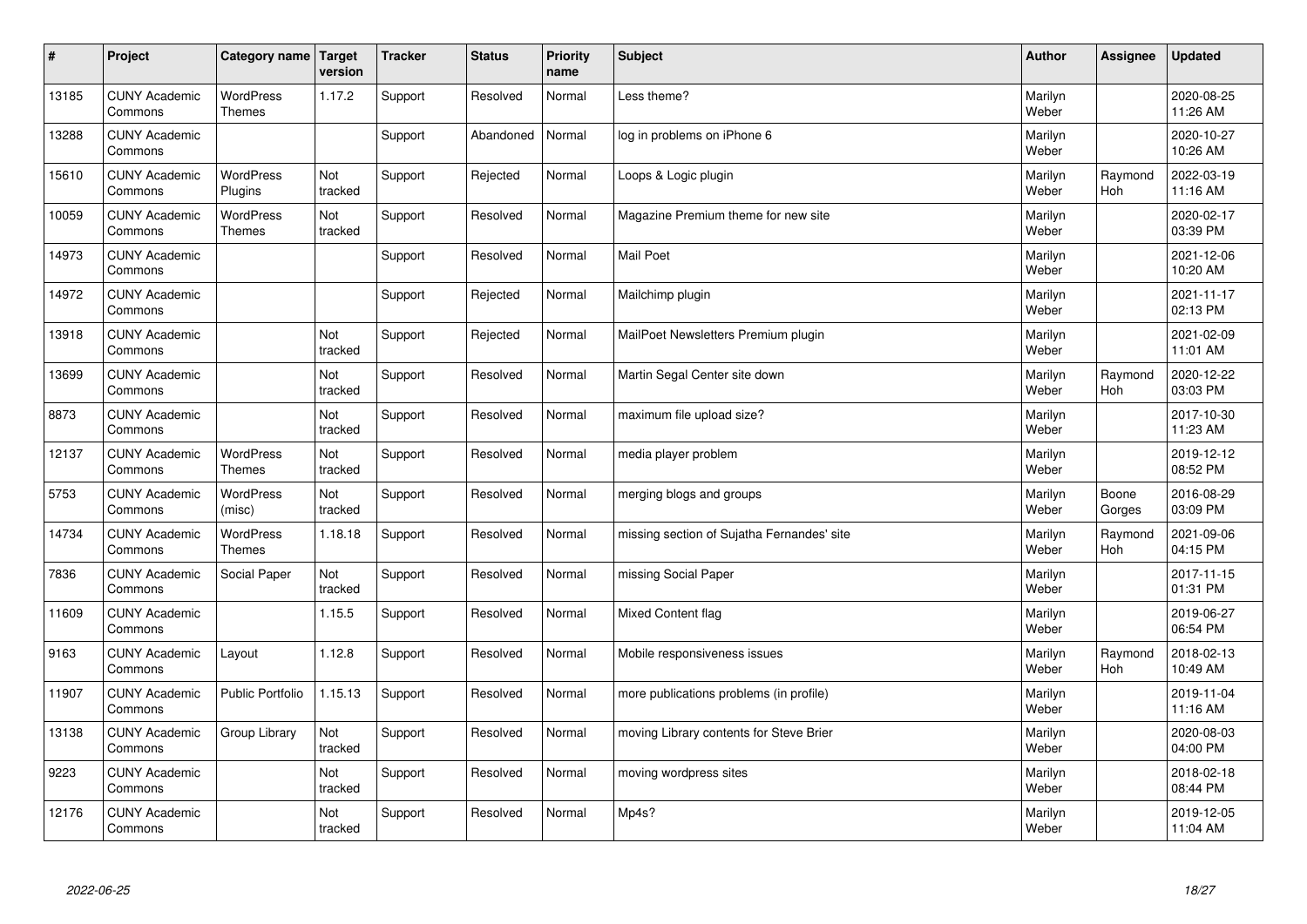| #     | Project                         | Category name   Target       | version        | <b>Tracker</b> | <b>Status</b>        | <b>Priority</b><br>name | <b>Subject</b>                                                                          | <b>Author</b>    | Assignee         | Updated                |
|-------|---------------------------------|------------------------------|----------------|----------------|----------------------|-------------------------|-----------------------------------------------------------------------------------------|------------------|------------------|------------------------|
| 10239 | <b>CUNY Academic</b><br>Commons |                              | Not<br>tracked | Support        | Resolved             | Normal                  | musicroombooking.commons.gc.cuny.edu                                                    | Marilyn<br>Weber |                  | 2018-08-29<br>03:06 PM |
| 12960 | <b>CUNY Academic</b><br>Commons |                              | 1.16.14        | Support        | Resolved             | Normal                  | mutiple plugin in requests                                                              | Marilyn<br>Weber | Boone<br>Gorges  | 2020-06-23<br>10:53 AM |
| 12156 | <b>CUNY Academic</b><br>Commons | <b>Blogs</b><br>(BuddyPress) | Not<br>tracked | Support        | Resolved             | Normal                  | My Sites list (Commons Profile or Sites directory) doesn't match toolbar<br>dropdown    | Marilyn<br>Weber |                  | 2019-12-11<br>10:20 AM |
| 13783 | <b>CUNY Academic</b><br>Commons |                              | 1.18.2         | Support        | Resolved             | Normal                  | new CUNY OneSearch url                                                                  | Marilyn<br>Weber |                  | 2021-01-14<br>04:53 PM |
| 11031 | <b>CUNY Academic</b><br>Commons |                              | Not<br>tracked | Support        | Resolved             | Normal                  | new group with seemingly old topics                                                     | Marilyn<br>Weber |                  | 2019-02-11<br>12:17 PM |
| 15169 | <b>CUNY Academic</b><br>Commons |                              | 2.0.2          | Support        | Reporter<br>Feedback | Normal                  | new Prelude website zipfiles for custom theme and other files.                          | Marilyn<br>Weber |                  | 2022-06-14<br>11:36 AM |
| 13134 | <b>CUNY Academic</b><br>Commons | Site cloning                 | 1.17.1         | Support        | Resolved             | Normal                  | New site (a clone) point to old dashboard                                               | Marilyn<br>Weber |                  | 2020-08-12<br>03:22 PM |
| 6899  | <b>CUNY Academic</b><br>Commons | Account<br>settings          | Not<br>tracked | Support        | Resolved             | Normal                  | New user has misspelled her own name                                                    | Marilyn<br>Weber | Boone<br>Gorges  | 2016-12-01<br>05:10 PM |
| 10571 | <b>CUNY Academic</b><br>Commons |                              | Not<br>tracked | Support        | Abandoned            | Normal                  | newsletter queue problem                                                                | Marilyn<br>Weber |                  | 2018-12-10<br>03:58 PM |
| 15211 | <b>CUNY Academic</b><br>Commons | <b>Blogs</b><br>(BuddyPress) | 1.19.2         | Support        | Resolved             | Normal                  | No good error reporting for already-used domain name when creating a<br>site in Firefox | Marilyn<br>Weber | Boone<br>Gorges  | 2022-01-25<br>11:33 AM |
| 6818  | <b>CUNY Academic</b><br>Commons | Email<br>Notifications       | 1.10.3         | Support        | Resolved             | Normal                  | No more email notifications?                                                            | Marilyn<br>Weber |                  | 2016-11-22<br>02:51 PM |
| 15045 | <b>CUNY Academic</b><br>Commons |                              |                | Support        | <b>New</b>           | Normal                  | no result for KCeL in the search box on the commons                                     | Marilyn<br>Weber |                  | 2021-12-10<br>11:29 AM |
| 7613  | <b>CUNY Academic</b><br>Commons | Registration                 | Not<br>tracked | Support        | Resolved             | Normal                  | non-matriculated students                                                               | Marilyn<br>Weber | Boone<br>Gorges  | 2017-11-15<br>11:03 AM |
| 15654 | <b>CUNY Academic</b><br>Commons | WordPress<br>Plugins         | 1.19.6         | Support        | Resolved             | Normal                  | Numerous Copies of Events showing up                                                    | Marilyn<br>Weber | Boone<br>Gorges  | 2022-03-22<br>11:30 AM |
| 13441 | <b>CUNY Academic</b><br>Commons |                              | 1.17.5         | Support        | Resolved             | Normal                  | ongoing user problems with daily digests                                                | Marilyn<br>Weber |                  | 2020-10-13<br>10:02 AM |
| 14012 | <b>CUNY Academic</b><br>Commons | <b>WordPress</b><br>Plugins  | 1.18.5         | Support        | Resolved             | Normal                  | Open External Links in a New Window plugin?                                             | Marilyn<br>Weber | Boone<br>Gorges  | 2021-03-02<br>02:07 PM |
| 11002 | <b>CUNY Academic</b><br>Commons |                              | Not<br>tracked | Support        | Resolved             | Normal                  | open link in a new tab not working                                                      | Marilyn<br>Weber |                  | 2019-06-03<br>07:57 PM |
| 12427 | <b>CUNY Academic</b><br>Commons |                              | Not<br>tracked | Support        | Resolved             | Normal                  | organizing PDF on a site?                                                               | Marilyn<br>Weber | scott voth       | 2020-03-10<br>11:11 AM |
| 7619  | <b>CUNY Academic</b><br>Commons | Membership                   | Not<br>tracked | Support        | Resolved             | Normal                  | outside users for a site that isn't a class?                                            | Marilyn<br>Weber | <b>Matt Gold</b> | 2017-11-15<br>06:18 PM |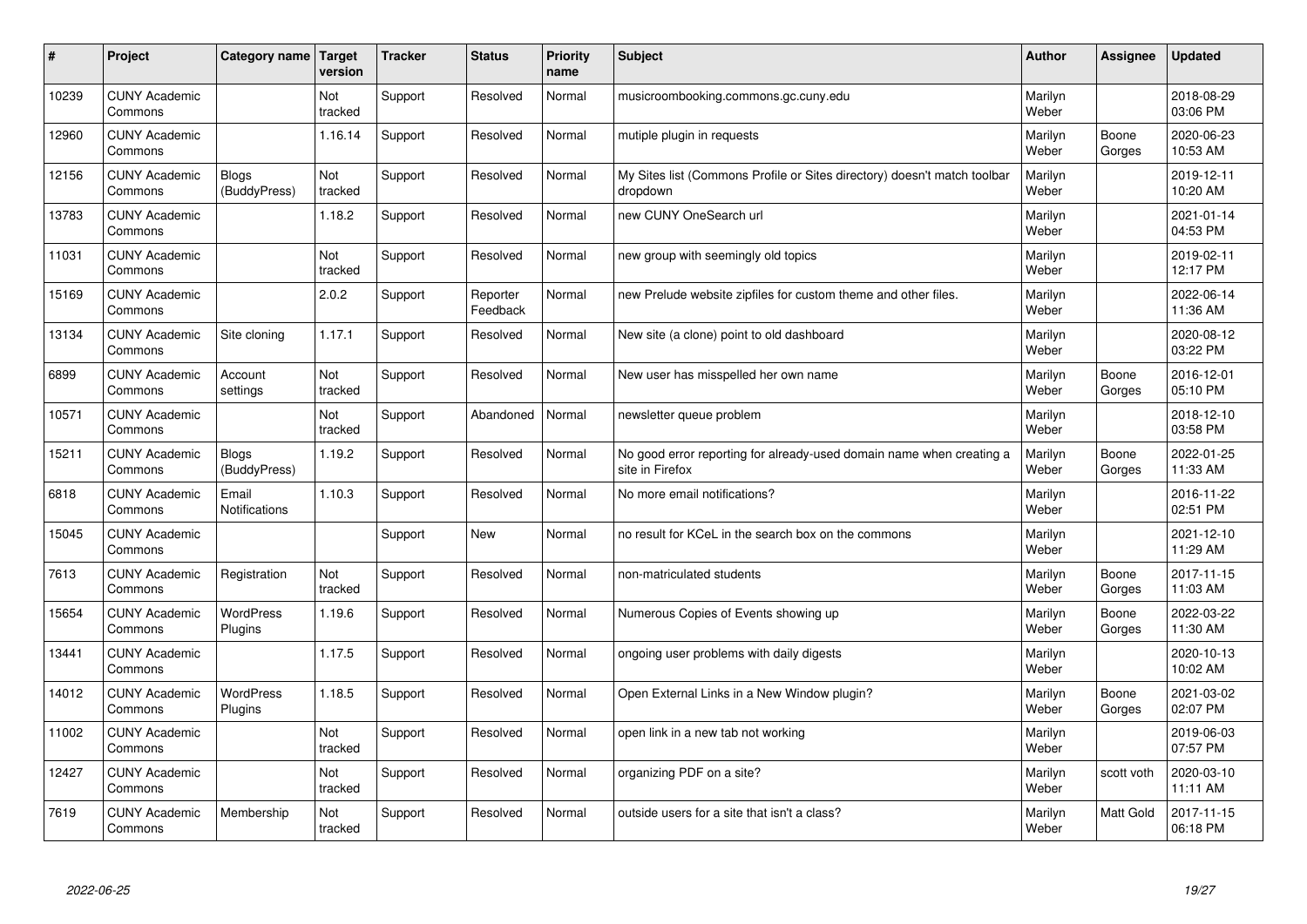| #     | Project                         | Category name   Target        | version        | <b>Tracker</b> | <b>Status</b>        | <b>Priority</b><br>name | <b>Subject</b>                                                                           | <b>Author</b>    | Assignee              | <b>Updated</b>         |
|-------|---------------------------------|-------------------------------|----------------|----------------|----------------------|-------------------------|------------------------------------------------------------------------------------------|------------------|-----------------------|------------------------|
| 11908 | <b>CUNY Academic</b><br>Commons | Spam/Spam<br>Prevention       | 1.17.7         | Support        | Resolved             | Normal                  | overeager spam filter                                                                    | Marilyn<br>Weber | Raymond<br><b>Hoh</b> | 2020-11-05<br>04:36 PM |
| 14074 | <b>CUNY Academic</b><br>Commons | WordPress<br>(misc)           | Not<br>tracked | Support        | Reporter<br>Feedback | Normal                  | page password protection problem                                                         | Marilyn<br>Weber |                       | 2021-03-02<br>11:03 AM |
| 6815  | <b>CUNY Academic</b><br>Commons | Password<br>Reset             | Not<br>tracked | Support        | Resolved             | Normal                  | password reset requested                                                                 | Marilyn<br>Weber | <b>Matt Gold</b>      | 2016-11-22<br>10:30 AM |
| 8607  | <b>CUNY Academic</b><br>Commons |                               | Not<br>tracked | Support        | <b>New</b>           | Normal                  | Paypal?                                                                                  | Marilyn<br>Weber | Matt Gold             | 2018-05-15<br>01:37 PM |
| 13201 | <b>CUNY Academic</b><br>Commons |                               |                | Support        | Rejected             | Low                     | PDF embedder                                                                             | Marilyn<br>Weber |                       | 2020-09-29<br>11:37 AM |
| 10986 | <b>CUNY Academic</b><br>Commons |                               | Not<br>tracked | Support        | Resolved             | Normal                  | PDF embedder provoking error                                                             | Marilyn<br>Weber |                       | 2019-03-29<br>04:28 PM |
| 14016 | <b>CUNY Academic</b><br>Commons |                               |                | Support        | Rejected             | Normal                  | PDFs not downloading                                                                     | Marilyn<br>Weber |                       | 2021-02-22<br>11:00 AM |
| 12302 | <b>CUNY Academic</b><br>Commons | WordPress<br><b>Themes</b>    | 1.16.4         | Support        | Resolved             | Normal                  | Pictorio theme request                                                                   | Marilyn<br>Weber | Raymond<br><b>Hoh</b> | 2020-01-28<br>11:44 AM |
| 10245 | <b>CUNY Academic</b><br>Commons | Email<br><b>Notifications</b> | 1.13.8         | Support        | Resolved             | Urgent                  | Placeholders in action emails (activation, password reset) not being<br>properly swapped | Marilyn<br>Weber | Raymond<br>Hoh        | 2018-08-30<br>04:02 PM |
| 11210 | <b>CUNY Academic</b><br>Commons | Membership                    | Not<br>tracked | Support        | Resolved             | Normal                  | Please change the email                                                                  | Marilyn<br>Weber |                       | 2019-03-11<br>04:16 PM |
| 8429  | <b>CUNY Academic</b><br>Commons | Membership                    | Not<br>tracked | Support        | Resolved             | Normal                  | Please make me an admin of https://arc.commons.gc.cuny.edu                               | Marilyn<br>Weber | Boone<br>Gorges       | 2017-07-24<br>03:33 PM |
| 11977 | <b>CUNY Academic</b><br>Commons |                               | Not<br>tracked | Support        | Resolved             | Normal                  | please remove me from many sites                                                         | Marilyn<br>Weber |                       | 2019-11-21<br>01:05 PM |
| 9965  | <b>CUNY Academic</b><br>Commons | <b>WordPress</b><br>Plugins   | 1.13.4         | Support        | Resolved             | Normal                  | plug-in request for OneTone Companion                                                    | Marilyn<br>Weber | Raymond<br>Hoh        | 2018-06-26<br>12:00 PM |
| 9026  | <b>CUNY Academic</b><br>Commons | WordPress<br>Plugins          | 1.12.6         | Support        | Resolved             | Normal                  | plugin request from Carlos Guevara                                                       | Marilyn<br>Weber |                       | 2018-01-03<br>09:33 AM |
| 8908  | <b>CUNY Academic</b><br>Commons | <b>WordPress</b><br>Plugins   | 1.12.2         | Support        | Resolved             | Normal                  | Plugin request from Steve Brier                                                          | Marilyn<br>Weber |                       | 2017-11-27<br>11:39 AM |
| 9587  | <b>CUNY Academic</b><br>Commons |                               |                | Support        | Rejected             | Normal                  | possible request for the "PDF Poster" plugin                                             | Marilyn<br>Weber |                       | 2018-04-24<br>10:52 AM |
| 8195  | <b>CUNY Academic</b><br>Commons |                               |                | Support        | Rejected             | Normal                  | possible to make the Profile pic semi-hidden?                                            | Marilyn<br>Weber |                       | 2017-05-24<br>11:00 PM |
| 13016 | <b>CUNY Academic</b><br>Commons | Shortcodes and<br>embeds      | 1.16.15        | Support        | Resolved             | Normal                  | possible to run code examples, like in Jupyter Notebooks?                                | Marilyn<br>Weber |                       | 2020-07-16<br>11:52 AM |
| 12205 | <b>CUNY Academic</b><br>Commons |                               |                | Support        | Rejected             | Normal                  | possible update to the 2019 theme?                                                       | Marilyn<br>Weber |                       | 2020-01-14<br>12:08 PM |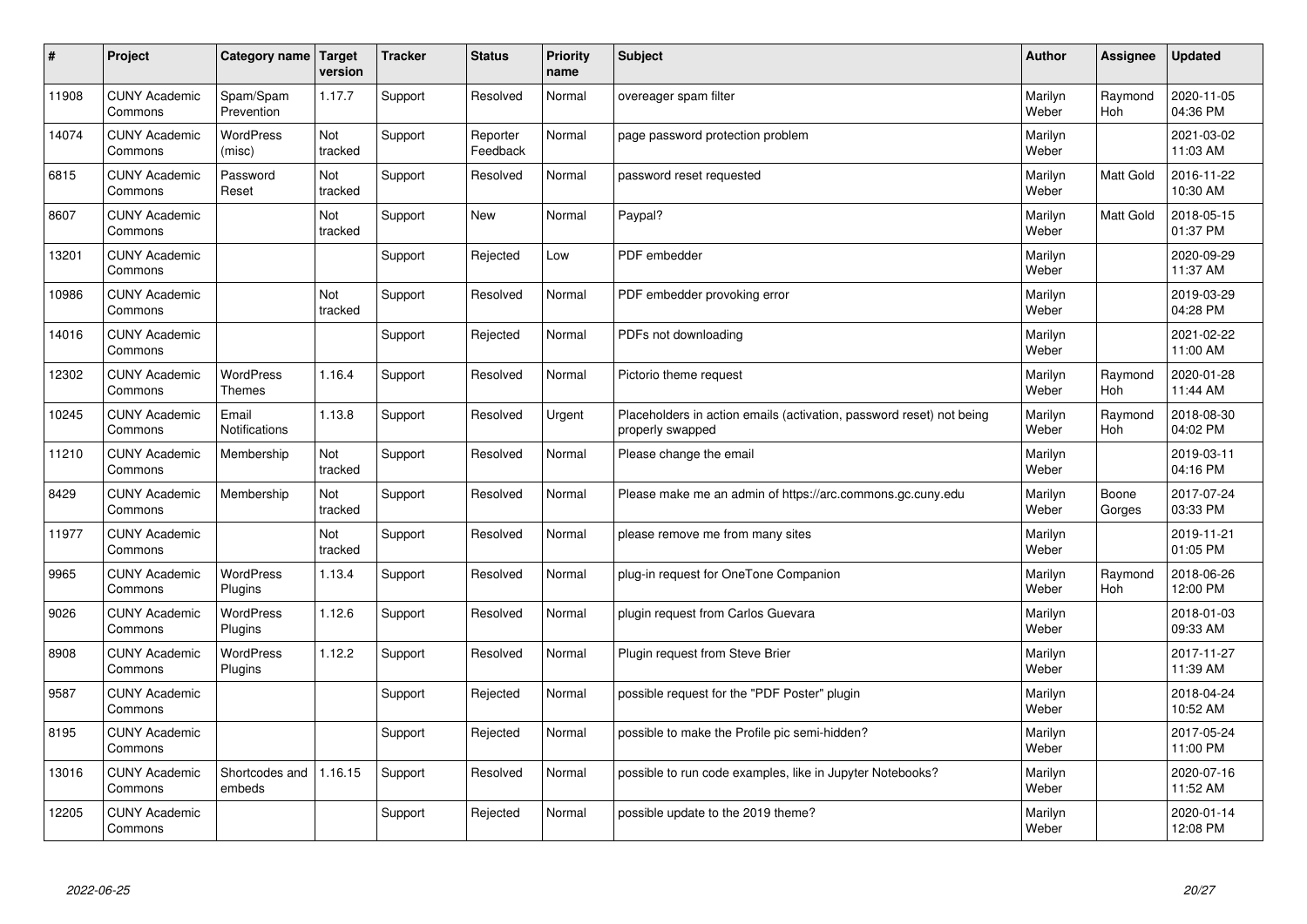| $\sharp$ | Project                         | Category name   Target      | version        | <b>Tracker</b> | <b>Status</b>        | <b>Priority</b><br>name | <b>Subject</b>                                                              | <b>Author</b>    | Assignee              | <b>Updated</b>         |
|----------|---------------------------------|-----------------------------|----------------|----------------|----------------------|-------------------------|-----------------------------------------------------------------------------|------------------|-----------------------|------------------------|
| 11771    | <b>CUNY Academic</b><br>Commons |                             | Not<br>tracked | Support        | Reporter<br>Feedback | Normal                  | post displays in sections                                                   | Marilyn<br>Weber |                       | 2019-08-20<br>10:34 AM |
| 14148    | <b>CUNY Academic</b><br>Commons |                             |                | Support        | Abandoned            | Normal                  | post notification problem                                                   | Marilyn<br>Weber |                       | 2021-09-14<br>10:43 AM |
| 9500     | <b>CUNY Academic</b><br>Commons | <b>WordPress</b><br>Plugins | 1.12.12        | Support        | Resolved             | Normal                  | PowerPoint in the media library?                                            | Marilyn<br>Weber | Raymond<br>Hoh        | 2018-04-12<br>02:28 PM |
| 14378    | <b>CUNY Academic</b><br>Commons |                             | Not<br>tracked | Support        | Resolved             | Normal                  | <b>PPTX</b> files unfetchable                                               | Marilyn<br>Weber |                       | 2021-05-11<br>11:25 AM |
| 14900    | <b>CUNY Academic</b><br>Commons |                             | Not<br>tracked | Support        | Reporter<br>Feedback | Normal                  | previous theme?                                                             | Marilyn<br>Weber |                       | 2021-10-25<br>10:31 AM |
| 13286    | <b>CUNY Academic</b><br>Commons |                             | Not<br>tracked | Support        | <b>New</b>           | Normal                  | problem connecting with WordPress app                                       | Marilyn<br>Weber | Raymond<br>Hoh        | 2020-09-08<br>11:16 AM |
| 15685    | <b>CUNY Academic</b><br>Commons |                             |                | Support        | <b>New</b>           | High                    | problem with chrome?                                                        | Marilyn<br>Weber |                       | 2022-04-25<br>03:40 PM |
| 13091    | <b>CUNY Academic</b><br>Commons |                             | 1.17.0         | Support        | Resolved             | Normal                  | problem with latex (math equations)                                         | Marilyn<br>Weber |                       | 2020-07-28<br>11:09 AM |
| 11866    | <b>CUNY Academic</b><br>Commons | WordPress<br><b>Themes</b>  | 1.15.10        | Support        | Resolved             | Normal                  | problem with project widget and the 'skills' to generate tags               | Marilyn<br>Weber | Raymond<br>Hoh        | 2019-09-19<br>03:20 PM |
| 9725     | <b>CUNY Academic</b><br>Commons |                             | Not<br>tracked | Support        | Resolved             | Normal                  | problems with deleting a site                                               | Marilyn<br>Weber |                       | 2018-05-07<br>10:24 PM |
| 11205    | <b>CUNY Academic</b><br>Commons | <b>WordPress</b><br>Plugins | Not<br>tracked | Support        | Resolved             | Normal                  | problems with Google calendar                                               | Marilyn<br>Weber | Raymond<br><b>Hoh</b> | 2019-03-11<br>02:17 PM |
| 9518     | <b>CUNY Academic</b><br>Commons |                             | Not<br>tracked | Support        | Rejected             | Normal                  | problems with site on Internet Explorer                                     | Marilyn<br>Weber | Raymond<br><b>Hoh</b> | 2019-03-11<br>11:18 PM |
| 10606    | <b>CUNY Academic</b><br>Commons | cdev.gc.cuny.ed<br>u.       | Not<br>tracked | Support        | Resolved             | Normal                  | problems with testing environment                                           | Marilyn<br>Weber |                       | 2018-11-02<br>10:27 AM |
| 9885     | <b>CUNY Academic</b><br>Commons |                             |                | Support        | Rejected             | Normal                  | Publications field problem                                                  | Marilyn<br>Weber |                       | 2018-06-06<br>01:18 PM |
| 8882     | <b>CUNY Academic</b><br>Commons |                             | Not<br>tracked | Support        | Resolved             | Normal                  | question about search engines                                               | Marilyn<br>Weber |                       | 2017-11-01<br>03:26 PM |
| 9949     | <b>CUNY Academic</b><br>Commons |                             | 1.13.4         | Support        | Resolved             | Normal                  | raise storage space limit?                                                  | Marilyn<br>Weber | Boone<br>Gorges       | 2018-06-26<br>12:00 PM |
| 14813    | <b>CUNY Academic</b><br>Commons |                             | Not<br>tracked | Support        | Resolved             | Normal                  | raise the file size limit                                                   | Marilyn<br>Weber |                       | 2021-09-30<br>12:02 PM |
| 8934     | <b>CUNY Academic</b><br>Commons | Reply By Email              | 1.12.4         | Support        | Resolved             | High                    | RBE "could not post" email should have info about attempted From<br>address | Marilyn<br>Weber | Raymond<br><b>Hoh</b> | 2017-12-12<br>11:25 AM |
| 8726     | <b>CUNY Academic</b><br>Commons |                             |                | Support        | Resolved             | Normal                  | Redirect problem                                                            | Marilyn<br>Weber |                       | 2017-09-21<br>12:14 PM |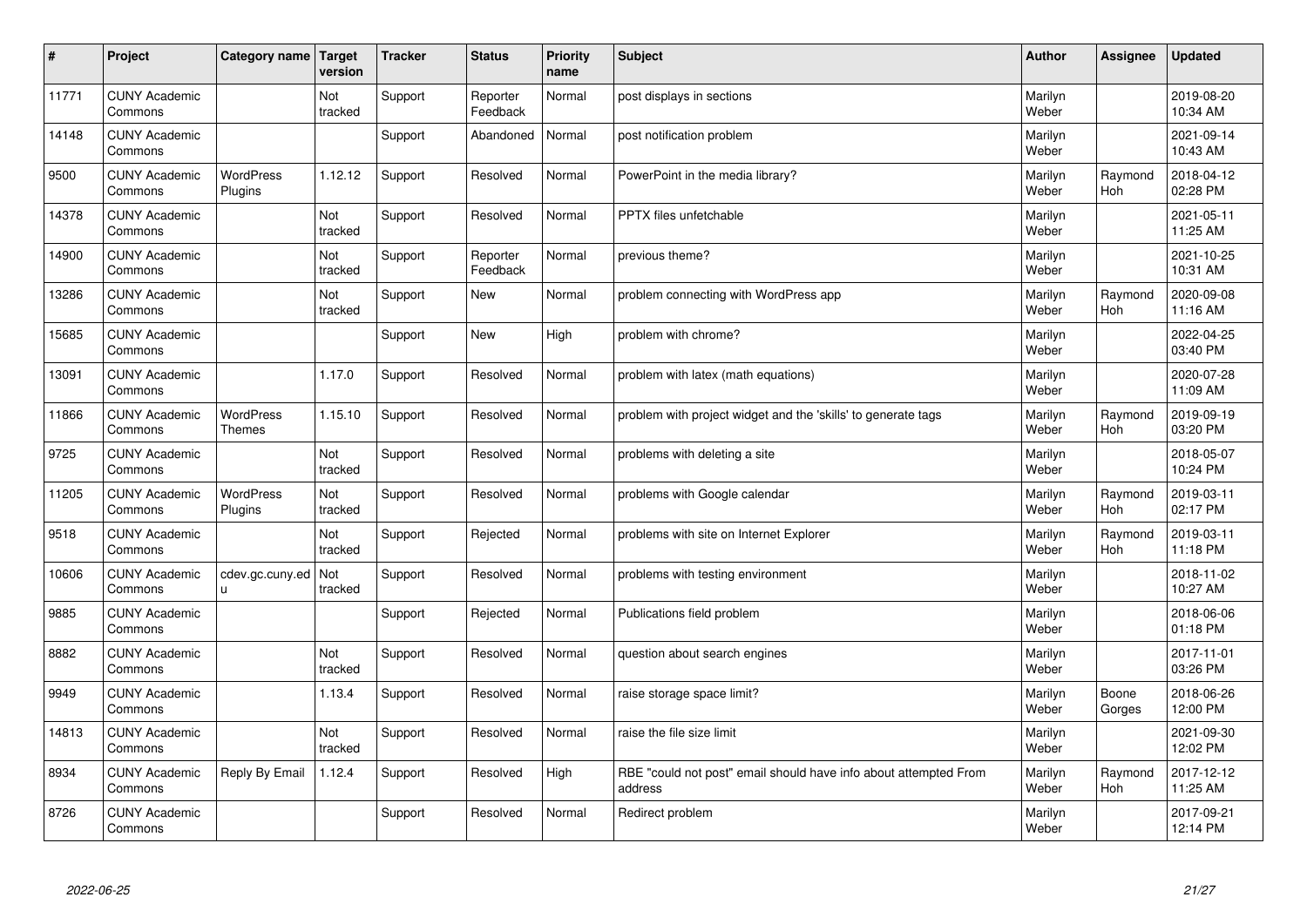| #     | Project                         | Category name   Target      | version        | <b>Tracker</b> | <b>Status</b>        | <b>Priority</b><br>name | <b>Subject</b>                              | <b>Author</b>    | Assignee              | Updated                |
|-------|---------------------------------|-----------------------------|----------------|----------------|----------------------|-------------------------|---------------------------------------------|------------------|-----------------------|------------------------|
| 8906  | <b>CUNY Academic</b><br>Commons | Redmine                     | Not<br>tracked | Support        | Resolved             | Normal                  | Redmine access?                             | Marilyn<br>Weber | <b>Matt Gold</b>      | 2017-11-13<br>06:02 PM |
| 9889  | <b>CUNY Academic</b><br>Commons |                             | Not<br>tracked | Support        | Resolved             | Normal                  | remove comments from activity feed?         | Marilyn<br>Weber |                       | 2018-12-10<br>03:53 PM |
| 16110 | <b>CUNY Academic</b><br>Commons |                             |                | Support        | Reporter<br>Feedback | Normal                  | remove Creative Commons license from pages? | Marilyn<br>Weber | Raymond<br><b>Hoh</b> | 2022-05-17<br>06:11 PM |
| 9780  | <b>CUNY Academic</b><br>Commons |                             | Not<br>tracked | Support        | Resolved             | Normal                  | remove the phone number on this profile?    | Marilyn<br>Weber |                       | 2018-05-15<br>10:35 AM |
| 10387 | <b>CUNY Academic</b><br>Commons | Membership                  | Not<br>tracked | Support        | Resolved             | Normal                  | remove user page                            | Marilyn<br>Weber |                       | 2018-09-28<br>02:26 PM |
| 6656  | <b>CUNY Academic</b><br>Commons | Support                     | Not<br>tracked | Support        | Resolved             | Normal                  | Remove user profile                         | Marilyn<br>Weber | <b>Matt Gold</b>      | 2016-11-10<br>02:18 PM |
| 11006 | <b>CUNY Academic</b><br>Commons | Groups (misc)               | 1.14.6         | Support        | Resolved             | Normal                  | removing members from a group isn't working | Marilyn<br>Weber |                       | 2019-01-24<br>03:18 PM |
| 8289  | <b>CUNY Academic</b><br>Commons |                             | Not<br>tracked | Support        | Resolved             | Normal                  | removing my access to sites                 | Marilyn<br>Weber | Luke<br>Waltzer       | 2017-06-19<br>12:40 PM |
| 8978  | <b>CUNY Academic</b><br>Commons | Groups (misc)               | Not<br>tracked | Support        | Resolved             | Normal                  | removing old groups                         | Marilyn<br>Weber |                       | 2018-12-10<br>03:52 PM |
| 14369 | <b>CUNY Academic</b><br>Commons | WordPress -<br>Media        | Not<br>tracked | Support        | Resolved             | Normal                  | renewed problem with ppsx files             | Marilyn<br>Weber |                       | 2021-04-27<br>12:44 PM |
| 9541  | <b>CUNY Academic</b><br>Commons | WordPress<br>(misc)         | Not<br>tracked | Support        | Resolved             | Normal                  | repeating header banner                     | Marilyn<br>Weber | Raymond<br>Hoh        | 2018-04-06<br>12:33 PM |
| 12334 | <b>CUNY Academic</b><br>Commons |                             |                | Support        | Resolved             | Normal                  | request for a Redmine account               | Marilyn<br>Weber | <b>Matt Gold</b>      | 2020-01-30<br>12:01 PM |
| 12999 | <b>CUNY Academic</b><br>Commons |                             | 1.18.1         | Support        | Resolved             | Normal                  | request for Dentist theme                   | Marilyn<br>Weber | Boone<br>Gorges       | 2020-12-22<br>03:31 PM |
| 11516 | <b>CUNY Academic</b><br>Commons | Membership                  | Not<br>tracked | Support        | Resolved             | Normal                  | request for email change                    | Marilyn<br>Weber |                       | 2019-06-04<br>01:48 PM |
| 8446  | <b>CUNY Academic</b><br>Commons | <b>WordPress</b><br>Plugins | 1.11.14        | Support        | Resolved             | Normal                  | request for multiple accordion menu plugins | Marilyn<br>Weber |                       | 2018-05-07<br>09:57 PM |
| 16099 | <b>CUNY Academic</b><br>Commons |                             |                | Support        | Reporter<br>Feedback | Normal                  | request for Newsletter Glue                 | Marilyn<br>Weber |                       | 2022-05-13<br>12:14 PM |
| 12676 | <b>CUNY Academic</b><br>Commons | WordPress<br>Plugins        | 1.16.10        | Support        | Resolved             | Normal                  | request for Require Post Category plug-in   | Marilyn<br>Weber |                       | 2020-04-28<br>11:03 AM |
| 8379  | <b>CUNY Academic</b><br>Commons |                             | Not<br>tracked | Support        | Resolved             | Normal                  | request for site build help                 | Marilyn<br>Weber |                       | 2017-07-01<br>10:48 AM |
| 9087  | <b>CUNY Academic</b><br>Commons | <b>WordPress</b><br>Plugins | 1.12.7         | Support        | Resolved             | Normal                  | request for WP Social Sharing               | Marilyn<br>Weber |                       | 2018-01-23<br>11:17 AM |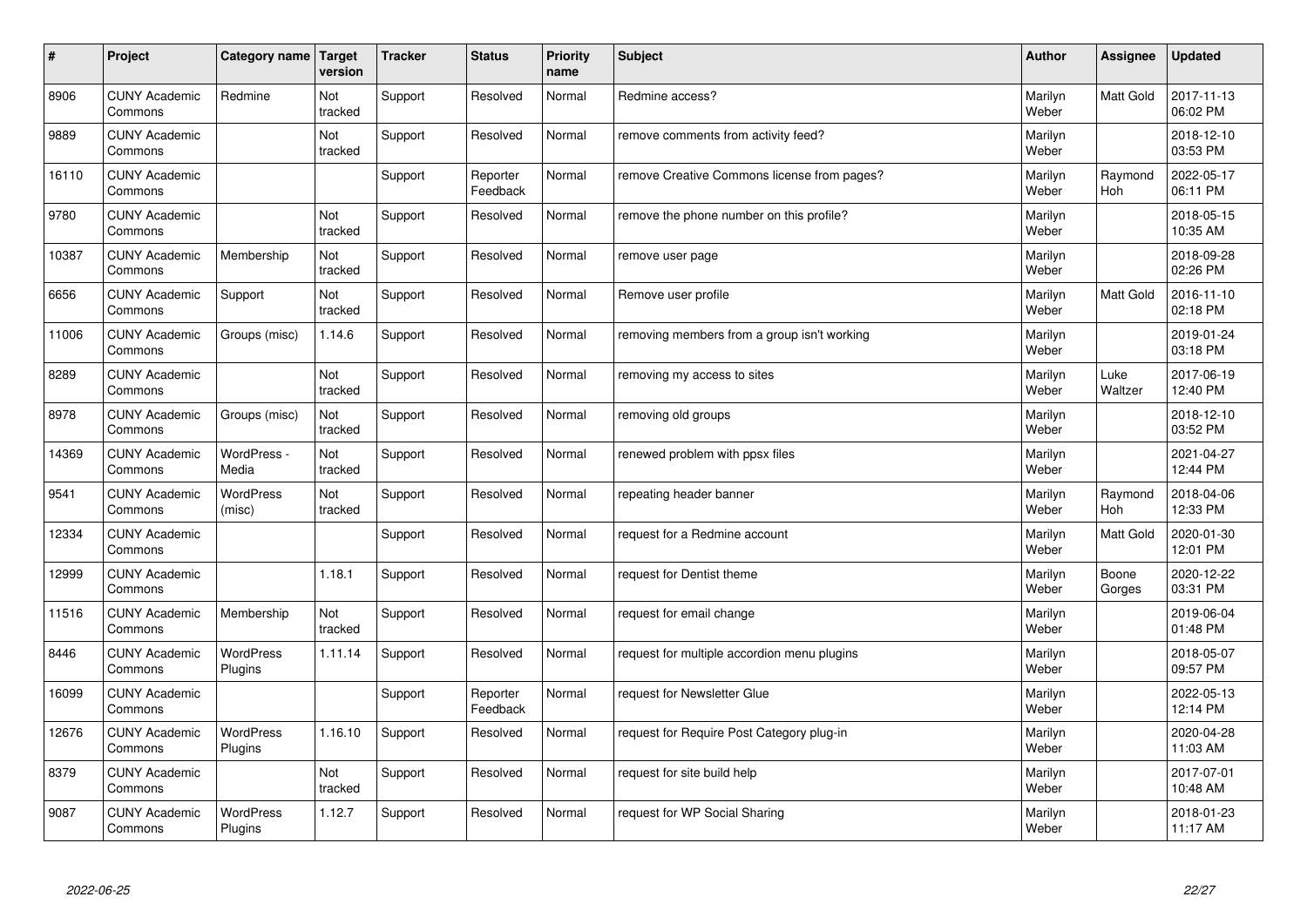| $\pmb{\sharp}$ | Project                         | Category name                | Target<br>version | <b>Tracker</b> | <b>Status</b> | <b>Priority</b><br>name | <b>Subject</b>                                                  | <b>Author</b>    | Assignee        | <b>Updated</b>         |
|----------------|---------------------------------|------------------------------|-------------------|----------------|---------------|-------------------------|-----------------------------------------------------------------|------------------|-----------------|------------------------|
| 10910          | <b>CUNY Academic</b><br>Commons | Membership                   | Not<br>tracked    | Support        | Resolved      | Normal                  | request to be an admin to a prof's site                         | Marilyn<br>Weber |                 | 2019-01-04<br>10:45 AM |
| 12777          | <b>CUNY Academic</b><br>Commons |                              | 1.16.14           | Support        | Resolved      | Normal                  | request to include custom javascript into a Commons-hosted site | Marilyn<br>Weber |                 | 2020-06-16<br>04:03 PM |
| 10240          | <b>CUNY Academic</b><br>Commons | <b>WordPress</b><br>Plugins  | 1.13.8            | Support        | Resolved      | Normal                  | require-featured-image plug-in request                          | Marilyn<br>Weber |                 | 2018-08-29<br>05:15 PM |
| 10820          | <b>CUNY Academic</b><br>Commons |                              | Not<br>tracked    | Support        | Resolved      | Normal                  | retrieve deleted pages/posts                                    | Marilyn<br>Weber |                 | 2018-12-13<br>06:33 PM |
| 10298          | <b>CUNY Academic</b><br>Commons |                              | Not<br>tracked    | Support        | Resolved      | Normal                  | RSS feed to itunes problem                                      | Marilyn<br>Weber |                 | 2018-12-10<br>03:57 PM |
| 15269          | <b>CUNY Academic</b><br>Commons | Redmine                      | Not<br>tracked    | Support        | Resolved      | Normal                  | Segal Theater sites                                             | Marilyn<br>Weber |                 | 2022-02-07<br>04:11 PM |
| 13521          | <b>CUNY Academic</b><br>Commons | Onboarding                   | 1.17.7            | Support        | Resolved      | Normal                  | sent invitations page                                           | Marilyn<br>Weber | Raymond<br>Hoh  | 2020-11-10<br>10:31 AM |
| 9684           | <b>CUNY Academic</b><br>Commons |                              |                   | Support        | Rejected      | Normal                  | SEO cleanup for newlaborforum.cuny.edu                          | Marilyn<br>Weber |                 | 2018-04-30<br>10:29 AM |
| 14265          | <b>CUNY Academic</b><br>Commons | <b>WordPress</b><br>Plugins  | 1.18.10           | Support        | Resolved      | Normal                  | separate the tag cloud in the blog sidebar                      | Marilyn<br>Weber | Boone<br>Gorges | 2021-05-12<br>05:19 PM |
| 14534          | <b>CUNY Academic</b><br>Commons | WordPress<br>Plugins         | 1.18.12           | Support        | Resolved      | Normal                  | Share This Image plugin?                                        | Marilyn<br>Weber |                 | 2021-06-08<br>11:50 AM |
| 3029           | <b>CUNY Academic</b><br>Commons | cuny.is                      | Not<br>tracked    | Support        | Resolved      | Normal                  | shortlink request                                               | Marilyn<br>Weber | Boone<br>Gorges | 2014-02-12<br>10:03 AM |
| 3001           | <b>CUNY Academic</b><br>Commons | <b>WordPress</b><br>(misc)   | Not<br>tracked    | Support        | Resolved      | Normal                  | shortlink requested                                             | Marilyn<br>Weber | Boone<br>Gorges | 2014-01-30<br>01:26 PM |
| 11267          | <b>CUNY Academic</b><br>Commons |                              |                   | Support        | Rejected      | Normal                  | signing up with a nonCUNY signup code from the Register page    | Marilyn<br>Weber |                 | 2019-03-26<br>03:00 PM |
| 12190          | <b>CUNY Academic</b><br>Commons | <b>Blogs</b><br>(BuddyPress) | Not<br>tracked    | Support        | Resolved      | Normal                  | Site avatar in directory is not what user expects               | Marilyn<br>Weber |                 | 2019-12-12<br>08:51 PM |
| 11017          | <b>CUNY Academic</b><br>Commons |                              | Not<br>tracked    | Support        | Resolved      | Normal                  | site didn't save?                                               | Marilyn<br>Weber |                 | 2019-01-25<br>03:47 PM |
| 13160          | <b>CUNY Academic</b><br>Commons |                              |                   | Support        | Rejected      | Normal                  | site not working on iphone                                      | Marilyn<br>Weber |                 | 2020-08-25<br>10:58 AM |
| 9033           | <b>CUNY Academic</b><br>Commons |                              |                   | Support        | Rejected      | Normal                  | Site search terms                                               | Marilyn<br>Weber |                 | 2017-12-22<br>01:10 PM |
| 12393          | <b>CUNY Academic</b><br>Commons | <b>WordPress</b><br>(misc)   |                   | Support        | Resolved      | High                    | size limit for files                                            | Marilyn<br>Weber |                 | 2020-02-18<br>10:13 AM |
| 15816          | <b>CUNY Academic</b><br>Commons |                              | Not<br>tracked    | Support        | New           | Normal                  | slow loading at SPS                                             | Marilyn<br>Weber |                 | 2022-04-05<br>01:26 PM |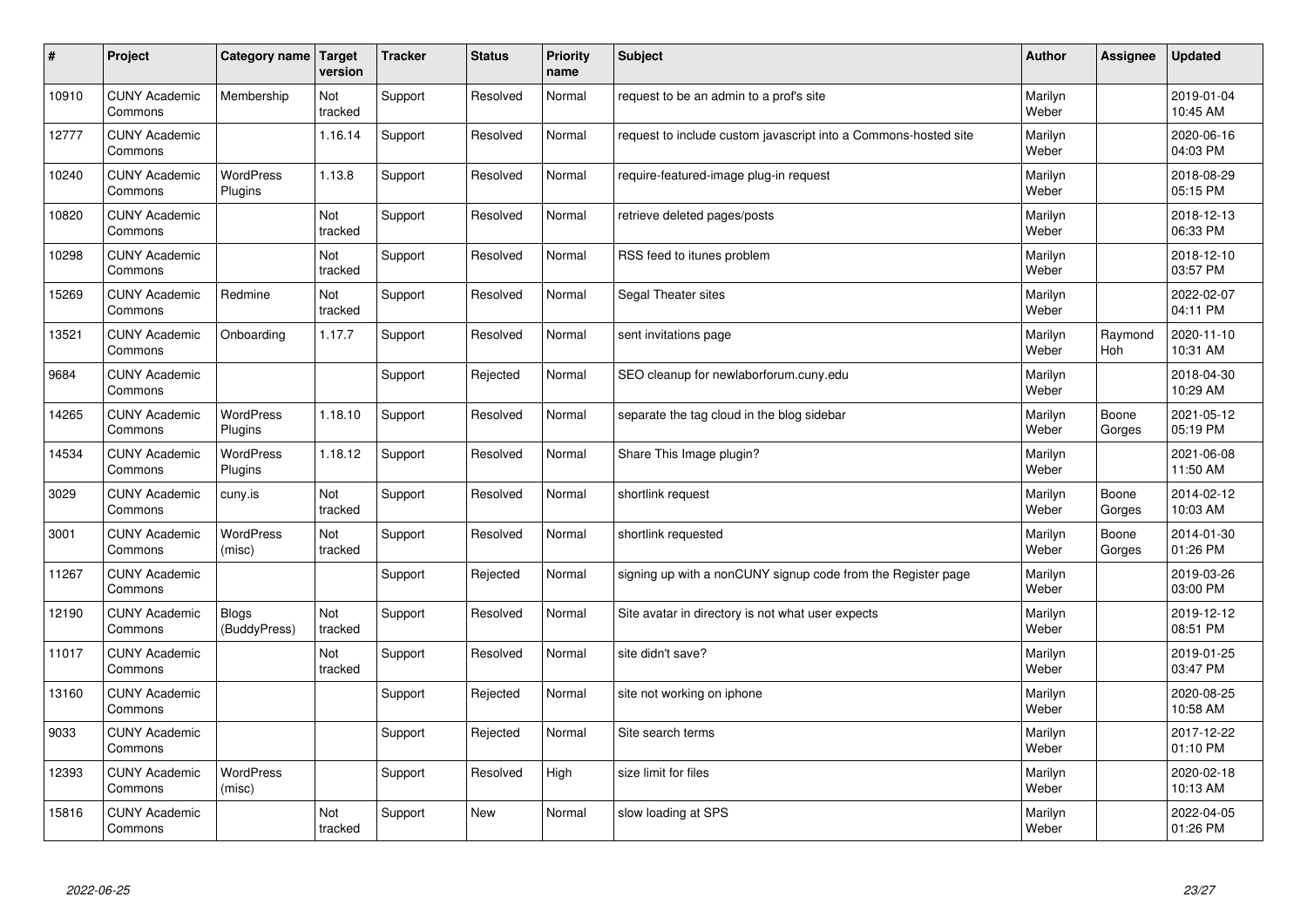| $\sharp$ | Project                         | Category name   Target            | version        | <b>Tracker</b> | <b>Status</b> | <b>Priority</b><br>name | <b>Subject</b>                                                       | <b>Author</b>    | Assignee              | <b>Updated</b>         |
|----------|---------------------------------|-----------------------------------|----------------|----------------|---------------|-------------------------|----------------------------------------------------------------------|------------------|-----------------------|------------------------|
| 7700     | <b>CUNY Academic</b><br>Commons |                                   | Not<br>tracked | Support        | Abandoned     | Normal                  | slow loading Page on site                                            | Marilyn<br>Weber | Boone<br>Gorges       | 2017-11-15<br>11:02 AM |
| 13710    | <b>CUNY Academic</b><br>Commons |                                   | Not<br>tracked | Support        | Resolved      | Normal                  | small change to Hosting Partner Handbook                             | Marilyn<br>Weber |                       | 2020-12-16<br>04:29 PM |
| 8893     | <b>CUNY Academic</b><br>Commons | Social Paper                      | 1.12.1         | Support        | Resolved      | Normal                  | Social paper won't connect to group?                                 | Marilyn<br>Weber |                       | 2017-12-11<br>01:16 PM |
| 9275     | <b>CUNY Academic</b><br>Commons |                                   |                | Support        | Rejected      | Normal                  | soft chalk page?                                                     | Marilyn<br>Weber | Boone<br>Gorges       | 2018-04-09<br>10:37 AM |
| 11448    | <b>CUNY Academic</b><br>Commons | <b>BuddyPress</b><br>(misc)       | 1.15.1         | Support        | Resolved      | Normal                  | sole administrator listed on sites is not an admin at all?           | Marilyn<br>Weber | Raymond<br>Hoh        | 2019-05-14<br>11:15 AM |
| 12986    | <b>CUNY Academic</b><br>Commons |                                   |                | Support        | Rejected      | Normal                  | Someone is trying to create accounts using random CUNY entity emails | Marilyn<br>Weber |                       | 2020-07-02<br>09:47 PM |
| 8553     | <b>CUNY Academic</b><br>Commons |                                   | Not<br>tracked | Support        | Resolved      | Normal                  | storage limits?                                                      | Marilyn<br>Weber |                       | 2017-08-18<br>04:36 PM |
| 11294    | <b>CUNY Academic</b><br>Commons | Account<br>settings               | Not<br>tracked | Support        | Resolved      | Normal                  | student emgail change                                                | Marilyn<br>Weber | Matt Gold             | 2019-04-07<br>09:11 PM |
| 11029    | <b>CUNY Academic</b><br>Commons | Authentication                    | 1.14.9         | Support        | Resolved      | Normal                  | Sujatha Fernandes cannot edit her site                               | Marilyn<br>Weber | Raymond<br>Hoh        | 2019-03-26<br>12:10 PM |
| 13116    | <b>CUNY Academic</b><br>Commons | ZenDesk                           | 1.17.1         | Support        | Resolved      | Normal                  | support/send us a message link obscured                              | Marilyn<br>Weber | Raymond<br><b>Hoh</b> | 2020-07-29<br>09:33 PM |
| 11961    | <b>CUNY Academic</b><br>Commons | Membership                        | Not<br>tracked | Support        | Resolved      | Normal                  | switch email for student user                                        | Marilyn<br>Weber |                       | 2019-10-09<br>01:56 PM |
| 9726     | <b>CUNY Academic</b><br>Commons | <b>WordPress</b><br>Plugins       | Not<br>tracked | Support        | Abandoned     | Normal                  | technical error on Contact page                                      | Marilyn<br>Weber |                       | 2018-12-10<br>03:53 PM |
| 7685     | <b>CUNY Academic</b><br>Commons | Password<br>Reset                 | Not<br>tracked | Support        | Resolved      | Normal                  | temporary password                                                   | Marilyn<br>Weber | Boone<br>Gorges       | 2017-02-15<br>07:36 PM |
| 8941     | <b>CUNY Academic</b><br>Commons | WordPress<br><b>Themes</b>        | 1.13.1         | Support        | Resolved      | Normal                  | Theme request: ColorNews                                             | Marilyn<br>Weber |                       | 2018-05-08<br>10:42 AM |
| 13738    | <b>CUNY Academic</b><br>Commons |                                   | 1.18.1         | Support        | Resolved      | Normal                  | theme requests from a non-CUY person                                 | Marilyn<br>Weber |                       | 2020-12-23<br>11:34 AM |
| 13512    | <b>CUNY Academic</b><br>Commons | <b>WordPress</b><br><b>Themes</b> | 1.17.7         | Support        | Resolved      | Normal                  | theme update                                                         | Marilyn<br>Weber |                       | 2020-11-16<br>04:46 PM |
| 9499     | <b>CUNY Academic</b><br>Commons | WordPress<br>(misc)               | Not<br>tracked | Support        | Resolved      | Normal                  | tiny question - preventing dates on posts?                           | Marilyn<br>Weber | Raymond<br>Hoh        | 2018-04-04<br>03:55 PM |
| 5629     | <b>CUNY Academic</b><br>Commons | Public Portfolio                  | 1.10.4         | Support        | Resolved      | Normal                  | Title field in profile can't be edited                               | Marilyn<br>Weber |                       | 2016-12-13<br>11:19 AM |
| 10407    | <b>CUNY Academic</b><br>Commons |                                   | Not<br>tracked | Support        | Resolved      | Normal                  | toolbar problem                                                      | Marilyn<br>Weber | Boone<br>Gorges       | 2018-10-23<br>10:52 AM |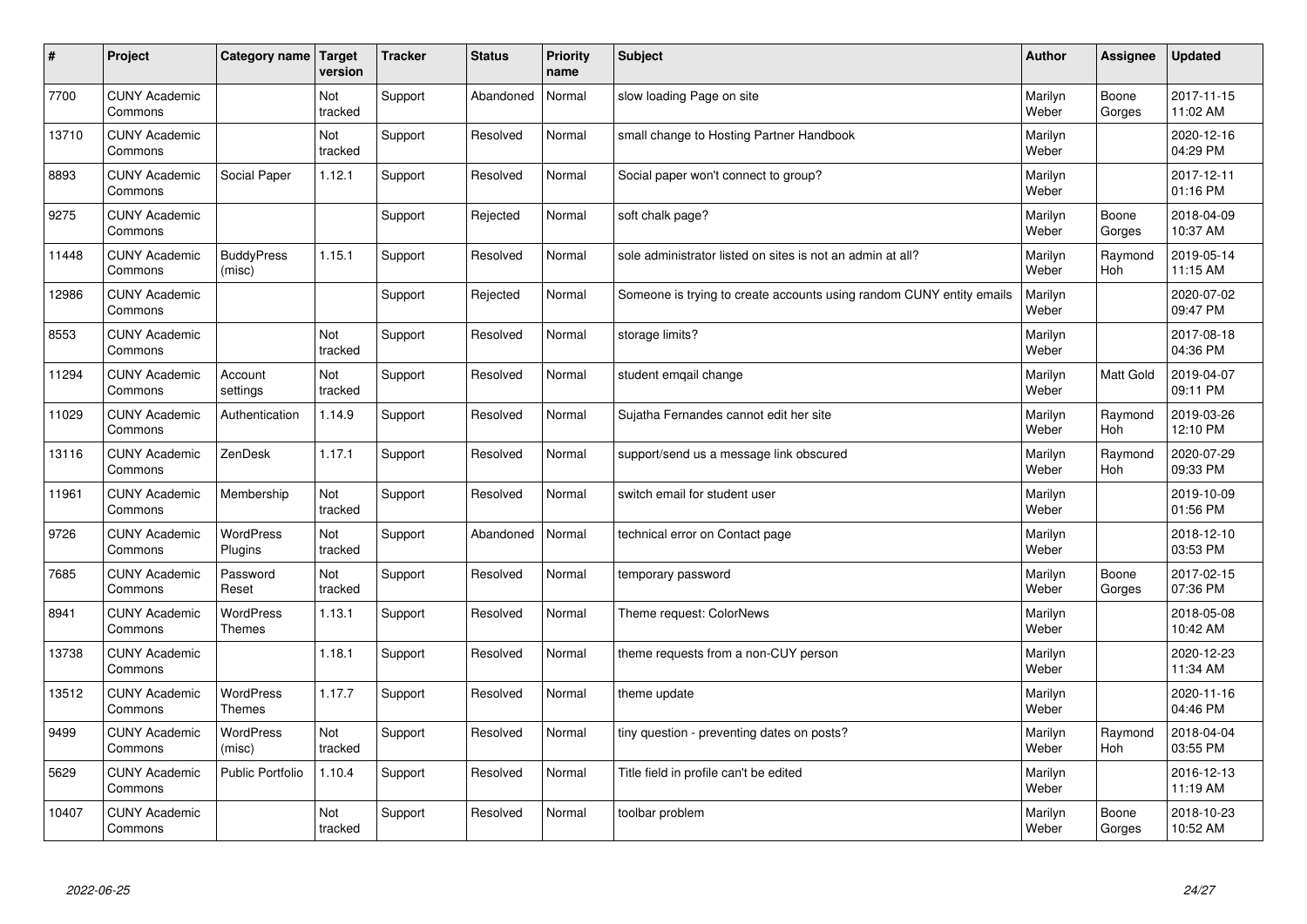| #     | Project                         | Category name   Target            | version        | <b>Tracker</b> | <b>Status</b>        | <b>Priority</b><br>name | <b>Subject</b>                                  | <b>Author</b>    | Assignee         | <b>Updated</b>         |
|-------|---------------------------------|-----------------------------------|----------------|----------------|----------------------|-------------------------|-------------------------------------------------|------------------|------------------|------------------------|
| 11647 | <b>CUNY Academic</b><br>Commons |                                   | 1.15.6         | Support        | Resolved             | Normal                  | <b>Tribulant Newsletters update</b>             | Marilyn<br>Weber |                  | 2019-07-18<br>02:27 PM |
| 12905 | <b>CUNY Academic</b><br>Commons |                                   | 1.16.14        | Support        | Resolved             | Normal                  | trouble embedding a flipbook from Flipsnack     | Marilyn<br>Weber | Boone<br>Gorges  | 2020-06-23<br>10:53 AM |
| 12861 | <b>CUNY Academic</b><br>Commons |                                   |                | Support        | Resolved             | Normal                  | trouble with YouTube                            | Marilyn<br>Weber | Raymond<br>Hoh   | 2020-06-09<br>11:16 AM |
| 14911 | <b>CUNY Academic</b><br>Commons | <b>WordPress</b><br><b>Themes</b> | Not<br>tracked | Support        | <b>New</b>           | Normal                  | Twentytwentyone theme                           | Marilyn<br>Weber |                  | 2021-10-28<br>10:37 AM |
| 10133 | <b>CUNY Academic</b><br>Commons | <b>WordPress</b><br>(misc)        | Not<br>tracked | Support        | Resolved             | Normal                  | two Commons sites to be migrated elsewhere      | Marilyn<br>Weber |                  | 2018-12-10<br>03:54 PM |
| 10838 | <b>CUNY Academic</b><br>Commons |                                   | 1.15.3         | Support        | Rejected             | Normal                  | two plugin/theme requests from a digital fellow | Marilyn<br>Weber |                  | 2019-06-11<br>10:31 AM |
| 12165 | <b>CUNY Academic</b><br>Commons | <b>BuddyPress</b><br>(misc)       | Not<br>tracked | Support        | Resolved             | Normal                  | two reports of Profile problems                 | Marilyn<br>Weber | Boone<br>Gorges  | 2019-12-04<br>05:06 PM |
| 8768  | <b>CUNY Academic</b><br>Commons |                                   | Not<br>tracked | Support        | Resolved             | Normal                  | unsafe redirect?                                | Marilyn<br>Weber |                  | 2017-10-06<br>12:14 PM |
| 13929 | <b>CUNY Academic</b><br>Commons |                                   | 1.18.4         | Support        | Resolved             | Normal                  | update error message                            | Marilyn<br>Weber | Boone<br>Gorges  | 2021-02-09<br>11:05 AM |
| 10941 | <b>CUNY Academic</b><br>Commons | Membership                        | Not<br>tracked | Support        | Resolved             | Normal                  | update user email                               | Marilyn<br>Weber |                  | 2019-02-13<br>02:24 PM |
| 13217 | <b>CUNY Academic</b><br>Commons |                                   |                | Support        | Rejected             | Normal                  | upload recordings of our past webinars?         | Marilyn<br>Weber |                  | 2020-08-25<br>07:56 AM |
| 12350 | <b>CUNY Academic</b><br>Commons | <b>Blogs</b><br>(BuddyPress)      | Not<br>tracked | Support        | Reporter<br>Feedback | Normal                  | URL creation problem                            | Marilyn<br>Weber |                  | 2020-02-03<br>11:27 AM |
| 6812  | <b>CUNY Academic</b><br>Commons |                                   | Not<br>tracked | Support        | Resolved             | Normal                  | User cannot change email                        | Marilyn<br>Weber | <b>Matt Gold</b> | 2016-12-01<br>06:24 PM |
| 12543 | <b>CUNY Academic</b><br>Commons | <b>Public Portfolio</b>           | Not<br>tracked | Support        | Resolved             | Normal                  | User cannot find profile edit button            | Marilyn<br>Weber | scott voth       | 2020-03-22<br>02:49 PM |
| 9767  | <b>CUNY Academic</b><br>Commons | Registration                      | Not<br>tracked | Support        | Resolved             | Normal                  | user deleted account but now needs one          | Marilyn<br>Weber |                  | 2018-05-11<br>02:39 PM |
| 11003 | <b>CUNY Academic</b><br>Commons |                                   | Not<br>tracked | Support        | Resolved             | Normal                  | user email change                               | Marilyn<br>Weber |                  | 2019-01-24<br>02:50 PM |
| 9659  | <b>CUNY Academic</b><br>Commons | Account<br>settings               |                | Support        | Resolved             | Normal                  | user email change                               | Marilyn<br>Weber | <b>Matt Gold</b> | 2018-04-24<br>12:08 PM |
| 8566  | <b>CUNY Academic</b><br>Commons | Membership                        | Not<br>tracked | Support        | Resolved             | Normal                  | user email change                               | Marilyn<br>Weber |                  | 2017-11-15<br>01:27 PM |
| 5772  | <b>CUNY Academic</b><br>Commons | Membership                        | Not<br>tracked | Support        | Resolved             | Normal                  | User email change and forgotten password        | Marilyn<br>Weber | <b>Matt Gold</b> | 2017-11-15<br>06:18 PM |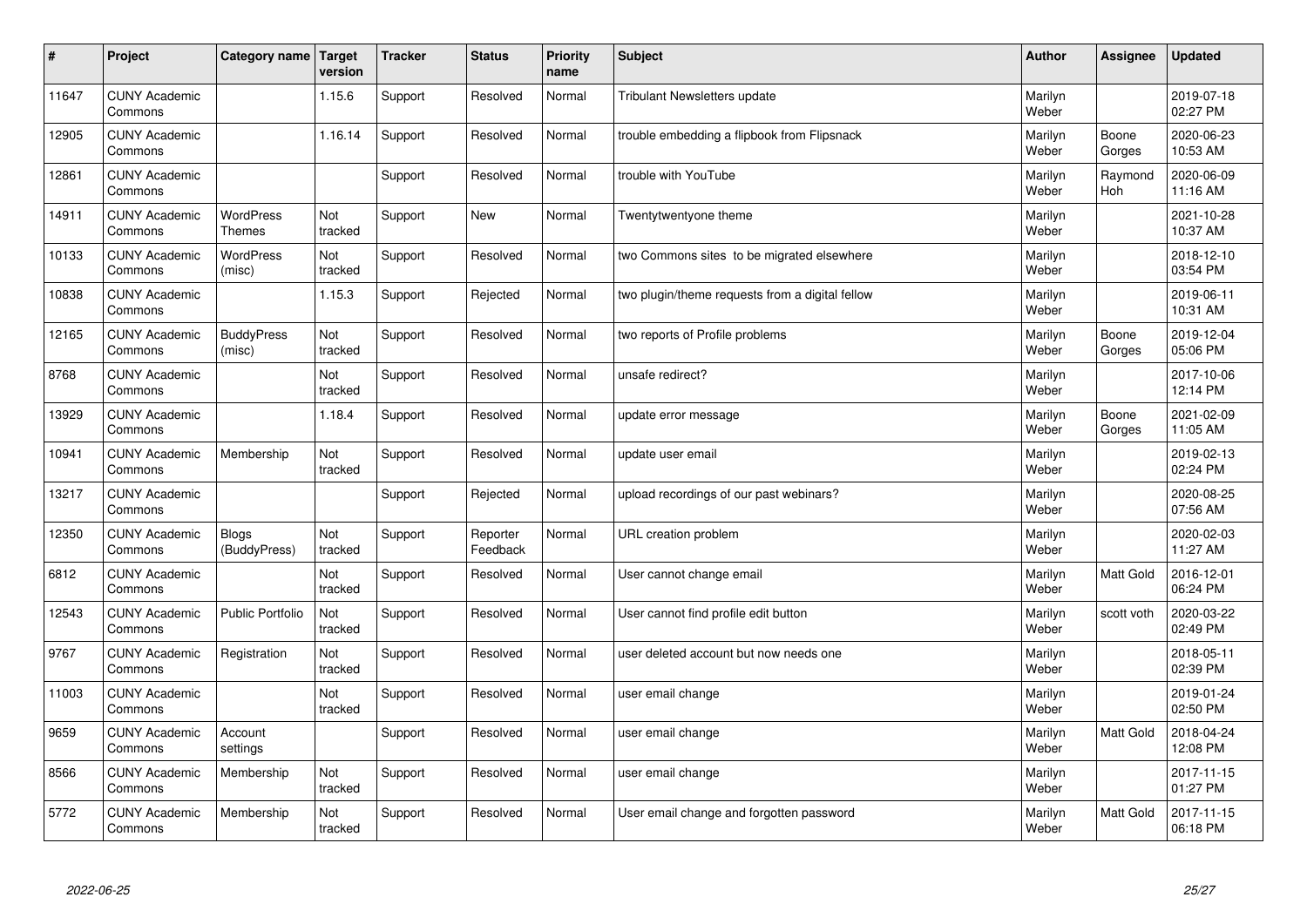| $\sharp$ | Project                         | Category name   Target             | version           | <b>Tracker</b> | <b>Status</b>        | <b>Priority</b><br>name | <b>Subject</b>                                                                        | <b>Author</b>    | Assignee          | <b>Updated</b>         |
|----------|---------------------------------|------------------------------------|-------------------|----------------|----------------------|-------------------------|---------------------------------------------------------------------------------------|------------------|-------------------|------------------------|
| 9996     | <b>CUNY Academic</b><br>Commons | Membership                         | Not<br>tracked    | Support        | Rejected             | Normal                  | user email change request                                                             | Marilyn<br>Weber |                   | 2018-07-16<br>10:49 AM |
| 10227    | <b>CUNY Academic</b><br>Commons |                                    |                   | Support        | Resolved             | Normal                  | user incorrectly entered her email address                                            | Marilyn<br>Weber | <b>Matt Gold</b>  | 2018-08-26<br>08:55 PM |
| 7724     | <b>CUNY Academic</b><br>Commons |                                    | Not<br>tracked    | Support        | Abandoned            | Normal                  | User name confusion                                                                   | Marilyn<br>Weber | Boone<br>Gorges   | 2017-11-15<br>11:12 AM |
| 11211    | <b>CUNY Academic</b><br>Commons | <b>WordPress</b><br><b>Themes</b>  | 1.14.8            | Support        | Resolved             | Normal                  | user needs to edit the HTML coding                                                    | Marilyn<br>Weber |                   | 2019-03-12<br>11:20 AM |
| 11915    | <b>CUNY Academic</b><br>Commons |                                    | Not<br>tracked    | Support        | Resolved             | Normal                  | User not in list                                                                      | Marilyn<br>Weber |                   | 2019-10-28<br>10:13 AM |
| 9779     | <b>CUNY Academic</b><br>Commons | Membership                         | Not<br>tracked    | Support        | Resolved             | Normal                  | user not sure if she is registered.                                                   | Marilyn<br>Weber |                   | 2018-12-10<br>03:53 PM |
| 14784    | <b>CUNY Academic</b><br>Commons |                                    |                   | Support        | Reporter<br>Feedback | Normal                  | User report of logo problem when using Customizer theme                               | Marilyn<br>Weber |                   | 2021-09-17<br>10:25 AM |
| 14718    | <b>CUNY Academic</b><br>Commons |                                    | Not<br>tracked    | Support        | Resolved             | Normal                  | User wants to recover deleted account                                                 | Marilyn<br>Weber |                   | 2021-08-30<br>02:46 PM |
| 11127    | <b>CUNY Academic</b><br>Commons | Membership                         | Not<br>tracked    | Support        | Resolved             | Normal                  | user with new campus affiliation                                                      | Marilyn<br>Weber |                   | 2019-02-19<br>02:09 PM |
| 7771     | <b>CUNY Academic</b><br>Commons | Membership                         | Not<br>tracked    | Support        | Resolved             | Normal                  | User would like to be uncoupled from sites                                            | Marilyn<br>Weber | Boone<br>Gorges   | 2017-03-09<br>12:38 PM |
| 6866     | <b>CUNY Academic</b><br>Commons |                                    | Not<br>tracked    | Support        | Resolved             | Normal                  | User would like to have her account deleted                                           | Marilyn<br>Weber | <b>Matt Gold</b>  | 2017-11-15<br>05:49 PM |
| 10273    | <b>CUNY Academic</b><br>Commons | Registration                       | Not<br>tracked    | Support        | Reporter<br>Feedback | Normal                  | users combining CF and campus address                                                 | Marilyn<br>Weber |                   | 2019-09-18<br>10:58 AM |
| 6533     | <b>CUNY Academic</b><br>Commons | <b>WordPress</b><br>Plugins        | Future<br>release | Support        | Duplicate            | Low                     | very old plugins?                                                                     | Marilyn<br>Weber | <b>Tahir Butt</b> | 2018-10-04<br>12:27 PM |
| 14389    | <b>CUNY Academic</b><br>Commons |                                    |                   | Support        | Abandoned            | Normal                  | WebflowIO?                                                                            | Marilyn<br>Weber |                   | 2021-09-14<br>10:45 AM |
| 9133     | <b>CUNY Academic</b><br>Commons |                                    |                   | Support        | Duplicate            | Normal                  | webrecorder.io                                                                        | Marilyn<br>Weber |                   | 2018-01-29<br>10:34 AM |
| 9131     | <b>CUNY Academic</b><br>Commons |                                    |                   | Support        | Resolved             | Normal                  | webrecorder.io via Firefox                                                            | Marilyn<br>Weber |                   | 2018-01-29<br>11:11 AM |
| 13878    | <b>CUNY Academic</b><br>Commons | Group cloning                      | 1.18.4            | Support        | Resolved             | High                    | When creating Group + Site and choosing 'Clone existing', cannot<br>advance to step 2 | Marilyn<br>Weber | Jeremy<br>Felt    | 2021-02-02<br>11:02 AM |
| 11091    | <b>CUNY Academic</b><br>Commons | <b>BuddyPress</b><br>Docs          | 1.14.7            | Support        | Resolved             | Normal                  | word limit for comments on a group doc?                                               | Marilyn<br>Weber |                   | 2019-02-26<br>02:04 PM |
| 8308     | <b>CUNY Academic</b><br>Commons | <b>WordPress</b><br><b>Plugins</b> | Not<br>tracked    | Support        | Resolved             | Normal                  | WP Migration plugin                                                                   | Marilyn<br>Weber |                   | 2017-11-15<br>01:27 PM |